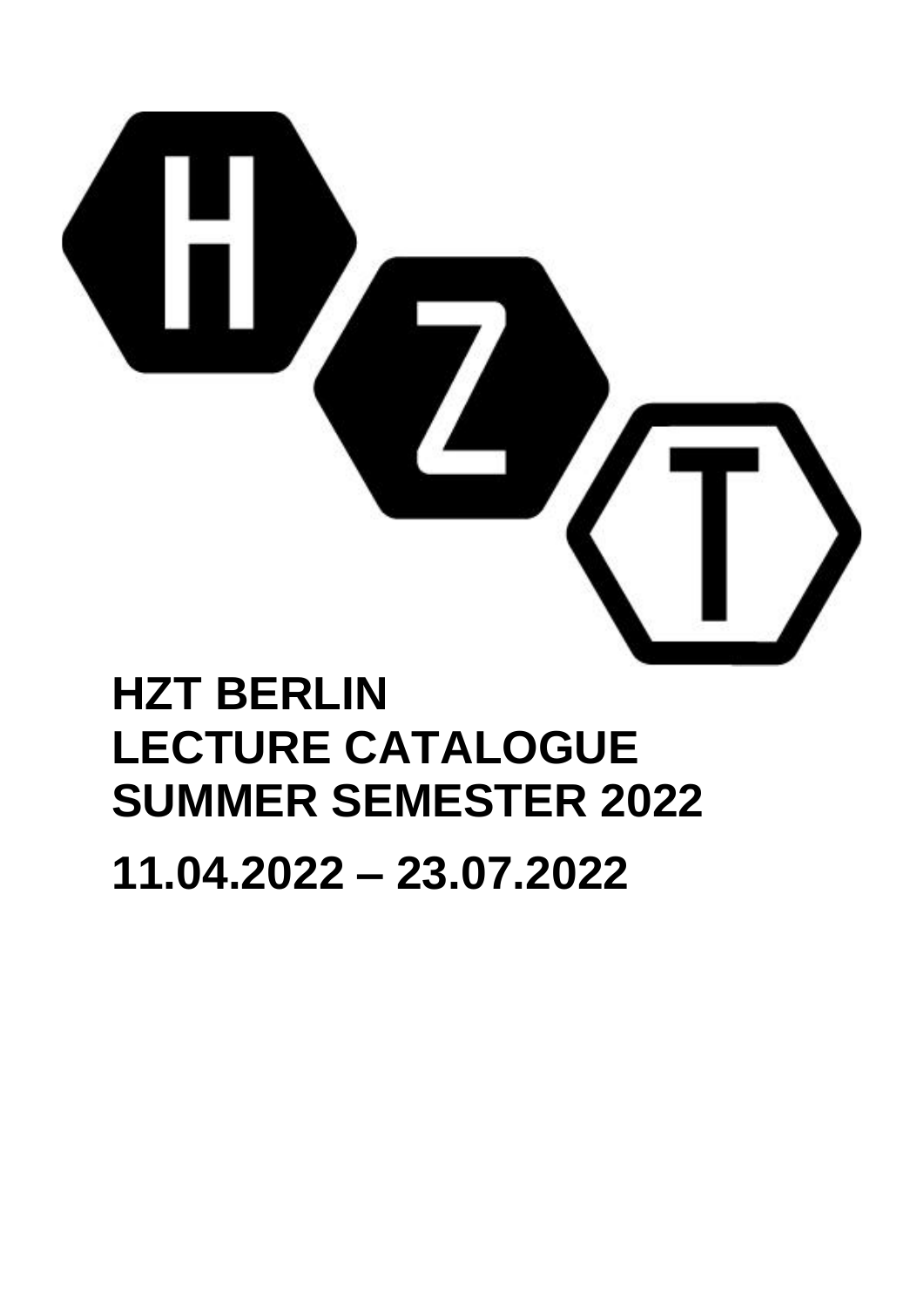

# <span id="page-1-0"></span>**TABLE OF CONTENTS**

## **Please note:**

This KVV is designed in accordance with the restrictions connected with COVID-19.

There are capacity limits for most courses, but all is calculated so that each student can participate in courses that allow reaching the full ECTS points needed per semester.

The content of this KVV is partly still under construction - short term changes are possible and will be communicated via E-Mail. Updates to classes and seminars in the beginning of the summer semester will be published as soon as possible.

**Red Dates set in parantheses will not take place.**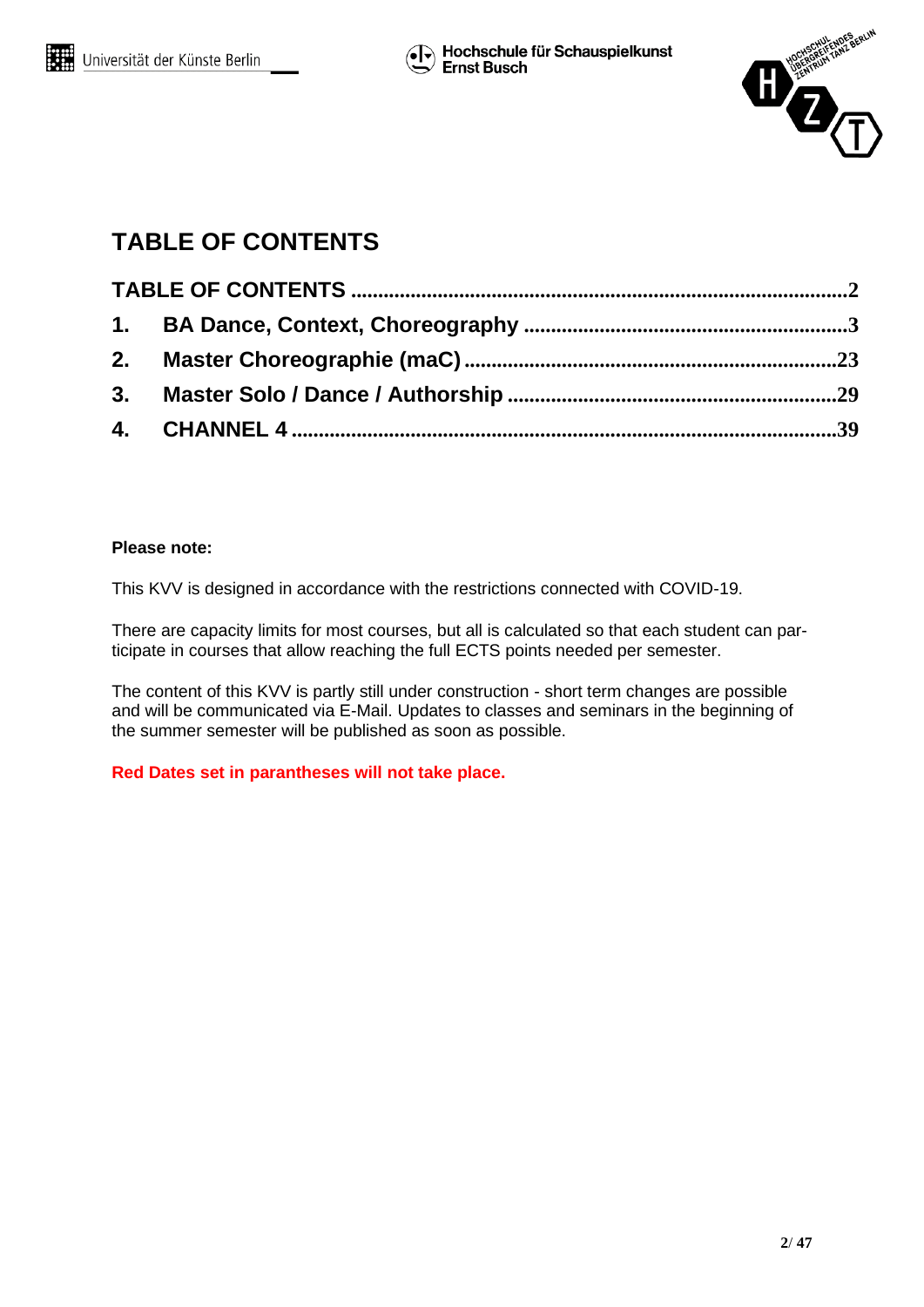# <span id="page-2-0"></span>**1. BA Dance, Context, Choreography**

## **Important Dates**

**1st Assembly of the summer semester:**

13.04.2022, Wednesday, 14:00 – 17:00

**Sign up for the classes in the summer semester:**  11.04.2022, Monday, 10:30 – 12:30

**Registration deadline for all MAPs in the summer semester:**  19.04.2022, Tuesday, 16:00

**Registration for Tanzkongress via email:**

Deadline 03.03.2022, Tuesday, 16:00

**Further Assemblies in the summer semester:** 

Studio US 11 or online

**11.05.2022**, Wednesday, 14:00 – 17:00 **08.06.2022**, Wednesday, 14:00 – 17:00 **06.07.2022**, Wednesday, 14:00 – 17:00

A monthly gathering of the BA staff and all students to exchange information and discuss issues arising on the BA programme of studies. A place to feedback and to collectively evolve the communication culture of the BA.

**BA Admissions:** 04.-07.04.2022 (Round 1) and 23.-25.05.2022 (Final)

**Jazz Institute Berlin (JIB) / HZT Studio Sessions:** Saturdays 30.04.2022 + 14.05.2022

**Open Day at HfS:** 22.05.2022

#### **Evening Lectures (descriptions under Channel 4):**

15.06.2022, Wednesday 18:00 – 20:00, Ana Lessing Menjibar 29.06.2022, Wednesday 18:00 – 20:00, Diego Agulló 13.07.2022, Wednesday 18:00 – 20:00, Hrishikesh Pawar

**Tanzkongress Mainz**: 16.06. – 19.06.2022

**UdK-Rundgang**: 22.07. – 24.07.2022, Rundgang Opening: 21.07.22, Ernst-Reuter-Platz

**BA Graduate Excursion:** 25.07. – 29.07.2022 (TBC)

**BA Graduate Showings:** TBA

**Semester feedback:** 13.07.2022, Wednesday

**Winter semester 22/23 introduction:** 20.07.2022, Wednesday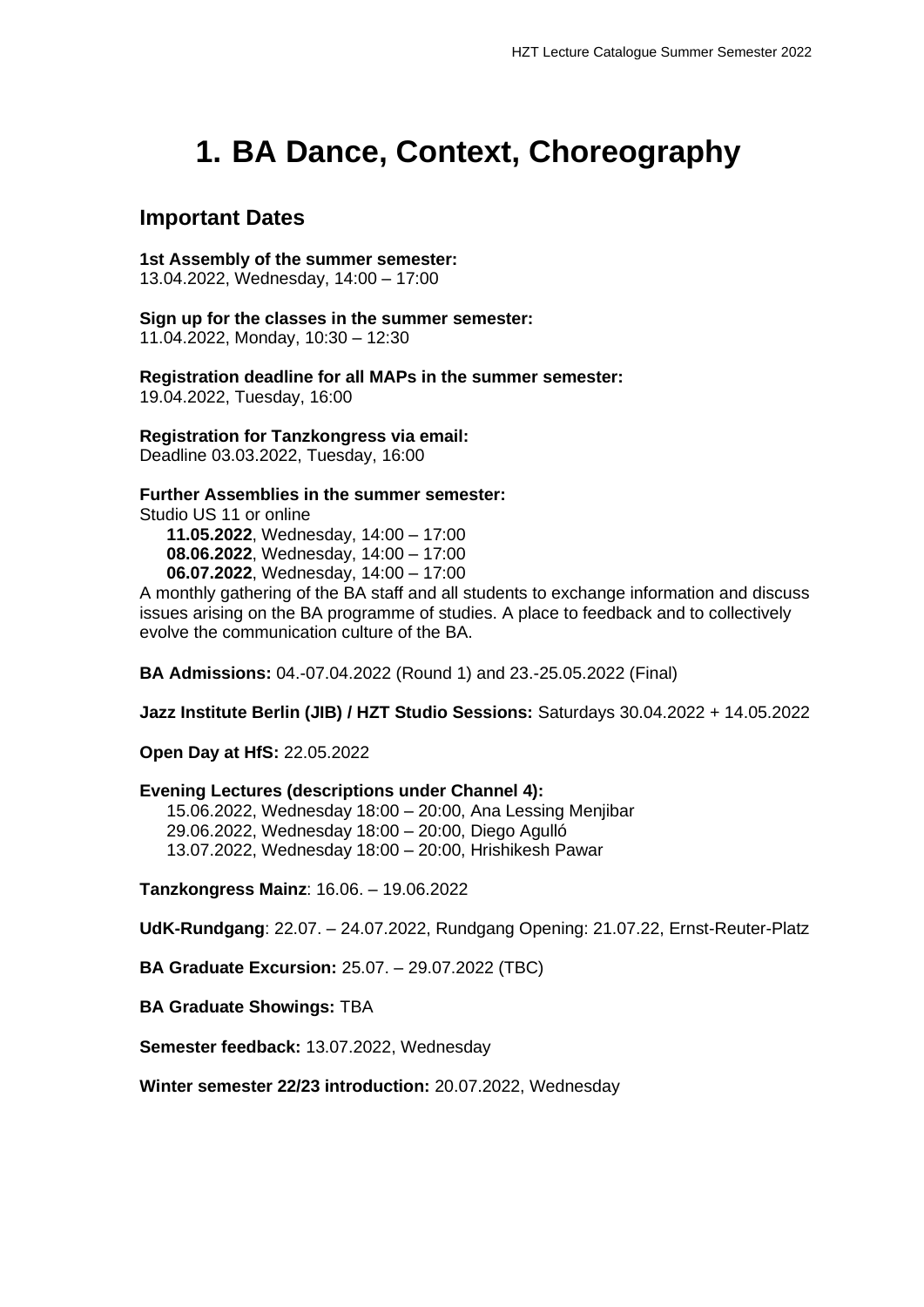# **Holidays:**

- 15.04.2022 Karfreitag / Good Friday
- 18.04.2022 Ostermontag / Easter Monday
- 26.05.2022 Christi Himmelfahrt / Ascension
- 06.06.2022 Pfingstmontag / Whit Monday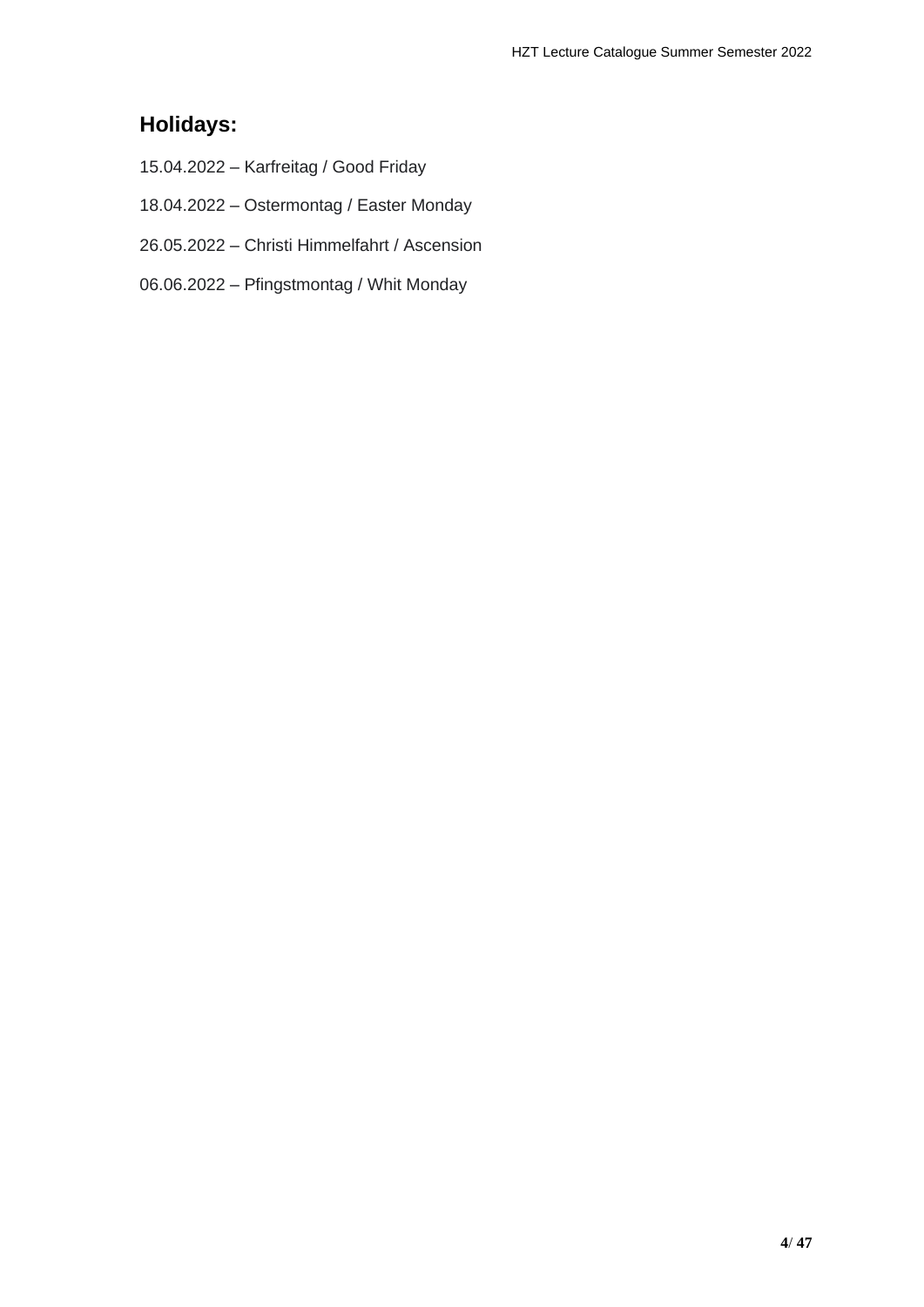| <b>Assessment Dates</b>      |                                                                                                                                                                   |                                                                         |  |  |
|------------------------------|-------------------------------------------------------------------------------------------------------------------------------------------------------------------|-------------------------------------------------------------------------|--|--|
| <b>Module</b>                | <b>Dates</b>                                                                                                                                                      | <b>Assessors</b>                                                        |  |  |
| $\mathbf{1}$<br>(BA1)        | 19. and 20. May 2022                                                                                                                                              | Andrew Champlin /<br>Jasna Layes-Vinovrski                              |  |  |
| $\overline{2}$<br>$(BA3/3+)$ | 18. and 19. July 2022                                                                                                                                             | Jason Corff / Nik<br><b>Haffner</b>                                     |  |  |
| $5\phantom{1}$<br>(BA1)      | Date TBD<br>(you receive 1 ECTS for the completion of<br>MAP 5)                                                                                                   | Sandra Umathum                                                          |  |  |
| 9<br>$(BA3/3+)$              | 21., 23. and 24. June 2022<br>(you receive 1 ECTS for the completion of<br><b>MAP 9)</b>                                                                          | N.N.                                                                    |  |  |
| 12<br>$(BA3/3+)$             | First showings:<br>30. and 31. May [9:30-17:30]<br>Second showings:<br>7. and 8. July [9:30-17:30]<br>(you receive 1 ECTS for the completion of<br><b>MAP 12)</b> | Rose Beermann /<br>Frauke Havemann /<br>Sandra Umathum /<br>Jason Corff |  |  |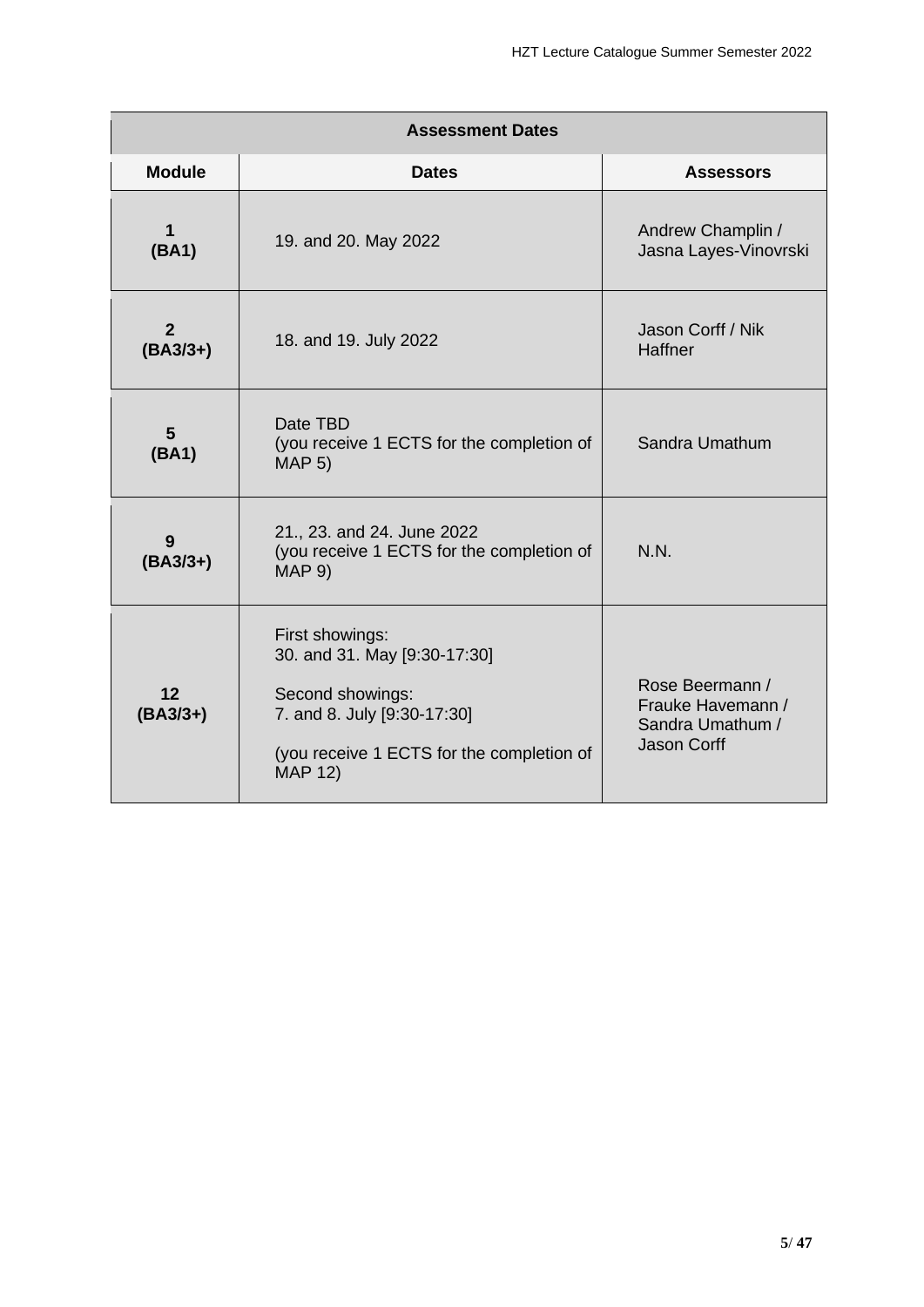# **General information**

# **Credit Points**

Credit Points will be received through continuous participation in a class/seminar or by following the requirements of a class/ seminar. Requirements could be to follow a written task, hand in a workbook etc. It is upon the teacher to define the requirements. The credit points mentioned in this document as ECTS is the minimum amount that a student will receive.

# **Year group heads**

The group year head functions as guidance and contact person concerning all issues around the organisation of your studies. Year heads will be in contact with you via E-Mail, to spread important information and you can contact them directly to arrange an individual meeting during their Open Office hours.

Head BA1: Jason Corff

Head BA2: Eva-Maria Hoerster / Jasna Layes-Vinovrski

Head BA3 / 3+: Sandra Umathum

# **Improving movement and dance through observation and feedback (BA1/2/3/3+)**

 $11.04.2022 - 22.07.2022$ **N.N.** MOD 1, 2, 3, 4; ECTS

Regular observational visits of N.N. in the BA morning classes, resulting in feedback given to each student in regard to their individual progress in movement, dance and somatic classes. The feedback is given in both practice-based coaching sessions and in feedback-talks (oneto-one lessons).

# **Open Office Hours**

Visit the shared document OPEN OFFICE HOURS SOSE 2022: [https://www.hzt](https://www.hzt-cloud.de/f/49996)[cloud.de/f/49996](https://www.hzt-cloud.de/f/49996)

# **Studium Generale (as part of MOD 5, 6)**

Visit this page for detailed information on the courses: [https://www.udk](https://www.udk-berlin.de/studium/studium-generale/lehrveranstaltungen-des-studium-generale/)[berlin.de/studium/studium-generale/lehrveranstaltungen-des-studium-generale/](https://www.udk-berlin.de/studium/studium-generale/lehrveranstaltungen-des-studium-generale/)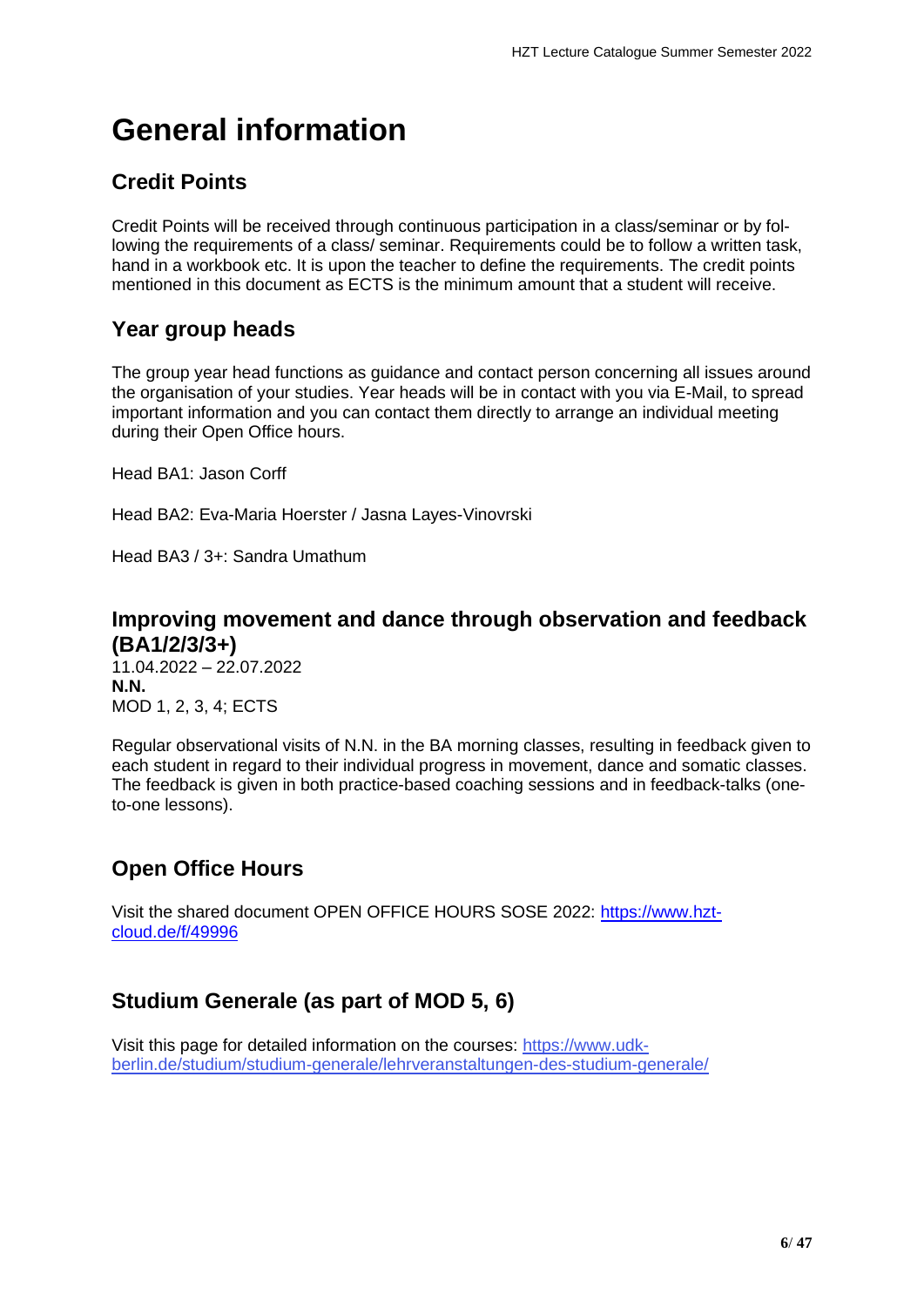# **BA 1 mornings**

# **Rhythms, Colors, Patterns**

Studio 3 Mondays: 11.04.-22.07. **(18.04. + 23.05. + 06.06.)** - 09:00-12:30 Thursdays: 11.04.-22.07. **(26.05.)** - 11:00-12:30

## **Andrew Champlin, Assaf Fleischmann**

*MOD 1, 2; ECTS 3*

Based upon the knowledge and experience gathered in the previous semester, this course will offer: a deeper dive into understanding the interaction between layers of rhythms and the ways they could be translated into dance, a journey into discovering the relations between colors, the inner self and movement and the opportunity to create individual and group projects, experimenting with the exchange between leading, interpreting and viewing. All of these and more will be added to the two main core skill-based trainings of furthering ballet vocabulary and quick memorization of movement sequences.

# **Dynamic Expansion / Moveable Cinema: Embodiment dance/movement practice**

Studio 3 Tuesdays: 11.04.-22.07. **(24.05.)** - 09:00-10:30 Thursdays: 11.04.-22.07. **(26.05.)** - 09:00-10:30

### **Shannon Cooney**

*MOD 3, 4; ECTS 2*

*Dynamic Expansion;* an integrated and somatic approach to orient to the Craniosacral System; tuning into its fluid dynamics and stillness phenomena grounds the practice. Tuning into and moving from the Fluid Body connects one to their deep knowing and inner-outer connectivity. The fluid nature of the practice gives space for and the freedom of movement. *Moveable Cinema* is embedded in *Dynamic Expansion*; created to expand the felt-sense and consciousness of vision while in movement. It enables one to find a unique path to explore consciously how the expanded sense of vision can be an available process. Guided through a series of mandalas (or practices), it creates space for tuning into one's holistic body with the acuity of the present. Beyond self-oriented movement research, practices with others challenge and enrich subtle and powerful forms of witnessing. This becomes a vital and reliable tool for performance.

This practice offers many possible applications to one's personal artistic/creative work or practice including: a vibrant palette/range of movement qualities, joy in movement, finetuned visual field perception, enhanced depth of focus, heightened and subtle states of presence, refined self-perception skills, new systems of connecting with self others and, profound and grounded experiences in the sensorial field.

**Shannon Cooney, Canadian dance artist: choreographer, performer, facilitator and dance** educator. She has been presenting her choreography since 1993 in Canada, Europe and the UK. She's performed in many choreographers' works, improvisations, and installations and she danced from 1994-2006 with Toronto-based Dancemakers.

She has lived in Berlin since 2006 and since then her focus has been in the research and development of her teaching practice; melding dance with Craniosacral principals called *Dy-*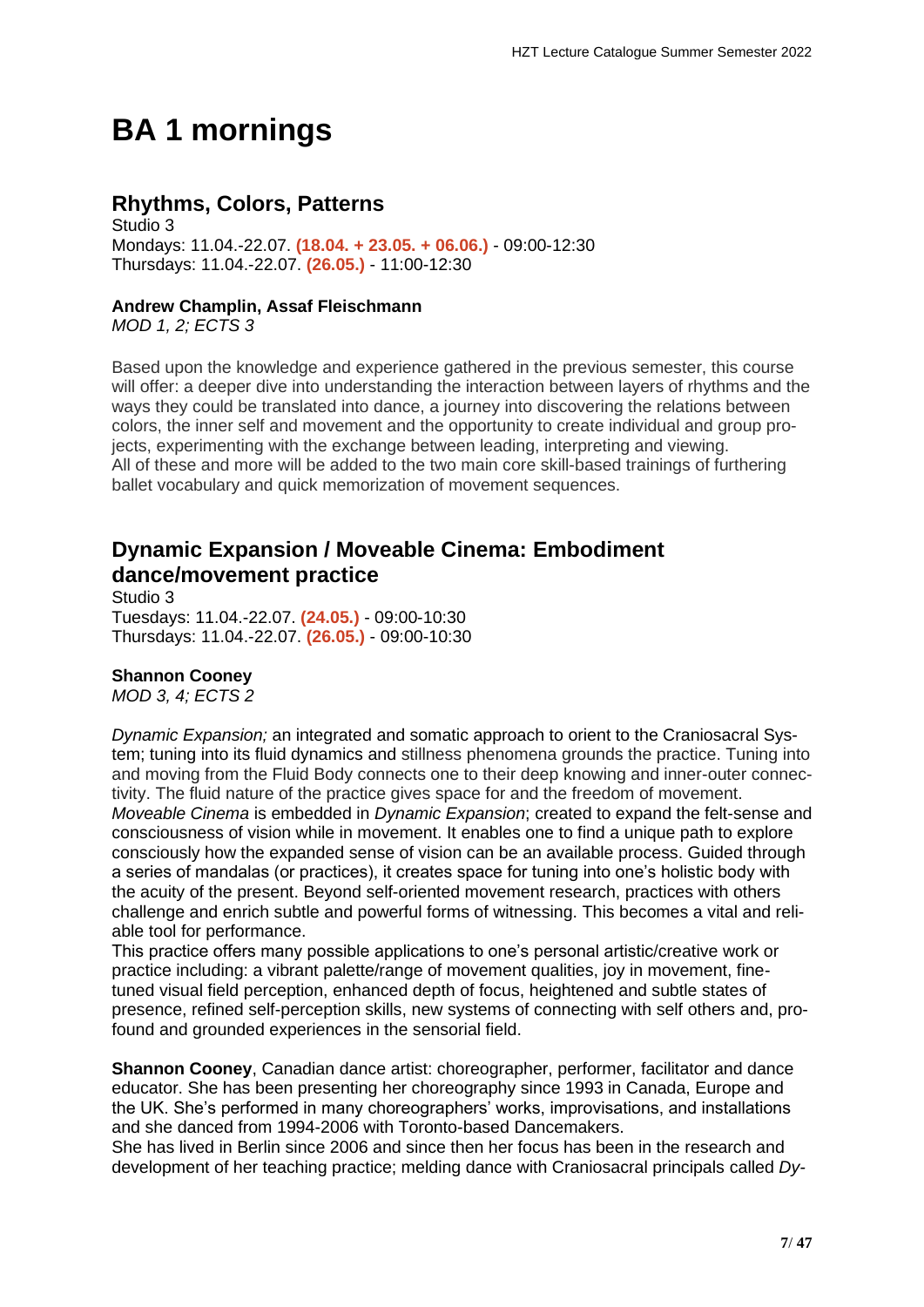*namic Expansion*, *Moveable Cinema.* This teaching practice is the "garden" for her choreographic projects, recent works include: *Fluid Resilience* (2020) *Fielding: solo with Cases* (2018), *Fielding* (2017), *every one everyone* (2013), *acoustic sightlines* (2012), *Assemblages* (2011) and dance-video installation, *Spiral Pendulum: dance* (2009).

She teaches locally and internationally for dance centres, companies and universities including: Cullberg and Weld Company, SKH University of the Arts, Royal Swedish Ballet, Stockholm, Meg Stuart/Damaged Goods, Universtiy of Art in Berlin, HZT- BA dance program, P.A.R.T.S. (BE) fabrik Potsdam, ImPulsTanz, Tanzquartier Wien, Circuit-Est, Montreal, Dancemakers, Ottawa Dance Directive (ODD), Toronto's Love-In Toronto, Dance House, Dublin (IR), for the independent dance scene in Istanbul, Turkey, and ongoing at Tanzfabrik-Berlin. As a creative facilitator she works with students,:BA, Masters and PhD candidates as well as artists and collectives some include, Kondition Pluriel-Marie-Claude Poulin, Alison Denham, with Jared Gradiger and Angela Schubot, and Francesca Pedulla,

She has a private practice where she facilitates personal and professional development through expanded consciousness, co-creatively with Nature, craniosacral and movement awareness.

In Berlin, she and her partner are stewards of an organic a permaculture garden. [www.shannoncooney.org](http://www.shannoncooney.org/)

#### **Hunting shapes – Movement research and composition / Practice** Studio 3

Tuesdays: 11.04.-22.07. **(24.05.)** - 11:00-12:30 Fridays: 11.04.-22.07. **(15.04. + 27.05.)** - 09:00-12:30

### **Maria Colusi**

*MOD 1, 2; ECTS 3*

The interest of this class is to find new perspectives in how we think the body and the movement. How we embody ideas through shapes? What underlies our movement behaviours and in which way we make, develop and communicate them with the others? How we can recognize our identity in the way we move? These questions are supporting and enriching this practice allowing a different process to happen. The first part of the class is a guided improvisational warm-up, where we tune the body by integrating breath, gravity, textures, supports, rhythms, speed changes and coordination in order to create a dialogue between action and the awareness of the spontaneous movement. In the second part we will embody, explore and develop different movement-tasks or ideas articulating them in time and space challenging the way we phrase movements stimulating our choices and creativity. The third part focuses on the practice of composition in a group form, using all the previously worked elements in a playful and precise way. Being directors and performers at the meantime.

**Maria Colusi** born in Argentina has carried out an intense work as dancer and choreographer for theatrical settings, contemporary dance and films. She was member of the Contemporary Ballet teatro general San Martin, Tangokinesis Company and since 2003 of Sasha Waltz & Guests Company. She has simultaneously developed her own choreographic work including: 'Displaced / Angekommen' 2022, 'Sink' 2019, 'Querandi' 2018, 'Tone undertow' 2015; 'Topo' 2014; 'Witness' 2013 with the composer Edgardo Rudnitzky. She has collaborated in several film and theater projects with directors as Luciano Suardi, Alejandro Tantanian, Sergio Renan, Eduardo Mignona and Ola Mafalaani. Her works has been performed in several venues as Radial System, Dorky Park, Dock11, Kunst Festival des Arts, Berliner Ensemble, Theater kapelle, Schloss Solitude, Centro Artistico it Grattaclelo, Laborgras among others.

In the pedagogical realm she leads, improvisation workshops in Marameo Tanzhalle Berlin, Tanzfabrik schule, Dock11, Laborgras, Radialsystem, Die etage, Soundance Festival, Sasha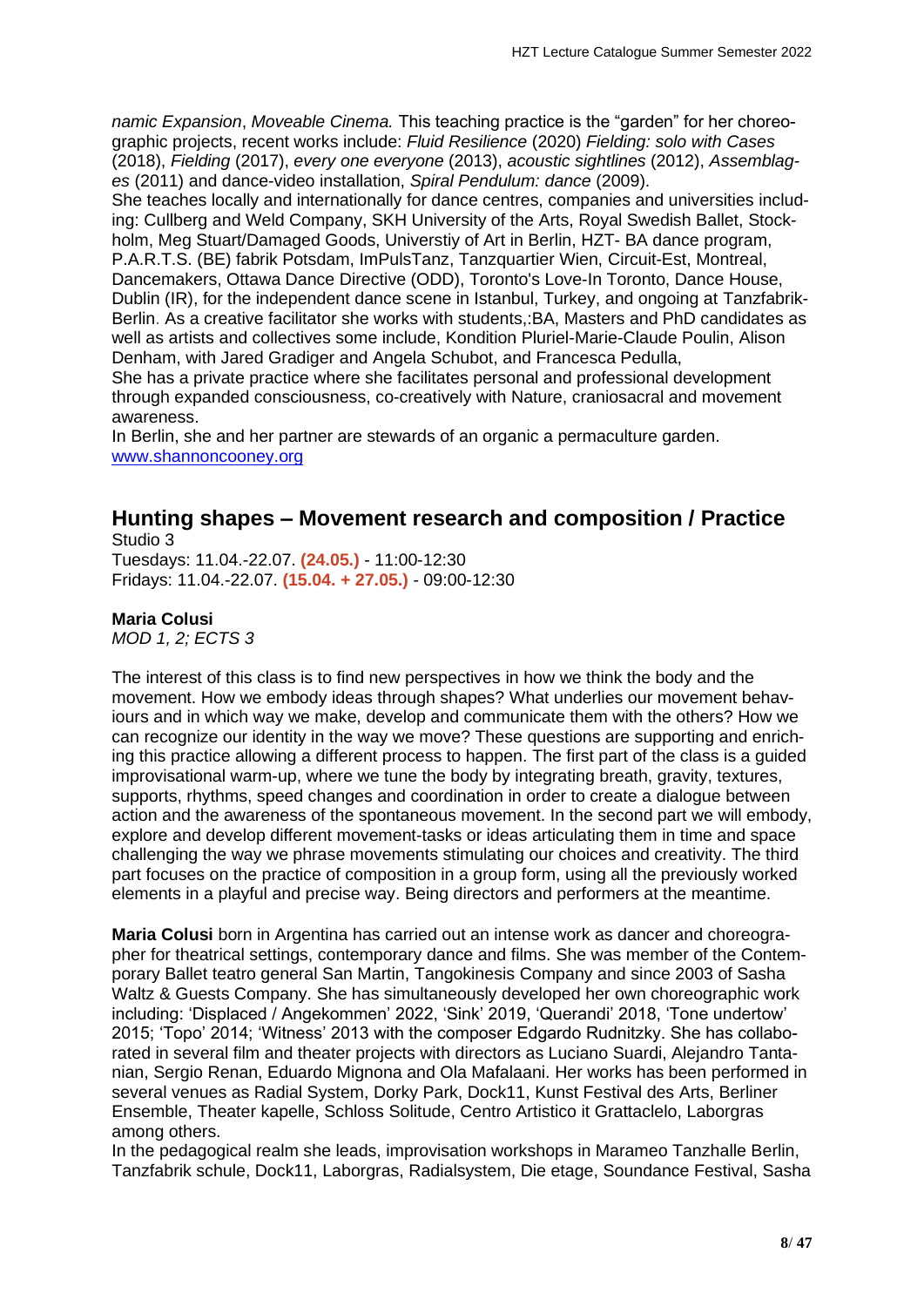Waltz & guests company, Staatsballet berlin cdsh Hamburg /Germany, Associazione Europea Danza /Italy, University in Arts/ Argentina, Maslool dance school /Israel, Tanzschule mk /South Korea,Institut del Teatre/ Spain and Labcamp- Goethe Institut in Sri Lanka. Her work was supported by Neustart Kultur Distanz-solo, Inicial- Akademie der Kunst, Takecare-Darstellendekunst, Einsteigförderung Senatskanzlei - Kulturelle Angelegenheiten Berlin, Germany and Fundacion Antorchas, Argentina.

[www.mariacolusi.com](http://www.mariacolusi.com/)

# **BA 1 afternoons / Block I**

11.04. – 06.05.2022 Mondays, Tuesdays, Thursdays, Fridays, 14:00 – 17:30

## **Let us dance together**

Studio 3 Mondays: 11.04.-06.05. **(18.04.)** - 14:00-17:30 Tuesdays: 11.04.-06.05. - 14:00-17:30 Thursdays: 11.04.-06.05. - 14:00-17:30 Fridays: 11.04.-06.05. **(15.04.)** - 14:00-17:30

#### **Lina Gómez**

*MOD 8; ECTS 4*

During these 4 weeks I would like to propose a space where we can share experiences, create memories, speculate, imagine, project, move, together. I would like us to look at creating, composing, improvising as a group. We will experiment with some creation procedures and movement exercises inspired by different somatic practices, Brazilian dances, breathing exercises, and some oriental movement practices that I have collected over the years and adapted according to the energy of the group I am with.

I think it is important to stimulate a space of exchange, where we can exercise and explore our capacity for reflection, confrontation, adaptation, and persistence in a group configuration. - Sharing, exchanging and confronting our interests with another, listening, making space, welcoming -.I like to look at group configurations in creation processes as metaphors of community, of society, as active metaphors of resistance and coexistence.

**Lina Gómez** is a Colombian choreographer, dancer and teacher based in Berlin. Her recent choreographic work *Träumerei des Verschwindens* was presented at Radialsystem supported by the Berlin Senate Einzelprojektförderung 2021. Her work *A Passo di Mulo* got the same support in 2018 and the Wiederaufnahmeförderung in 2019. Her work *Restraint* was developed at ada Studio and premiered at Sophiensaele during the Tanztage Berlin 2018. Presented in various venues across Europe, *Restraint* is also part of the European dance platform Aerowaves Twenty19. Furthermore, she is the co-founder of the Cia. Aberta de Dança of São Paulo (2008) and has been developing works collectively there ever since as a choreographer and performer. Moreover, Gómez has also worked as a dancer with Yoshiko Chuma, Tino Sehgal, Edson Fernandes and Jorge Garcia, among others. The Goethe-Institut supported her artistic residencies in Chile, Japan, Turkey, Uruguay and India. In 2020, Gómez was a resident at radialsystem as part of the "Body Time Space" program. She is a scholarship holder of the pilot project Tanzpraxis 2020/2021 of the Berlin Senate Administration and received the funding Dis-tanz-solo 2021 of the Dachverband Tanz Deutschland. Gómez received an MA in Choreography at the Inter-University Centre for Dance Berlin (HZT) and a BA in "Communication of the Arts of the Body" with an emphasis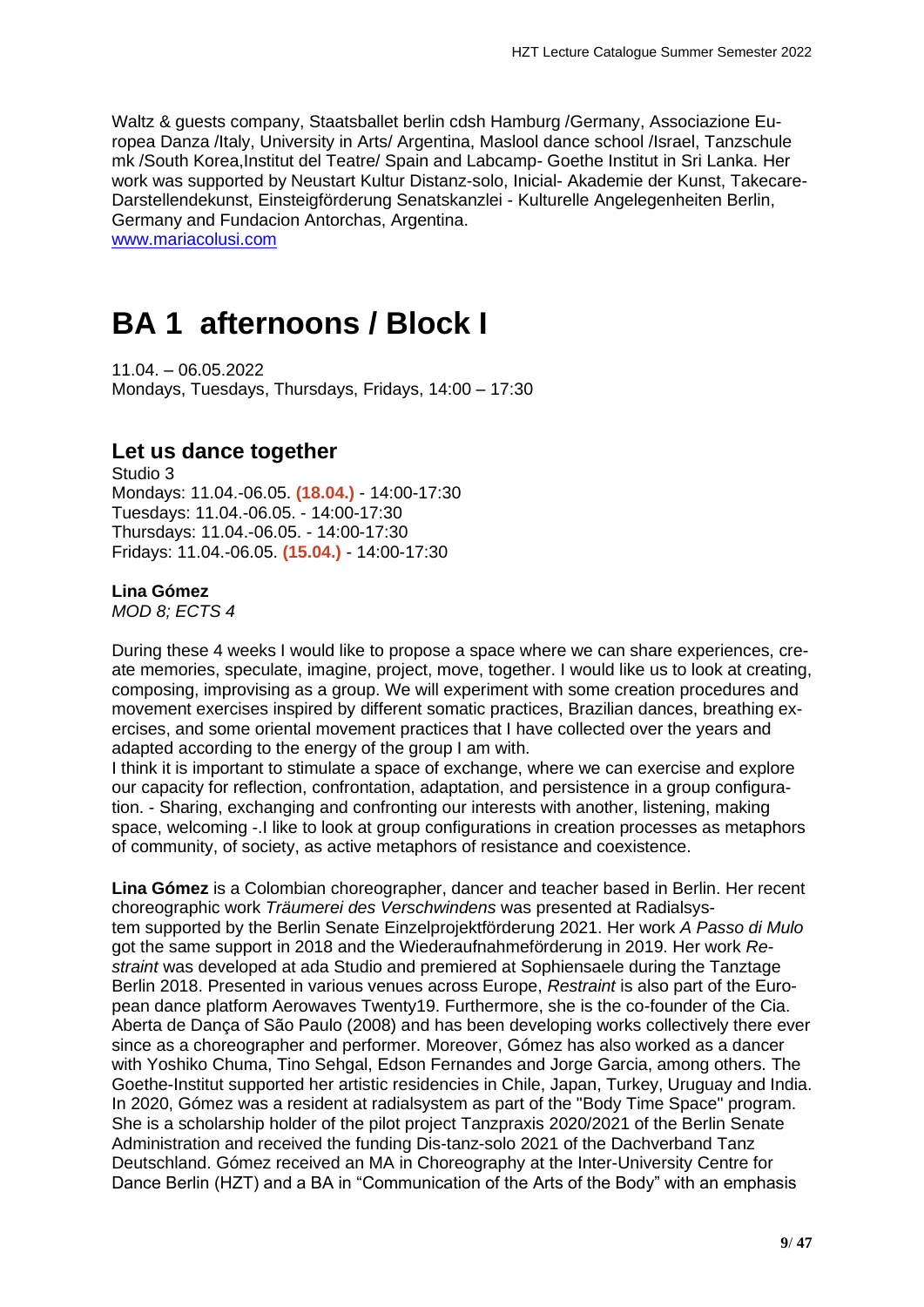on Dance and Theatre from the Catholic University of São Paulo. [www.linapgomez.com](http://www.linapgomez.com/)

# **BA 1 afternoons / Block II – IV (see afternoon offer for BA 2 / 3 / 3+ below)**

# **BA 3 / 3+ Module 12 Colloquium**

# **Module 12 Colloquium**

Studio TBA Monday: 25.04. - 14:00-17:00 Monday: 02.05. - 14:00-17:00 Monday: 09.05. - 14:00-17:00 Monday: 16.05. - 14:00-17:00 Monday: 23.05. - 14:00-17:00

Monday: 30.05. - 09:30-17:30 (assessment) first studio visit / research presentation Tuesday: 31.05. - 09:30-17:30 (assessment) first studio visit / research presentation

Monday: 13.06. - 14:00-17:00 Monday: 20.06. - 14:00-17:00 Monday: 27.06. - 14:00-17:00 Monday: 04.07. - 14:00-17:00

Thursday: 07.07. - 09:30-17:30 (assessment) second studio visit / research presentation Friday: 08.07. - 09:30-17:30 (assessment) second studio visit / research presentation

Monday: 11.07. - 14:00-17:00 closing of the colloquium all together

### **Sandra Umathum, Frauke Havemann, Rose Beermann**

*MOD 12; ECTS 1*

This colloquium is for all students preparing for their Module 12 assessment this semester. We will meet on the respective Mondays to share individual research trajectories through presentations, common practices and conversations. The colloquium is a moderated peerto-peer format in which artistic interests, questions, methods, practices and discourses are articulated and questioned with collegial critical support. Complementary to the colloquium, each graduate student will receive 3 hours of one-on-one mentoring arranged directly with Sandra, Frauke, and Rose. Participation in this colloquium is a prerequisite to do the Module 12 assessment, which consists of 2 studio visits / research presentations on the dates listed above.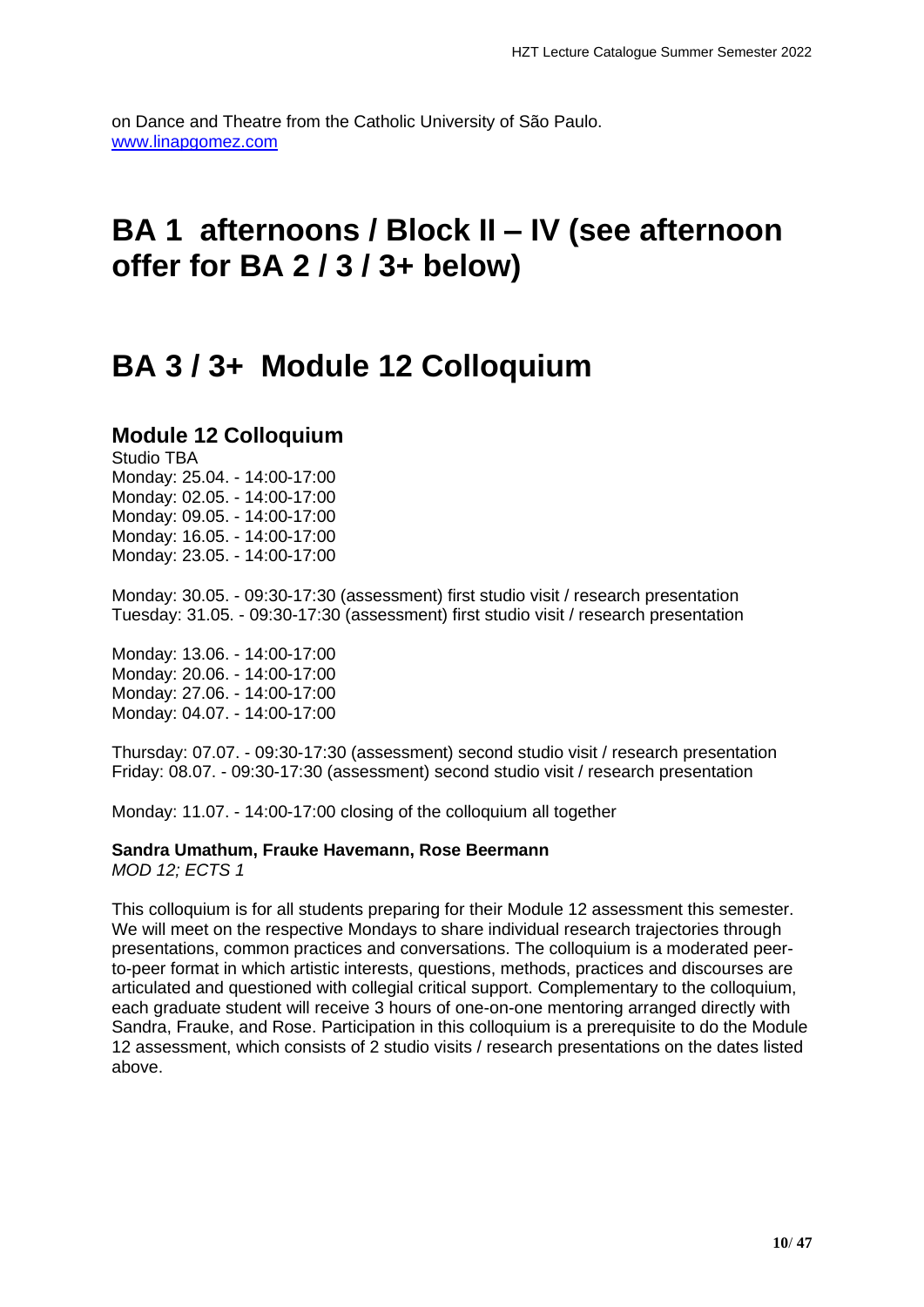# **BA 2 / 3 / 3+ mornings / Block I**

11.04. – 06.05.2022 Mondays, Tuesdays, Thursdays, Fridays, 11:00 – 12:30

# **Choice A:**

## **Accessing the 'Available Body': Movement Research**

Studio 11 Mondays: 11.04.-06.05. **(18.04.)** - 11:00-12:30 Tuesdays: 11.04.-06.05. - 11:00-12:30 Thursdays: 11.04.-06.05. - 11:00-12:30 Fridays: 11.04.-06.05. **(15.04.)** - 11:00-12:30

#### **Alvin Collantes**

*MOD 1, 2, 3, 4; ECTS 2*

This course is a movement research laboratory that dives into the language of Gaga, taught by Certified Gaga Teacher, Alvin Collantes. Gaga is a movement language founded by Ohad Naharin, previous artistic director of Batsheva Dance Company. The language of Gaga offers users to access the "Available Body" by connecting to their bodies and imaginations, experiencing physical sensations, improving their flexibility and stamina, exercising their agility and explosive power while enjoying the pleasure of movement in a welcome, accepting atmosphere. Throughout the class, participants are guided by a series of evocative instructions deployed to increase awareness of and further amplify sensation. Rather than turning from one prompt to another, information is layered, building into a multisensory, physically challenging experience. While many instructions are imbued with rich imagery, the research of Gaga is fundamentally physical, insisting on a specific process of embodiment. Inside this shared research, the improvisational nature of the exploration enables each participant's deeply personal connection with Gaga.

**Alvin Collantes** is a certified Gaga teacher, photographer and dance artist based in Berlin, Germany. He completed the Gaga Teacher's Training Course in 2018 under the artistic direction of Bosmat Nossan with the generous support from the Ontario Arts Council's Skills & Careers Development Grant for Artists of Colour and Canada Council for the Arts' Career Development Grant. During the course, he participated in Gaga Intensives and took company classes at Batsheva Dance Company under the artistic mentorship of Ohad Naharin. Alvin facilitates a dance floor meditation session called "Dose of Pleasure" that empowers humans to make impactful change by harnessing the power of groove and cultivating the pleasure body. Guided through sensational poetry and super groovy music, the session is for you to release the tension and recharge your batteries so we can remember who we are. The online livestream sessions gathered a community of dancers all over the world including Australia, Canada, The Philippines, Mexico and Germany. When restrictions loosened in Berlin, Alvin hosted sessions at Tempelhofer Feld (a former DDR Airport located in the city centre), which gathered 100-150 dancers with social distancing per session. This movement has been featured in Nike X Zalando Winter Campaign, ARTE TV, Vice Germany, iHeartBerlin and DW News. This movement has been awarded a special grant by the Senate Department for Culture and Europe.

[www.alvincollantes.com](http://www.alvincollantes.com/)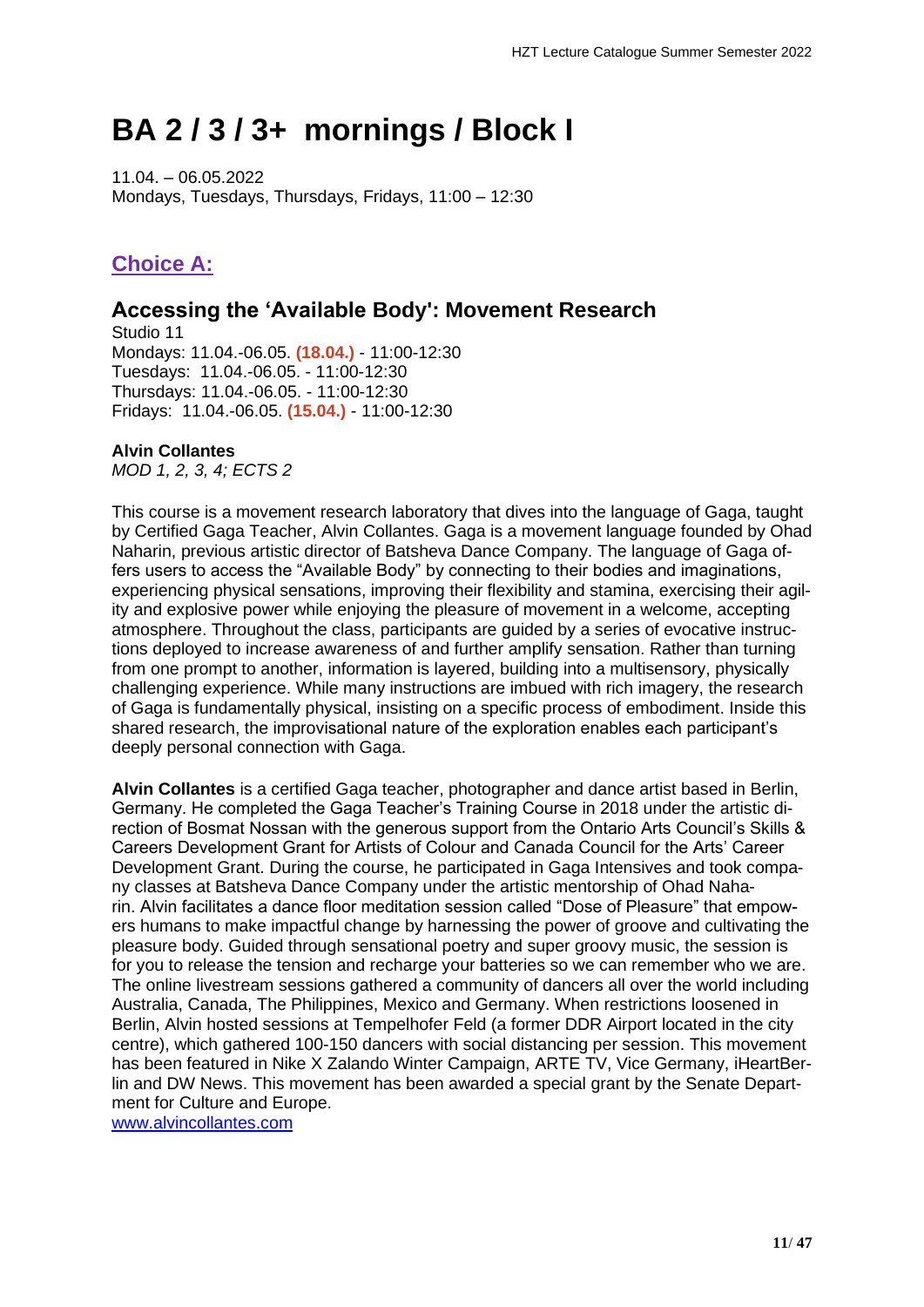# **Choice B:**

#### **voice, movement, space**

Studio 12 Mondays: 11.04.-06.05. **(18.04.)** - 11:00-12:30 Tuesdays: 11.04.-06.05. - 11:00-12:30 Thursdays: 11.04.-06.05. - 11:00-12:30 Fridays: 11.04.-06.05. **(15.04.)** - 11:00-12:30

#### **Jasna Layes-Vinovrski**

*MOD 1, 2, 3, 4; ECTS 2*

In this morning class we will prepare body and mind for performance work - by working on body movement and speech simultaneously. Voice, speech and movement are often interwoven in my choreographic work. In my search for the best way to prepare for the performance of such work, I have developed a warm-up training that does not prioritise movement over voice or vice versa, but seeks to include both from the beginning to the end of the warm-up training. This includes training our ability to moderate our breath and to be able to speak articulately even if we are sometimes in a high-energy state.

The warm-up begins with tuning into our bodies, awareness exercises and a short meditation. Then following the warming of the muscles and fluids that make up our speech apparatus (larynx, pharynx, trachea, tongue, lips, saliva, etc.), which is continuously accompanied by movements of the whole body. Further on we will deal with the articulation of speech and the projection of the voice in space, using different languages (also invented languages). Each language activates different muscles in our speech apparatus and this can be used as a great stimulus for creating movement material. The class ends with various playful exercises that open up a space for students to explore working with all the tools that have been introduced.

This warm-up is not just for students working with speech and voice. It is open to anyone who wants to broaden their horizons in terms of performativity.

# **BA 2 / 3 / 3+ mornings / Block II**

09.05. – 20.05.2022 Mondays, Tuesdays, Thursdays, Fridays, 11:00 – 12:30

# **Choice A:**

## **Ballroom history and Vogue fem elements**

Studio 12 Mondays: 09.05.-20.05. - 11:00-12:30 Tuesdays: 09.05.-20.05. - 11:00-12:30 Thursdays: 09.05.-20.05. - 11:00-12:30 Fridays: 09.05.-20.05. - 11:00-12:30

#### **Valeria Di Giorgi**

*MOD 1, 2, 3, 4; ECTS 1*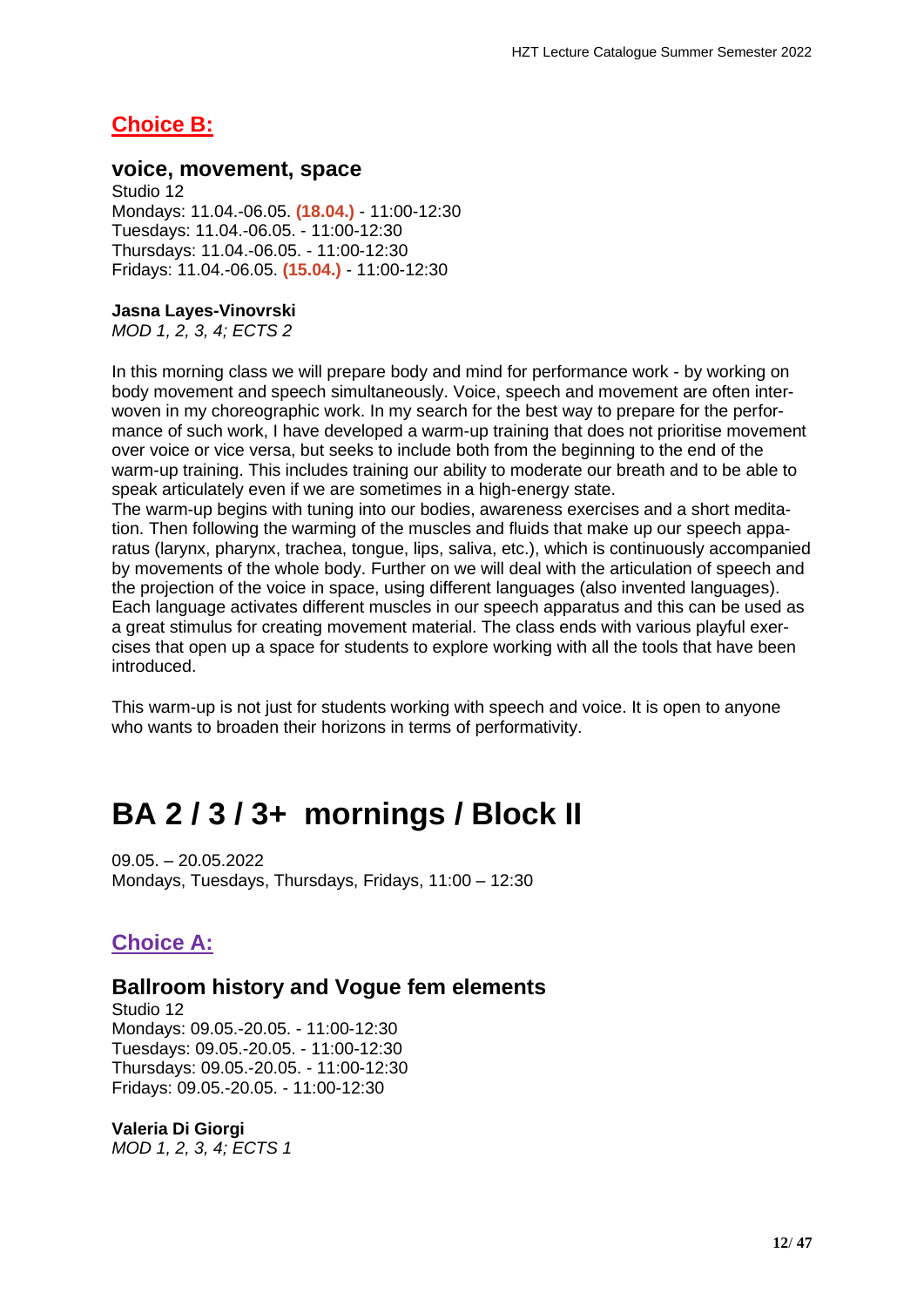kiki lounge berlin @ria\_saint laurent is an artist, professional dancer, voguing choreographer and trans activist.

Ria started dancing in hip hop, dancehall and house at the age of 8. In 2015 she discovered voguing. She specialized in vogue fem and runway. By being active in the ballroom scene, she won several trophies and made a name for herself with the House of Melody, which has been active under the name House of Saint Laurent since 2019 and has shaped the ballroom scene in Germany. In August 2019 she moved from Düsseldorf to Berlin, where she works as an artist in videos, magazines and at festivals. In her courses, she emphasizes understanding ballroom culture, musicality and understanding one's own body.

# **Choice B:**

## *It can heal you, it can hit you*

Studio 11 Mondays: 09.05.-20.05. - 11:00-12:30 Tuesdays: 09.05.-20.05. - 11:00-12:30 Thursdays: 09.05.-20.05. - 11:00-12:30 Fridays: 09.05.-20.05. - 11:00-12:30

#### **Diego Agulló**

*MOD 1, 2, 3, 4; ECTS 1*

This workshop responds to the need of combining somatic training with an ethical approach, which means that we will consider the body in an integral way, not only as physical body but also as ethical/spiritual. *How to train an ethical attitude in Life from and through the body?* During these 8 morning sessions we will intensively approach the somatic and ethical principles for self healing and self defense provided by a practice of *embodied philosophy* that Diego has been working on for the last 6 years combining philosophy, Qigong, martial arts and dance. All the exercises are rooted in a very precise breathing technique and we will make use of our voice to assign sounds to the breathing, creating a kind of collective body synchronized through singing Mantras. Also, we will use wooden sticks to apply principles of self massage and acupressure. The practice is an *internal* art and it produces an immediate uplifting effect in the body and a psychedelic-like state of mind that yields to another perception of time and consciousness.

From Tai Chi we will practice *Tuishou,* also known as *Pushing Hands, where* winning is not the goal but to maintain balance with one another, staying soft and listening*. E*veryone wants to learn how to win but very few people want to learn how to lose. It should not generate any form of negative feelings or emotions: not when you push (you are not against your partner) or get pushed (no frustration, anger, resentment). Pushing hands is the art of learning how to affirm to be defeated and to suffer loss: give yourself up in order to follow the other, swallow your pride, subdue your ego and will. This means the real opponent is yourself and how you react when you lose.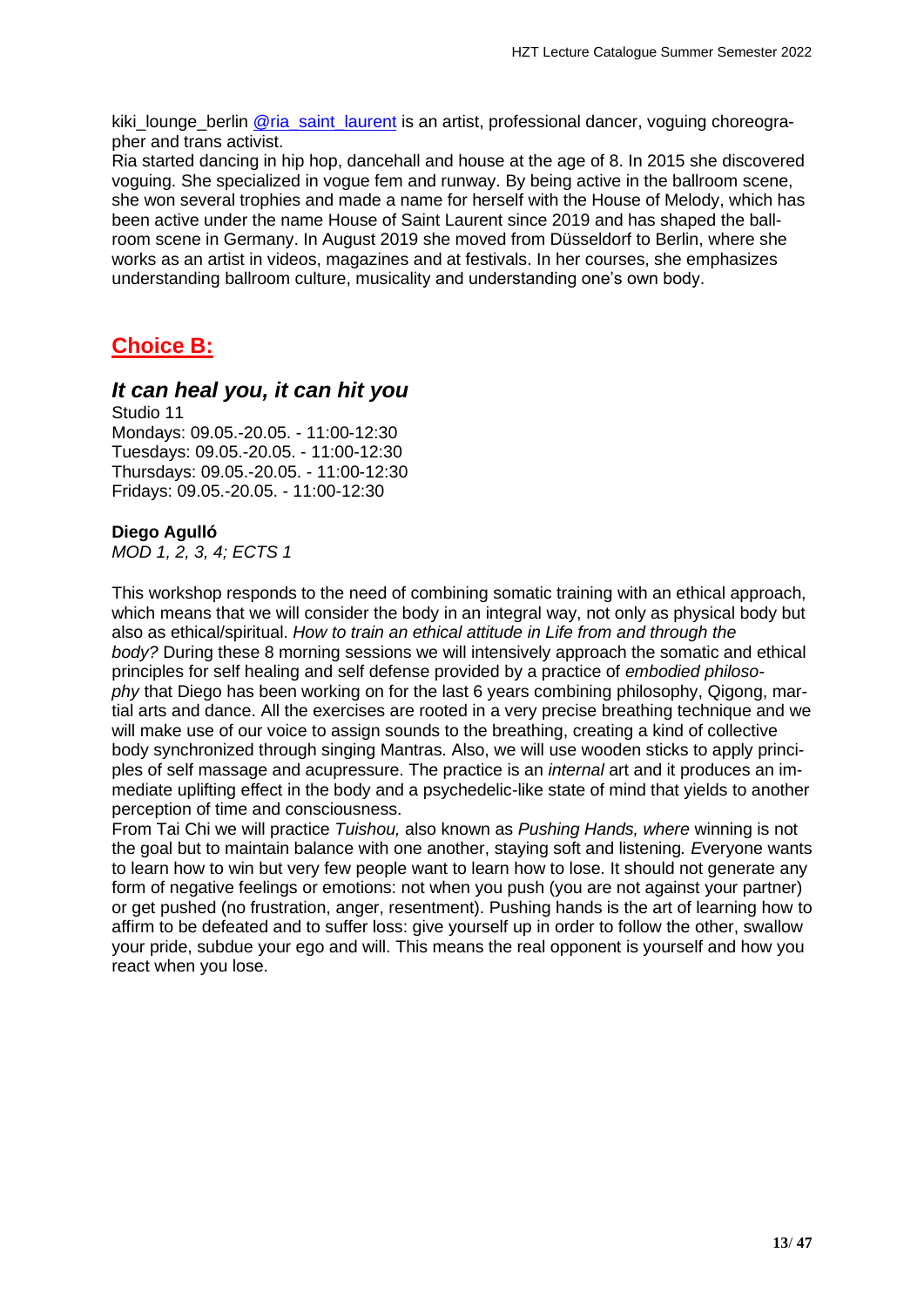# **BA 2 / 3 / 3+ mornings / Block III**

30.05. – 24.06.2022 Mondays, Tuesdays, Thursdays, Fridays, 11:00 – 12:30

# **Choice A:**

# **Moving through … (Flamenco Dance Techniques)**

Studio 11 Mondays: 30.05.-24.06. **(06.06.)** - 11:00-12:30 Tuesdays: 30.05.-24.06. - 11:00-12:30 Thursdays: 30.05.-24.06. - 11:00-12:30 Fridays: 30.05.-24.06. - 11:00-12:30

### **Ana Lessing Menjibar**

Max. 20 Students *MOD 1, 2, 3, 4; ECTS 2*

In this course Ana Lessing Menjibar will share Flamenco dance techniques and her artistic practise and method of experimenting with the transformative potential of Flamenco in Contemporary Dance and Performance.

We will explore Flamenco as an art form to experience how it resonates in our bodies and in forms our dance. Looking specifically at its dramaturgical structure; interrelated rhythms; emotional and energetic states and movement qualities, we want to understand the idea of Duendeand, use it as a foundation to explore new possibilities and responsibility in a collective, while supporting the individual's agency within it.

The class will be accompanied by a flamenco singer.

# **Choice B:**

## **Group Research & Exploration in the Individual Practice Technics**

Studio 12 Mondays: 30.05.-24.06. **(06.06.)** - 11:00-12:30 Tuesdays: 30.05.-24.06. - 11:00-12:30 Thursdays: 30.05.-24.06. - 11:00-12:30 Fridays: 30.05.-24.06. - 11:00-12:30

### **Peeps**

*MOD 1, 2, 3, 4; ECTS 2*

From traditional African movements to House dance basics mixed with different energies, mix of dance workplay and personal dance development. This semester you will learn the basic steps of House and try out ways of expressing yourself through rhythmic sequences and improvisation. What's good for beginners is that the basic steps are broken down and explained in detail - This gives you a solid basis for moving, grooving and dancing freely to the music. Structured like a journey, a journey where everyone can (re)discover, and try out new ways to move, use the space, floorwork and exchanges. We will get down to the basics, learn fundamentals and set off on a dance exploration – a transcendental, energetic and special experience for all of us.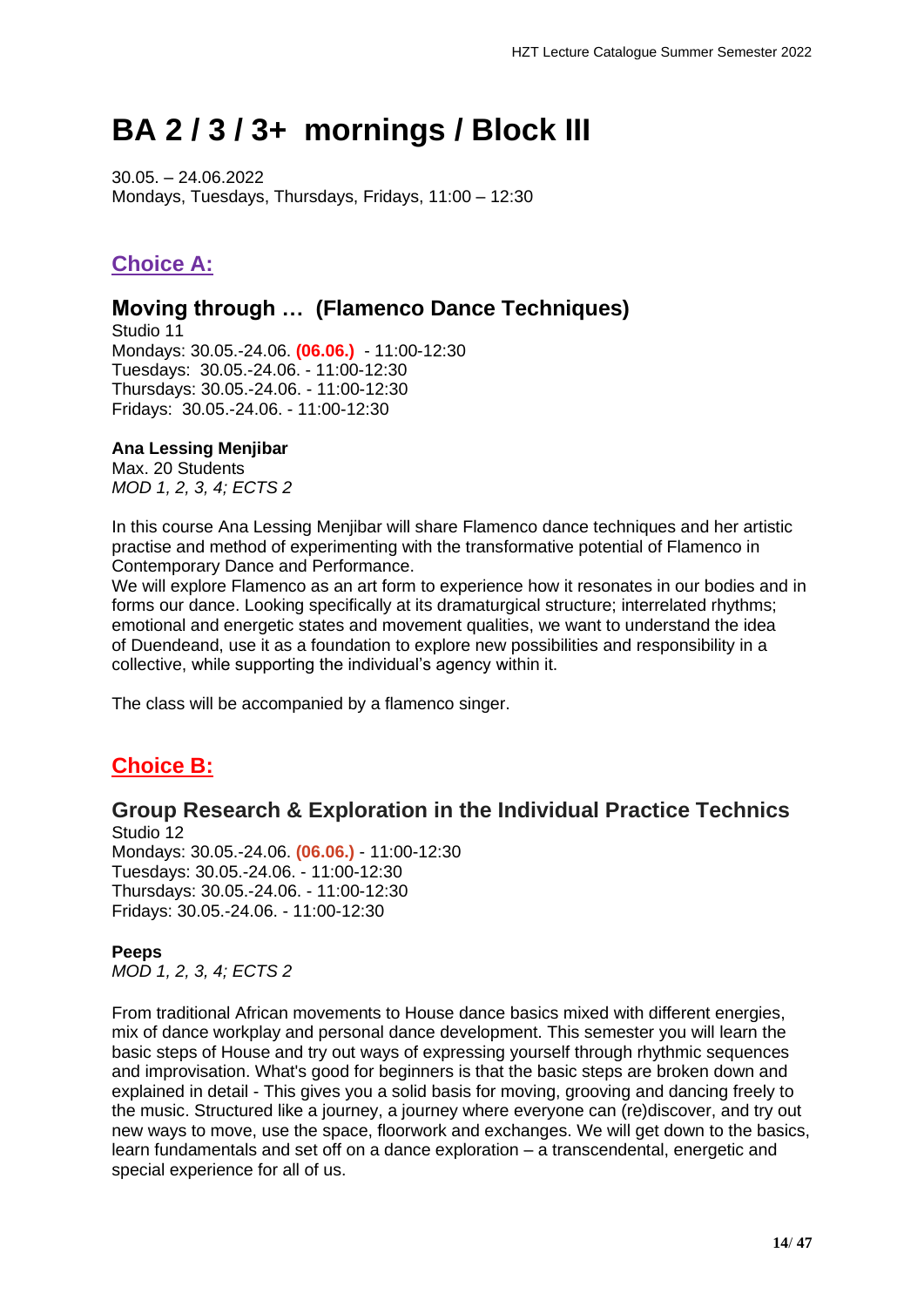**Peeps** is a Berlin-based dance choreographer/movement director from Paris. He grew up with African movements and learned the art of hip hop in Paris in the early 2000s. Inspired by this art of movement, he learned and developed his classical basics in jazz, modern and tap dance in New York starting in 2004. Since 2010 he taught dance workshops and trained individuals from choreography, rhythm, body awareness techniques in Paris, Berlin, Italy, Seoul or Tokyo. He is also a coach/teacher at the Flying Steps and Lecturer of the Flying Steps Diploma. Collaboration as performer with Ian Kaler in "Incipient Futures" 2016/17, "oT | (Incipient Futures)", an energetic and intimate exploration of how music, dance and movement shape, change and play with (temporal) unions and alliances. Since 2017, he has been teacher & Coach at the Impulstanz Festival in Vienna and director of "In difference" dance research study with Ian Kaler in Summer 2021 and early 2022 a series of workshops at SEAD Salzburg for third year students and a dance piece creation called "Hatcha Amapana".

# **BA 2 / 3 / 3+ mornings / Block IV**

27.06. – 22.07.2022 Mondays, Tuesdays, Thursdays, Fridays, 11:00 – 12:30

# **Choice A:**

## *New Thoughts in Indian Dance !*

Studio 12 Mondays: 27.06.-22.07. - 11:00-12:30 Tuesdays: 27.06.-22.07. - 11:00-12:30 Thursdays: 27.06.-22.07. - 11:00-12:30 Fridays: 27.06.-22.07. - 11:00-12:30

#### **Hrishikesh Pawar**

*MOD 1, 2, 3, 4; ECTS 2*

India is a land of curiosity for the world outside, be it its culture, food, festivities and of course ARTS. With over a few hundred languages, folk forms, 8 classical dance forms and a good modern/contemporary dance history.

The session will explore Kathak - a North Indian dance form, introducing very simple cognitive forms, hand gestures, footwork, maths in the rhythms, percussions and the Bhava (Emotions) aspect. The thousand year old dance form has gone through a significant change from temple dancing to king's courts, from stage to films it has shared many facets of expressions. The section hence will decode this form through practical dancing, understanding history and creating traditional movement work. Opening the form will help students understand the flexibility of Kathak which can be used to create Contemporary works, hence helping expand their own movement vocabulary which they can implement in their own choreographic journey.

**Hrishikesh Pawar** – The Artistic Director of Centre for Contemporary Dance is a Pune based Contemporary dancer/choreographer. He has studied Kathak with Pt. Rohini Bhate and later was a guest student at the prestigious Palucca Hochschule in the Dance Teaching Program in Dresden. His collaborative work was featured at various Art Festivals such as Fringe Festival, Canada, the Dokumenta, Kassel, Germany. At present his work is featured at the Kochi Biennale 2018/19.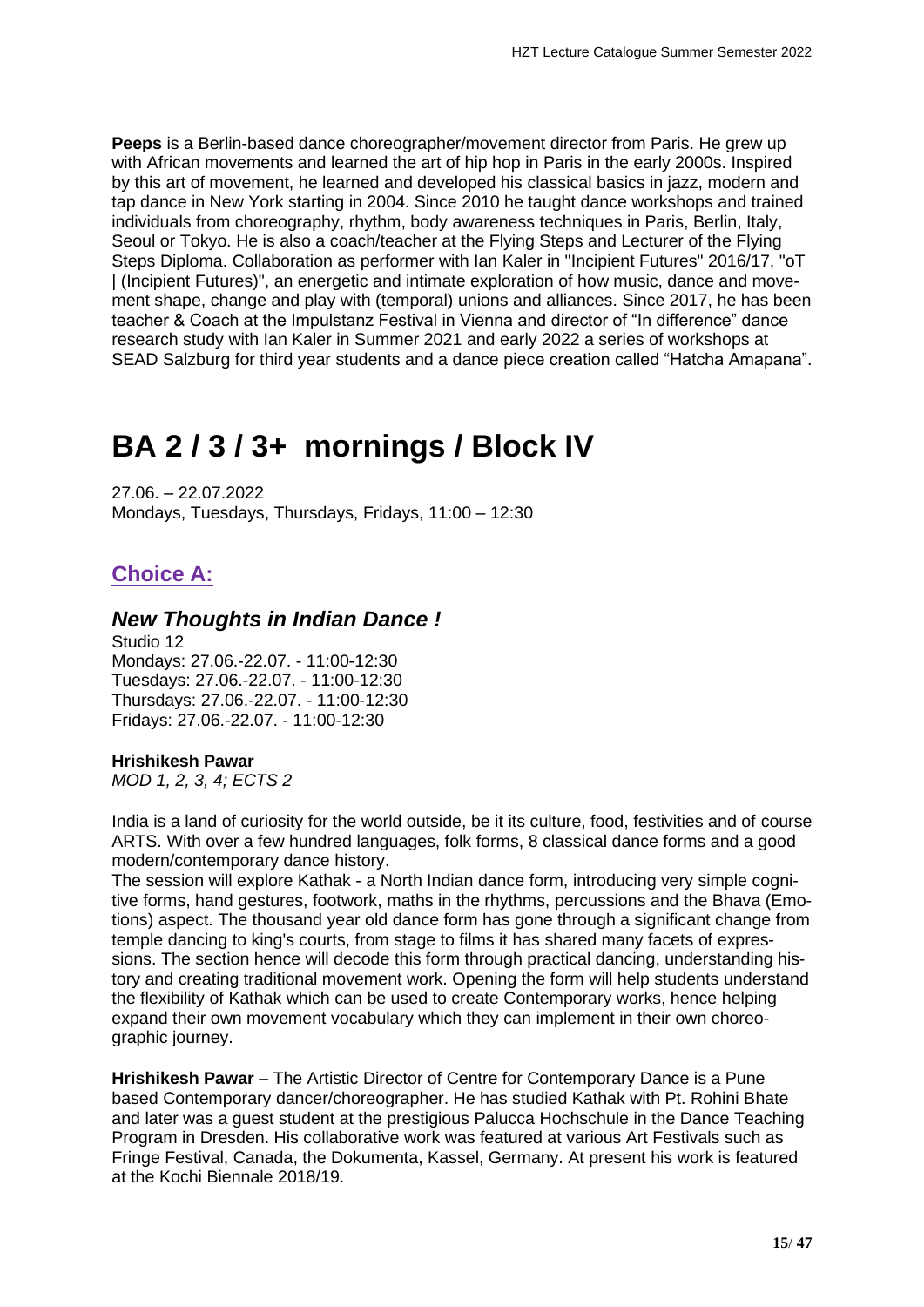He is a visiting faculty at: National Institute of Design, Ahmedabad; Film and Television Institute, Pune; Riverside School, Ahmedabad; NIDO International School, Sangamner, Nashik; Symbiosis Institute of Design, Pune.

He has also been speaking at various TedX Conferences. He was awarded the McArthur Fellowship for 2015/16.

Apart from various films, stage shows and theatre works he is most rooted in his work with people suffering from Parkinson is affiliated with the Mark Morris Dance Company.

## **Choice B:**

## **Contact Improvisation**

Studio 11 Mondays: 27.06.-22.07. - 11:00-12:30 Tuesdays: 27.06.-22.07. - 11:00-12:30 Thursdays: 27.06.-22.07. - 11:00-12:30 Fridays: 27.06.-22.07. - 11:00-12:30

#### **Diana Thielen**

*MOD 1, 2, 3, 4; ECTS 2*

*"Contact Improvisation is an open-ended exploration of the kinaesthetic possibilities of bodies moving through contact. Sometimes wild and athletic, sometimes quiet and meditative, it is a form open to all bodies and enquiring minds." Ray Chung Worshop Ankündigung, London, 2009*

Through Contact Improvisation (CI) this class explores the kinetic potential of our bodies. Contact Improvisation works within parameters of functional movement pratices, which follow and work with laws of physics. Contact Improvisation is momentum based and the virtuosity of the form arise while different body structures act collaboratively with each other. But CI not only calls upon body-parts to work in collaboration. This collaboration does not just occur within our own bodies but also occurs in collaboration with other bodies. The question: How do we relate to each other? All teachings of Diana understand our identities embedded within complex power structures. Identity is therefore understood as situated knowledge rather than a fixed position. With this is mind, Dianas approach aims to respect Trauma informed principles: Safety; Trustworthiness and Transparency; Peer Support; Collaboration; Choice and Empowerment; and Cultural Humility.

# **BA 2 / 3 / 3+ afternoons / Block I**

11.04. – 06.05.2022 Mondays, Tuesdays, Thursdays, Fridays, 14:00 – 17:30

### **The Desire of the Space Between**

Studio 11 Mondays: 11.04.-06.05. **(18.04.)** - 14:00-17:30 Tuesdays: 11.04.-06.05. - 14:00-17:30 Thursdays: 11.04.-06.05. - 14:00-17:30 Fridays: 11.04.-06.05. **(15.04.)** - 14:00-17:30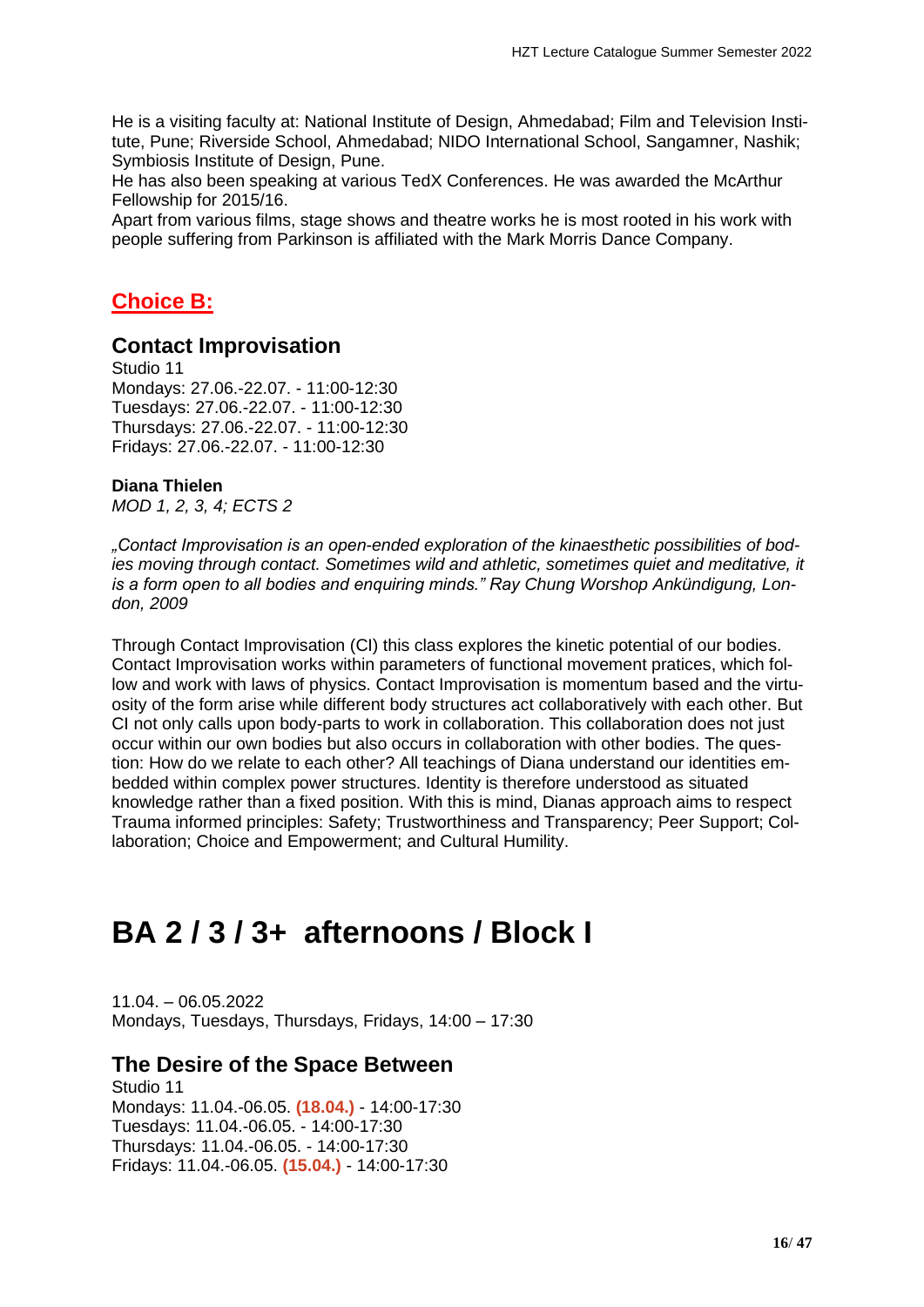# **David Bloom**

*MOD 8, 9; ECTS 4*

In this workshop, we will look at the potential of Desire as a choreographic tool. Desire never emerges in a vacuum, but rather *intersubjectively,* in the space between people, filled with history and complexity. We will bring our attention to the difference between having a particular taste, fantasy, or fetish - and projecting that onto another person, or people, or non-human entity - and allowing desires and relations to emerge through observing, listening, and receiving. The space between us, so present and compulsory these past two years, is reimagined as a space of posbility and magic.

We will work somatically, with processes such as the digestive system, fundamentaly connected to both desires and boundaries, in order to support the emergence of complex, intersubjective desire. We will also tap into aspects of Tantra and BDSM, looking for that deep state of consent that is not only an act of saying "yes" or "no", but a continually unfolding "con-sentire", feeling together.\*.

We will then explore how the notion of authentic Desire relates to making artistic work in an environment that is saturated with it. As in, "what would I make if I could make anything I wanted?"

It is also an attempt at transparency around relationships of power, identity, attration and repulsion within the structure of a workshop situation. It proposes a holistic aproach to choreography with intimacy and care, that both draws from and affects our personal, social, and political realities.

\*(thanks to choreographer and consent researcher Joy Mariama Smith for bringing my attention to that etymology)

**David Bloom** is a choreographer, dancer, teacher, parent, filmmaker, pianist, bodyworker, and fermenting Jewish mystic. more info at: [https://davidbloom.info](https://davidbloom.info/)

# **BA 3 / 3+ Module 12 Colloquium (see above)**

# **All BA (not BA 3 / 3+ completing MAP 12) afternoons / Block II**

09.05. – 20.05.2022 Mondays, Tuesdays, Thursdays, Fridays, 14:00 – 17:30

# **Choice A:**

### **THE COMFORTABLE LIGHT**

Studio 11 Mondays: 09.05.-20.05. - 14:00-17:30 Tuesdays: 09.05.-20.05. - 14:00-17:30 Thursdays: 09.05.-20.05. - 14:00-17:30 Fridays: 09.05.-20.05. - 14:00-17:30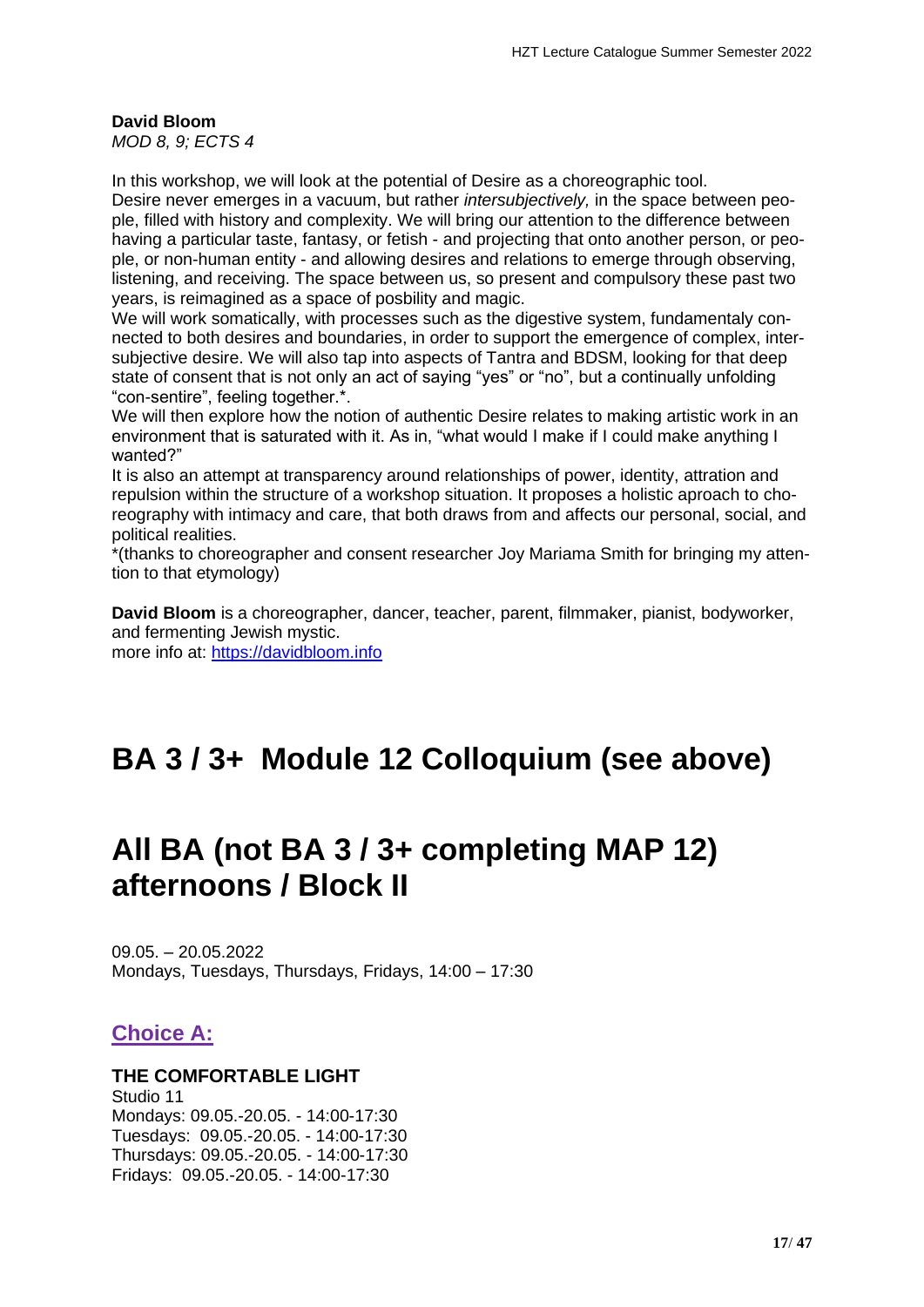#### **Benjamin Schälike**

*MOD 5, 6; ECTS 2*

Wie kann man Lichtdesign denken? Über Lichtdesign reden, ohne permanent an den Hürden technischen Wissens zu scheitern. Ist es möglich Kategorien zu erstellen die eine Bewertung von Licht über die Beschreibung "schön" hinausgeht?

Einen Schritt über das technische Know - How gehen, hin zu Überlegungen über kreative Lichtumsetzungen, Beschreibungen von Arbeitsweisen. Ein Versuch über Lichtdesign zu reden, wie kann ich ein Licht für eine Produktion denken.

Ist der Lichtkörper ein anderer als der Lichtraum? Wie mache ich das?

Über ausgewählte Produktionen sprechen, über den ganzen Prozess bis zu den letzten Entscheidungen.

How can we think of lighting design? Talking about lighting design without permanently failing at the hurdles of technical knowledge. Is it possible to create categories that evaluate light beyond the description "beautiful"?

Go a step beyond the technical know-how to considerations about creative lighting implementations, descriptions of working methods. An attempt to talk about lighting design, how can I think of a light for a production.

Is the body of light different from the space of light? How do I do that?

Talking about selected productions, about the whole process up to the final decisions.

**Benjamin Schälike**, arbeitet seit 1991 als freiberuflicher Lichtdesigner (u.a. Hannah Hegenscheidt, Hermann Heisig, Hyoung Min Kim, Jee Ae Lim, Martin Clausen,

Rabia Mroue, She She Pop, Peter Zadek, William Forsythe). Er ist Mitbegründer der Tanztage Berlin, wo er bis 2010 als Technischer Leiter tätig war. Als Technischer Leiter war er außerdem u.a. für Tanz im August, Dance On, Uferstudios Berlin tätig.

2007 hat er zusammen mit Inge Koks die Tanztage Berlin programmiert und geleitet. 2006 und 2007 zeigte er eigene Produktionen in den Sophiensaelen Berlin.

Er gibt Seminare/Workshops für Lichtdesign (HFG/ZKM Karlsruhe, Kunsthochschule Düsseldorf, HZT Berlin, Korean National University of Arts)

2017 veröffentlichte er das Lichtdesignbuch = The Ugly Light

# **Choice B:**

## **playful and pragmatic – how to think and work with costumes in performances**

#### Studio 3

Mondays: 09.05.-20.05. - 14:00-17:30 Tuesdays: 09.05.-20.05. - 14:00-17:30 Thursdays: 09.05.-20.05. - 14:00-17:30 Fridays: 09.05.-20.05. - 14:00-17:30

#### **Lee Méir**

*MOD 5, 6; ECTS 2*

As both a choreographer and costume designer I notice that dance makers/ choreographers/performers often struggle with the question of what costumes should they use in their pieces. I often hear from colleagues things like: "I don't know anything about costumes", or "I just want something very casual", and therefore costumes are quite frequently pushed to the side in freelancing performance work. From my exprience and perspective, costumes actually have quite an important role, and can open up a lot of questions regarding form, context,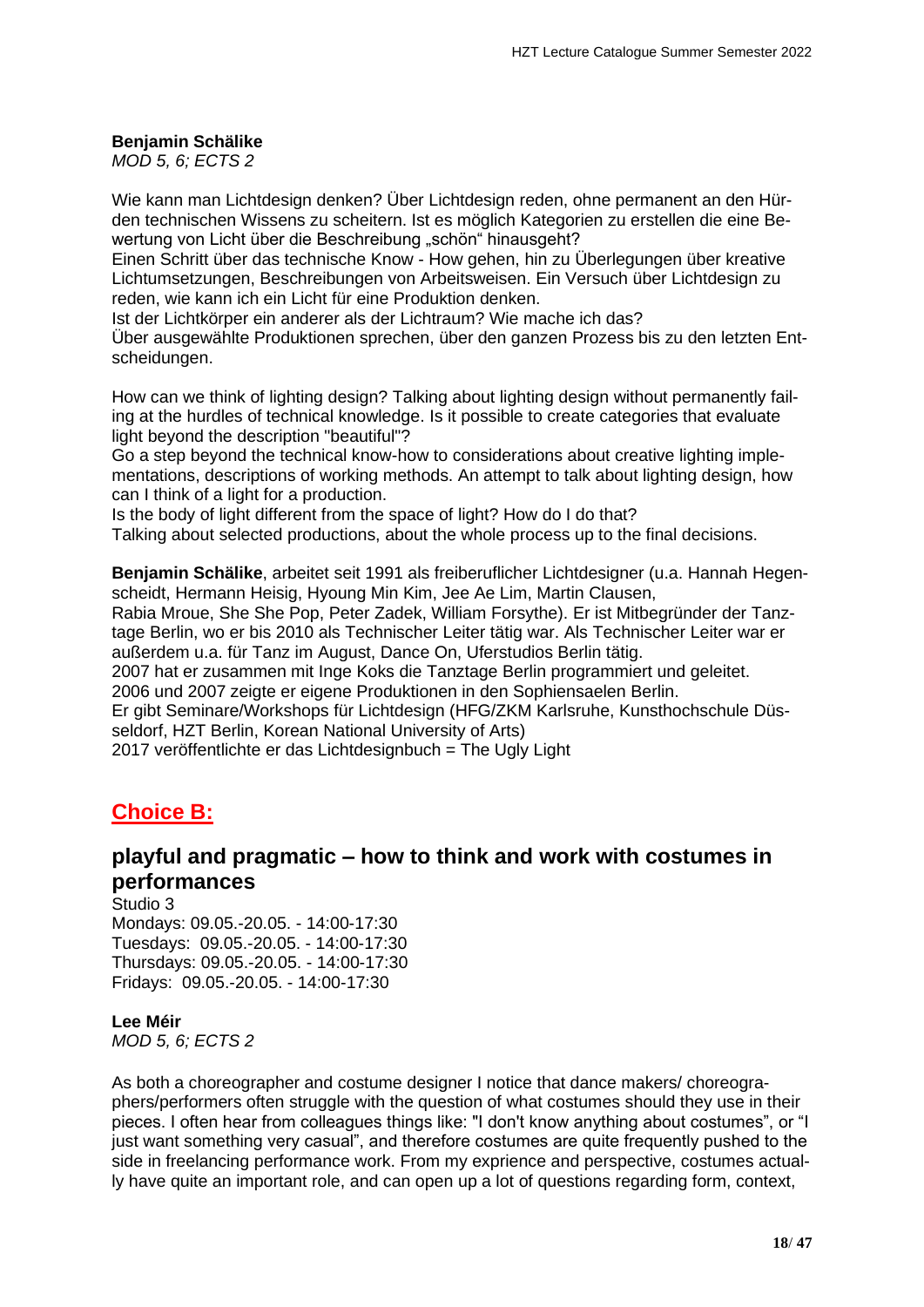culture, aesthetics, and more. With a playful and pragmatic approach, the costume workshop would offer students both practical and theoretical knowledge about how to think and work with costumes in their artistic work. My aim is too give practical tools both on a conceptual level- what is the role of costumes in a specific piece / origins of specific materials, items and styles, as well as on a practical level - where to look for specific items / who to consult with when planning the costumes / what material to use and how to work with it a.o. We will also have practical sessions of styling and basic sewing skills, and get to know different types of materials (plastic, fabric types, ready mades etc).

**Lee Méir** is a Jerusalem born, Berlin based freelance choreographer, performer and costume designer. Her works vary from solos to collective formats, always based on her understanding of art primarily as a meeting point between ideas, people and craft. Her works explore the tension(s) between language, movement, sound, and meaning production, and are presented internationally. She is a recipient of the *Pina Bausch Fellowship* 2019 in cooperation with *L'Ecole des Sables* in Senegal. In 2020 she collaborated with the Swiss director Boris Nikitin, on *24 Images per Second (Kaserne Basel/Gesnerallee Zürich/ Wiener Festwochen).* In 2020/2021 she created *von hier nach dort,* a participatory performance about death for young audiences, as part of *explore dance network,* and premiered her group piece *safe&sound* at HAU Berlin. Lee completed choreography studies at *HZT- Inter University Centre for Dance Berlin* in 2013.

# **All BA (not BA 3 / 3+ completing MAP 12) afternoons / Block III**

30.05. – 17.06.2022 Mondays, Tuesdays, Thursdays, Fridays, 14:00 – 17:30

## **Site & Practice**

Studio 3 / on site Mondays: 30.05.-17.06. **(06.06.)** - 14:15-17:30 Tuesdays: 30.05.-17.06. - 14:15-17:30 Thursdays: 30.05.-17.06. - 14:15-17:30 Fridays: 30.05.-17.06. - 14:15-17:30

#### **Sabine Zahn & Alice Chauchat**

*MOD 7, 8, 9; ECTS 3*

!!! This is an on site workshop: The first session on May 30th will take place in the Uferstudios, from then on we will be always on site (make sure to plan enough commuting time): Alexanderplatz and Floating University (at Südstern/Kreuzberg)

Based on our respective and (since 2 years) common work on choreographic practices for companionship and engaging in the public urban space, this workshop will investigate site through physical practice and how choreographic partaking can modify the emergence of public urban space.

We will work on two very different sites in Berlin: the Alexanderplatz, and the Floating University with its surroundings in Kreuzberg. The Alexanderplatz is a large area right in the center of Berlin, charged with social and political stakes. It is inhabited in diverse, sometimes conflicting ways and holds heavy issues of urban politics. The Floating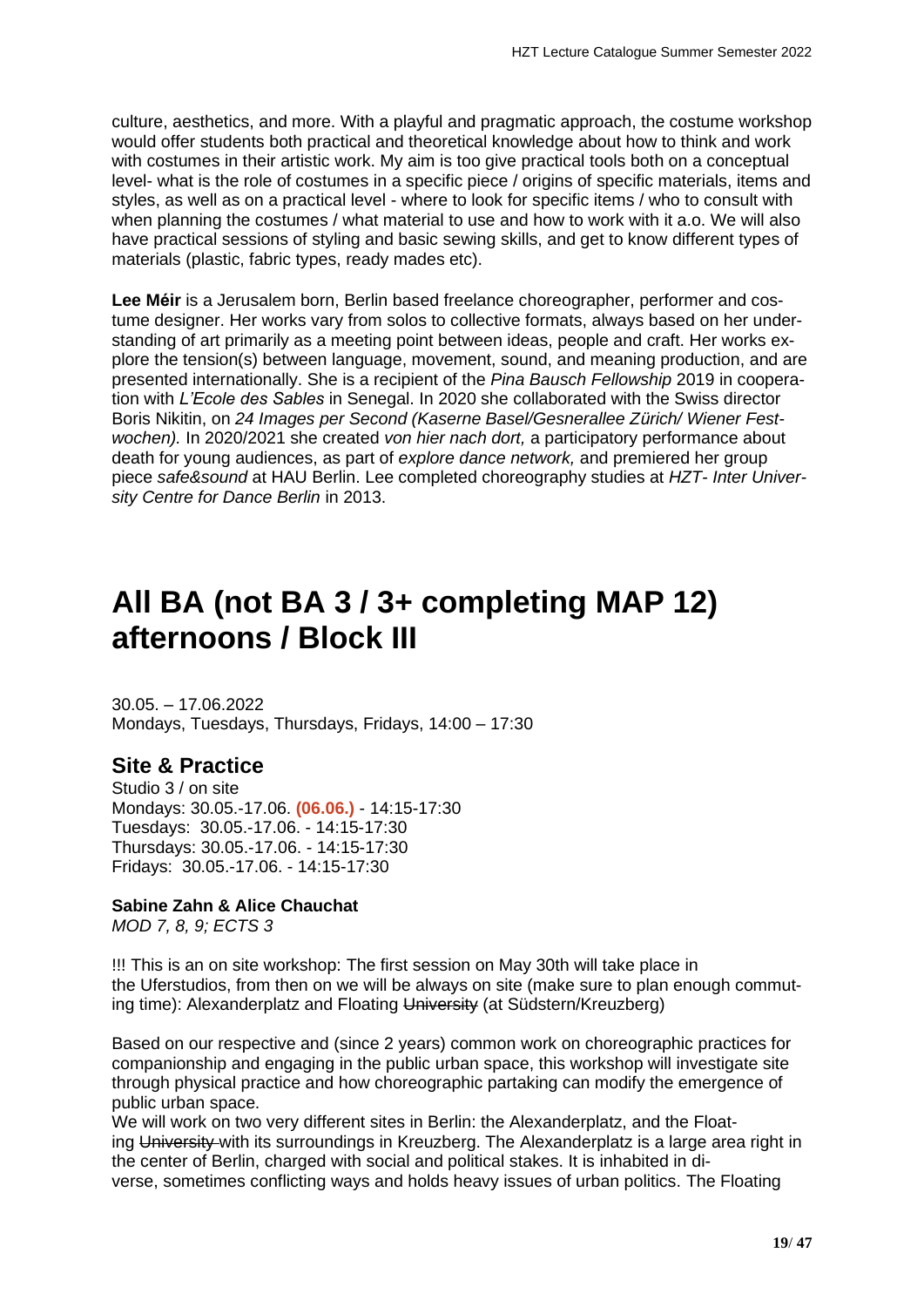University, together with surrounding spaces such as graveyards, sports areas or the Tempelhofer Feld, offer green heterotopias where issues of nature/cultures in city spaces come to the foreground. In each of these sites, urban public life unfolds and is embodied through various ways of being present. These ways shape our perception and conception of (urban) space. In the workshop we want to look into physical practice as choreographic practice: a variety of embodied approaches to engage with, create and guide ways of relating and being present to a situation/space, that thus re/constitute it. We will explore concrete tools and approaches and question them through the different complexities of the contrasting sites.

**Sabine Zahn** is a choreographer based in Berlin and studies in her artistic work the mutual influence between bodies and their environments, often urban space. She works in close cooperation with other artists and urban planners aiming at

recalibrating relationships between art and other (societal) realms, such as with the architect collective raumlaborberlin.

She studied theatre studies and journalism in Leipzig, graduated at the Scuola Teatro Dimitri in Ticino/CH, held a postgraduate scholarship at Zadek/Stromberg and is now research fellow at THIRD in DAS Research Amsterdam. Through various scholarships such as the Research Fellowship 2017 or Tanzstipendium 2013, she does her research work not only in Berlin but u.a. in Medellin or Kaliningrad. Her latest projects FREMDGEHEN, STADTERWEITERN and INTO DWELLING explore the possible spaces of action that choreographic strategies enable within and for urban spacemaking. As part of the association Floating e.V. Berlin she works on developing a site for urban practice in Berlin.

**Alice Chauchat** works as a choreographer, performer, teacher, editor and other activities related to choreography. She created performances with a.o. Anne Juren, Alix Eynaudi, Frédéric Gies, and performed with a.o. Jennifer Lacey, Xavier le Roy, and Juan Dominguez. She co-developed numerous choreographic projects and platforms for knowledge production and exchange in the performing arts [\(everybodystoolbox.net,](http://everybodystoolbox.net/) paf, praticable etc.). 2010-2012 she co-directed Les Laboratoires d'Aubervilliers, a centre for artistic research. 2017-2020 Alice was a guest professor at HZT, 2018 guest professor at JLU Gießen, since 2018 she's a seminar mentor for DASchoreography Amsterdam. Since 2014 her work under the umbrella title "Togethering" takes the form of dance scores whose practice and performance process the knowledge and complexity of collaborative practices, or simply being in the world with other people, into choreographic forms.

# **BA 1 afternoons / Block IV**

**Whose body – where and how? Preparation for MAP5 (writing assignment)**

Studio TBA Tuesday: 21.06.2022 - 14:00-17:30 Wednesday: 22.06.2022 - 14:00-17:30 Thursday: 23.06.2022 - 14:00-17:30 Friday: 24.06.2022 - 14:00-17:30

#### **Sandra Umathum**

*MOD 5; ECTS 1*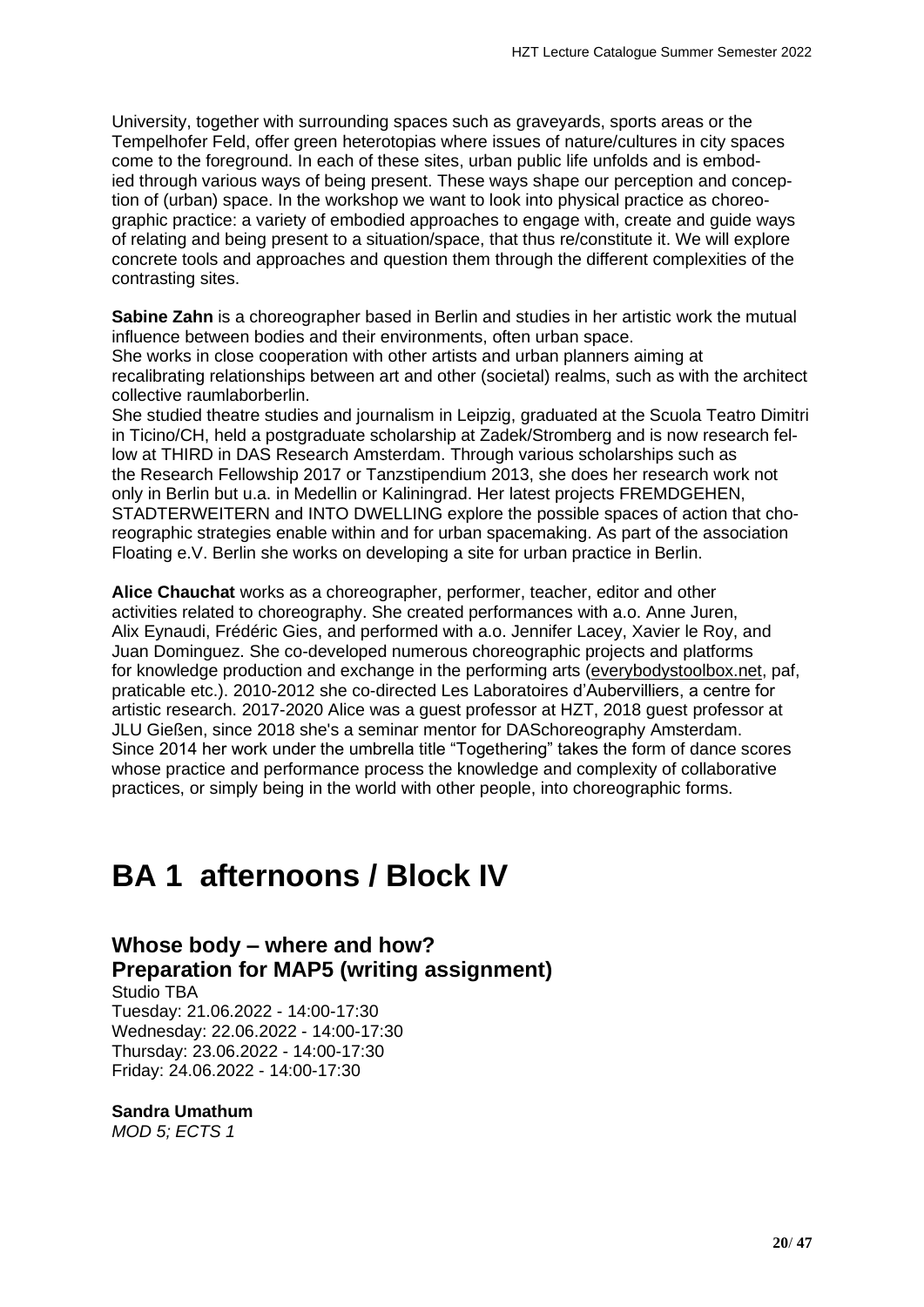In the frame of this seminar, we will explore ways in which bodies occupy spaces designed neither for them nor for certain movements. How exactly do the bodies, behaviors, and movements in question take over spaces? How do they expose or subvert implicit rules and codes of belonging and of behaviour? We will read texts, look at (artistic) examples and hold discussions.

Requirements:

Regular attendance and overall active participation are prerequisite for the MAP5 registration.

# **BA 2 / 3 / 3+ afternoons / Block IV (not BA 3 / 3+ completing MAP 12)**

## **Sharing Potentials – Seminar and Excursion to the Dance Congress 2022**

Studio TBA 08.06.2022, 14:00–17:30 (introductory session) 16.06. – 19.06.2022 (Excursion to Mainz to the Dance Congress) 21.06., 23.06., 24.06.2022, 14:00 – 17:30 (seminar sessions)

#### **Sandra Noeth**

*MOD 3, 4, 5, 6; ECTS 2*

*Sharing Potentials* is the guiding concept of the Dance Congress 2022. For four days, artists, producers, researchers and audiences will gather to exchange in practice and discoursebased formats about what it takes for dance and performance artists and makers to live and work in independent and institutional contexts today: how can they reflect on social transformation, and share their diverse skills, working and living structures and self-conceptions to set tangible impulses in the arts and beyond?

The seminar and excursion provide an introduction into the longstanding history of the congress in Germany that dates back to the 1920s and the contemporary context of the project. Grounded in inputs from the Dance Congress program and in dialogue with the students' individual practices, it will explore questions related to the potential of artistic practice at the intersections of society and politics.

Requirements: active and regular participation in the prep session, the excursion, and the seminar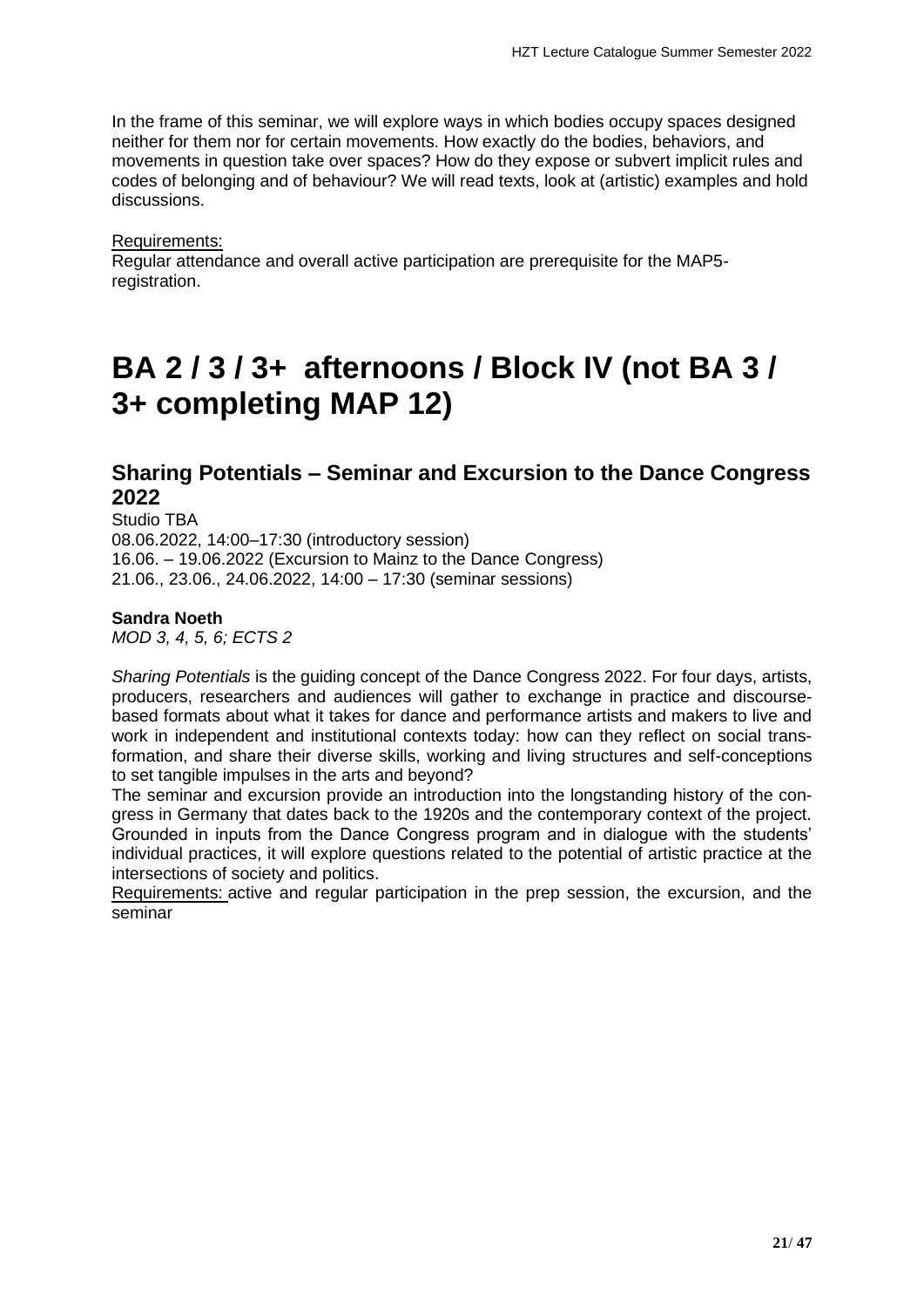# **All BA (not BA 3 / 3+ completing MAP 12) afternoons / Block IV**

27.06. – 22.07.2022 Mondays, Tuesdays, Thursdays, Fridays, 14:00 – 17:30

## **Projektarbeit Workshop**

Studio TBA Mondays: 27.06.-22.07. - 14:00-17:30 Tuesdays: 27.06.-22.07. - 14:00-17:30 Thursdays: 27.06.-22.07. - 14:00-17:30 Fridays: 27.06.-22.07. - 14:00-17:30

Additional days TBA

**Jason Corff, Nik Haffner** *MOD 8, 9, 10, 11; ECTS 4*

## **Projektarbeit Workshop**

Studio TBA Mondays: 27.06.-22.07. - 14:00-17:30 Tuesdays: 27.06.-22.07. - 14:00-17:30 Thursdays: 27.06.-22.07. - 14:00-17:30 Fridays: 27.06.-22.07. - 14:00-17:30

#### **Jasna Layes-Vinovrski**

*MOD 8, 9, 10, 11; ECTS 4*

## **Projektarbeit Workshop**

Studio TBA Mondays: 27.06.-22.07. - 14:00-17:30 Tuesdays: 27.06.-22.07. - 14:00-17:30 Thursdays: 27.06.-22.07. - 14:00-17:30 Fridays: 27.06.-22.07. - 14:00-17:30

#### **Clément Layes**

*MOD 8, 9, 10, 11; ECTS 4*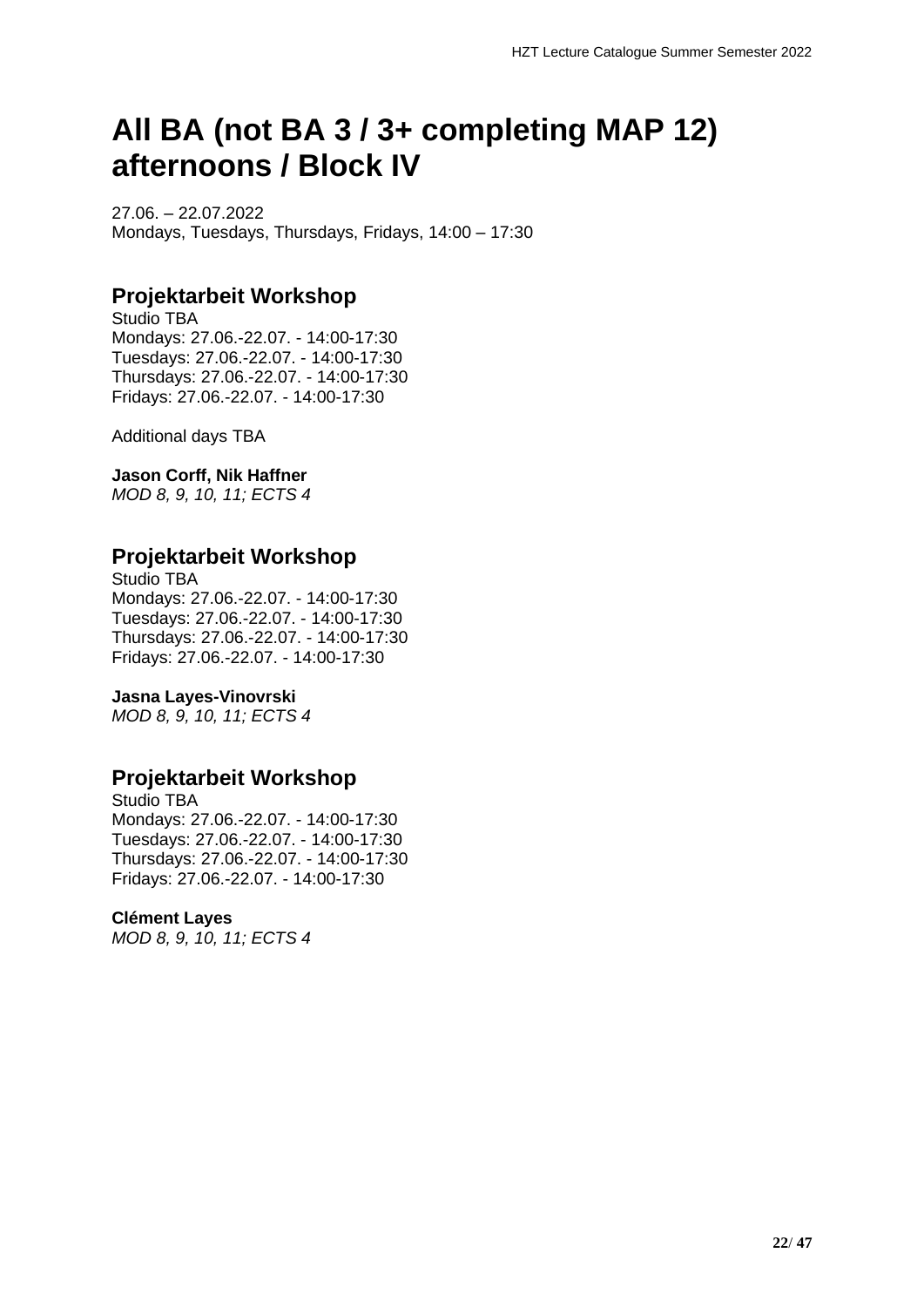# <span id="page-22-0"></span>**2. Master Choreographie (maC)**

## **Save the date:**

**Mittwoch 20.07. - 18:00 Semesterabschluss (US)**

# **Modulverantwortliche:**

M1: Körper- und Bewegungsrecherche: Ingo Reulecke

M2: Modelle künstlerischer Zusammenarbeit: Ingo Reulecke

M3: Komposition und dramaturgische Praxis: Susanne Vincenz

M4: Kontextualisierung choreographischer Praxis: Christiane Berger

M5: Bedingungen der Produktion: Christiane Berger

M6: Choreographische Projekte: Wanda Golonka/Nik Haffner (tbc)

M7: Masterprojekt: Wanda Golonka/Nik Haffner (tbc)

## **Please note: More information about the courses will follow soon.**

*maC*

## **Präsentation der Recherchen für die Masterprojekte**

Montag: 04.04. - 11:00-13:30 (Präsentation) + 14:30-17:00 (Feedback)

*maC2&3-Studierende präsentieren den Stand ihrer Recherchen für ihre Masterprojekte*

**maC Team. Für: maC 1,maC 2, maC 3. Modul 7**

Jede\*r Studierende zeigt in 20 Minuten ihre/seine Recherche der vorlesungsfreien Zeit und kontextualisiert das Gezeigte. Die Studierenden aus dem ersten Studienjahr schauen zu und geben Feedback.

*maC* **Präsentation der Recherchen für die Semesterprojekte** Dienstag: 04.04. - 11:00-13:30 (Präsentation) + 14:30-17:00 (Feedback)

*maC1-Studierende präsentieren den Stand ihrer Recherchen für die M6-Projekte.*

**maC Team. Für: maC1, maC 2. Modul 6**

Jede\*r Studierende zeigt in 20 Minuten ihre/seine Recherche der vorlesungsfreien Zeit und kontextualisiert das Gezeigte.

Die Studierenden aus dem zweiten Studienjahr schauen zu und geben Feedback.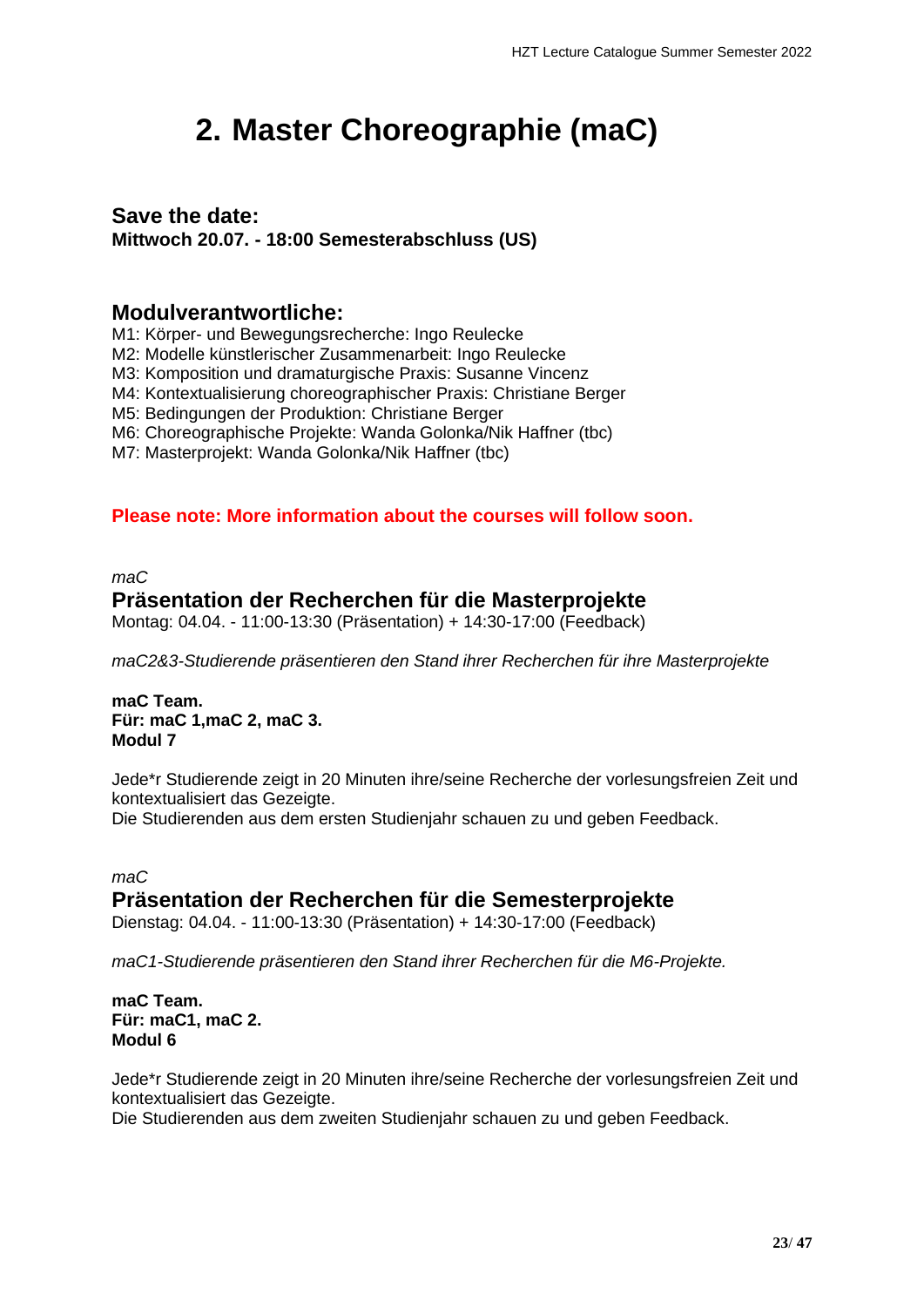*maC* **Lecture: tba**

ZIN 3.40 Mittwoch: 06.04. - 18:00-20:00 *(the time must be confirmed)*

**Isabel Robson. Für: maC 1, maC 2, maC 3.**

*More information will follow soon.*

*maC* **Digitales Labor.**

ZIN 3.34 & ZIN 3.40 Donnerstag: 07.04. - 11:00-13:00 & 14:00-17:00 Freitag: 08.04. - 11:00-13:00 & 14:00-17:00

**Isabel Robson, Julian Jungel. Für: maC 1; optional für maC 2, maC 3. Modul 5**

*More information will follow soon.*

#### *maC* **SKAT Kooperation mit Luc Paquier.** Centre des Francophonies

Mittwoch: 27.04. - *Uhrzeit tbc*

### **Susanne Vincenz. Für: optional für maC 1,maC 2, maC 3.**

*More information will follow soon.*

*maC*

## **Semesterprojekt im Rahmen der tanztage Potsdam.**

## **Selbststudium: Recherche-Phase II.**

ZIN 3.30 & ZIN 3.32 & ZIN 3.34 & ZIN 3.40 11.04.-22.04. - 10:00-14:00, 14:00-18:00, 18:00-22:00

### **Lehrveranstaltung: Vorbereitung Potsdam.**

ZIN 3.40 Montag: 25.04. - 11:00-13:00 Dienstag: 26.04. - 11:00-13:00 Donnerstag: 28.04. - 11:00-13:00 Freitag: 29.04. - 11:00-13:00

#### **Susanne Vincenz, Ingo Reulecke. Für: maC 1. Modul 6**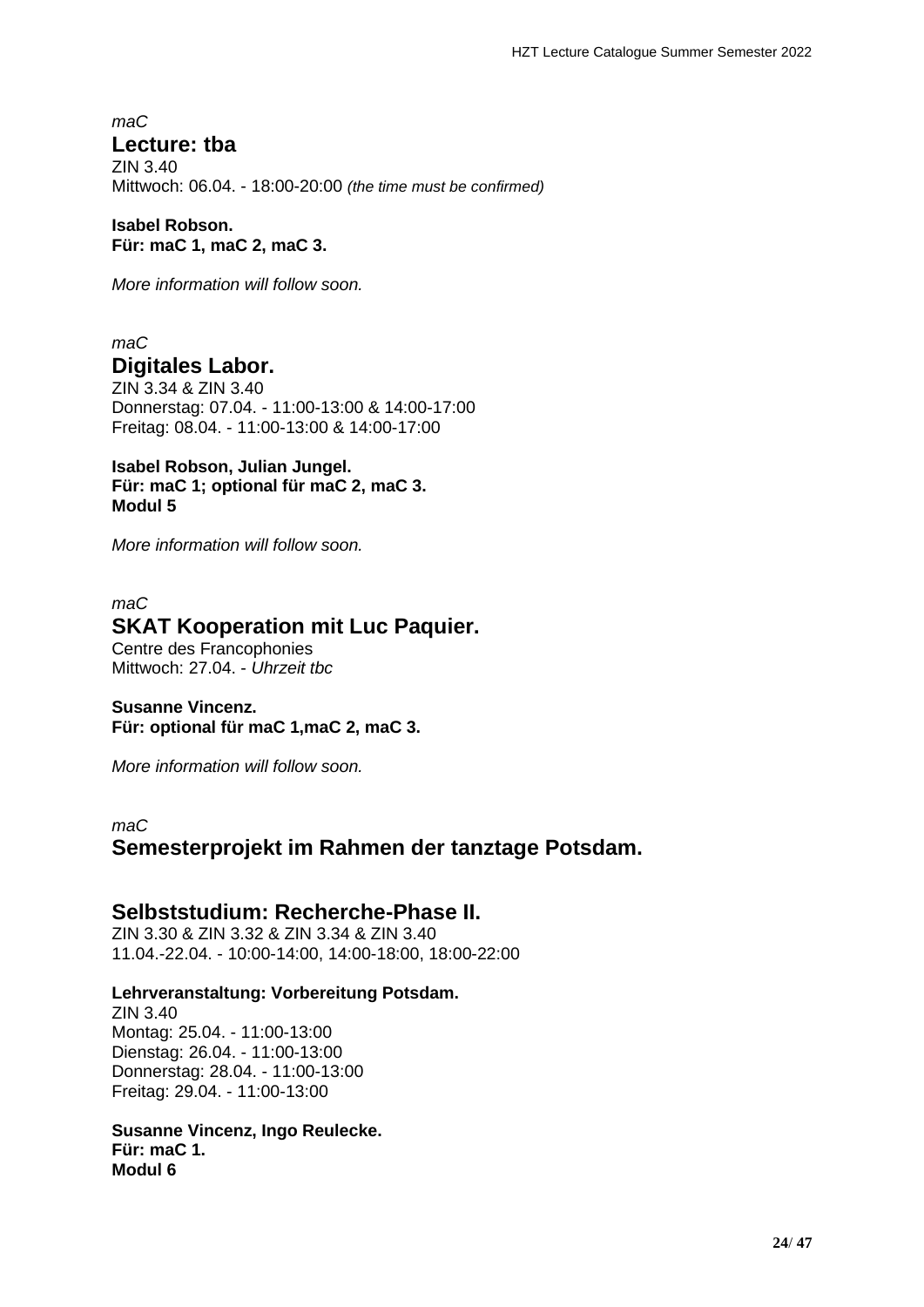*More information will follow soon.*

# **Selbststudium: Proben.**

ZIN 3.34 & ZIN 3.40 Montags: 25.04. - 14:00-17:00 & 02.05. - 11:00-22:00 Dienstags: 26.04. - 14:00-17:00 & 03.05. - 11:00-22:00 Donnerstags: 28.04. - 14:00-17:00 & 05.05. - 11:00-22:00 Freitags: 29.04. - 14:00-17:00 & 06.05. - 11:00-22:00

*Die Studierenden arbeiten an ihren Projekten.*

## **Exkursion: tanztage Potsdam.**

fabrik Potsdam 10.05.-22.05.

**Susanne Vincenz, Ingo Reulecke. Für: maC 1. Modul 6**

*More information will follow soon.*

#### *maC* **Übertragung eines ortsspezifischen Projekts auf die Bühne.** bat

Montag: 23.05. - *Uhrzeit tbc* (Gruppe A) Dienstag: 24.05. - *Uhrzeit tbc* (Gruppe A) Freitag: 26.05. - *Uhrzeit tbc* (Gruppe B) Samstag: 27.05. - *Uhrzeit tbc* (Gruppe B)

30.05.-03.06. - *Uhrzeit tbc* (Gruppe A) 06.06.-10.06. - *Uhrzeit tbc* (Gruppe B)

*Die Studierenden übertragen die ortsspezifischen Arbeiten, die im Rahmen der tanztage in Potsdam entstanden sind, auf die Bühne des bat.*

**Christiane Berger, Isabel Robson, Nik Haffner. Für: maC 1. Modul 6**

Öffentliche Vorstellungen: 03.06.22 (Uhrzeit tba) für Gruppe A 11.06.22 (Uhrzeit tba) für Gruppe B

*maC* **Selbststudium: Videotrailer schneiden.** ZIN 3.40 & Medienlabor

13.06.-17.06. Freitag 17.06. - 11:00-13:00 Trailer zeigen & Feedback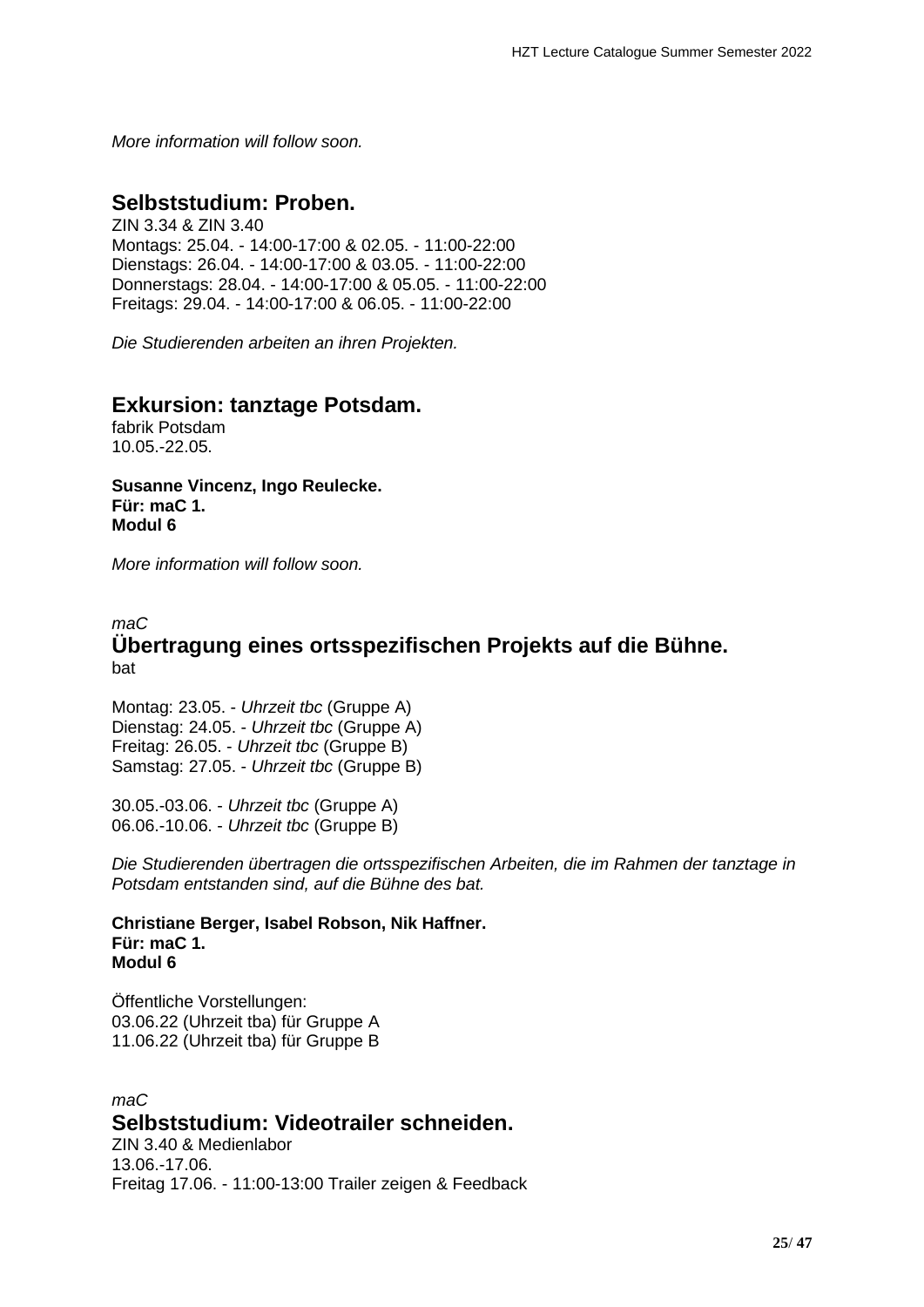*Die Studierenden schneiden aus der Videodokumentation ihrer Arbeiten in Potsdam im bat jeweils einen Video-Trailer.*

**Isabel Robson. Für: maC 1. Modul 5**

Der Trailer ist Teil der Prüfung für das Modul 5. Abgabfrist: 20.6.22

*maC*

# **Block: Floating University.**

Floating University Montags: 20.06-04.07. - *Uhrzeit tbc* Dienstags: 21.06-05.07. - *Uhrzeit tbc* Donnerstags: 23.06-07.07. - *Uhrzeit tbc* Freitags: 24.06-08.07. - *Uhrzeit tbc*

#### **Susanne Vincenz, Ingo Reulecke. Für: maC 1.**

*More information will follow soon.*

*maC* **Reflexionsgespräche.** 11.07. - 9:00-13:00

*Individuelle Gespräche über das vergangene Semester und die weitere Studienplanung.*

**Christiane Berger, Isabel Robson, Nik Haffner, Susanne Vincenz, Ingo Reulecke. Für: maC 1.**

*maC* **Vorbereitung WiSe.** Mittwoch 13.07. - 11:00-13:00 & 14:00-17:00 *(tbc)* Donnerstag 14.07. - 11:00-13:00 & 14:00-17:00 *(tbc)* Freitag 15.07. - 11:00-13:00 & 14:00-17:00 *(tbc)*

#### **Dozent\*in: tba Für: maC 1.**

*More information will follow soon.*

# *maC* **Colloqium: Masterprojekte.**

Donnerstag 14.07. - 11:00-13:00 Freitag 15.07. - 11:00-13:00

*Diskussion und Vorbesprechung der Masterprojekte des kommenden Wintersemesters.*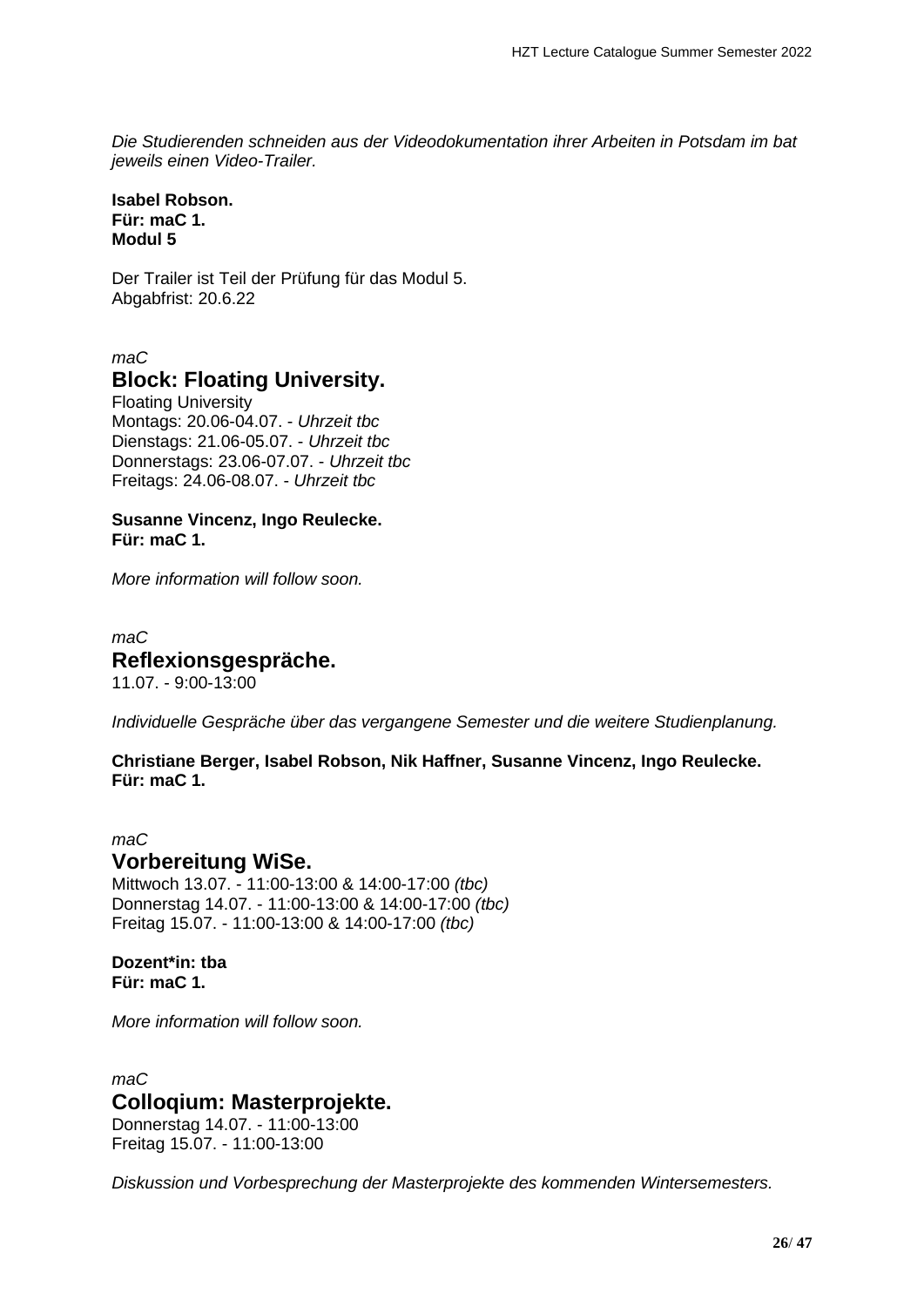**Christiane Berger Für: maC 2 und maC 3. Modul 7**

#### *maC* **Selbststudium: Arbeitsbuch M6.**

18.07.-22.07.

*Die Studierenden stellen ihr Arbeitsbuch zu ihrem Semesterprojekt fertig.*

**maC Team. Für: maC 1.**

*maC* **Prüfungen maC1**

#### **M1 Präsentation Dokumentation**

US12 Montag 11.07. - 11:00-13:30 Prüfer\*innen: Ingo Reulecke, Regina Baumgart

#### **M2 Anleitung Bewegungsrecherche**

Während der Potsdamer Tanztage 10.-22.05.2022 – genaues Datum + Uhrzeit tba Prüfer\*innen: Ingo Reulecke, Regina Baumgart

#### **M3**

Keine Prüfung dieses Semester.

#### **M4**

Keine Prüfung dieses Semester.

#### **M5**

Trailer Potsdam + bat, Abgabe bis 20.06.22 Prüferinnen: Christiane Berger, Isabel Robson

#### **M6**

Projekt in Potsdam; Abgabe Arbeitsbuch bis 31.07.22 Prüfer\*innen: Ingo Reulecke, Nik Haffner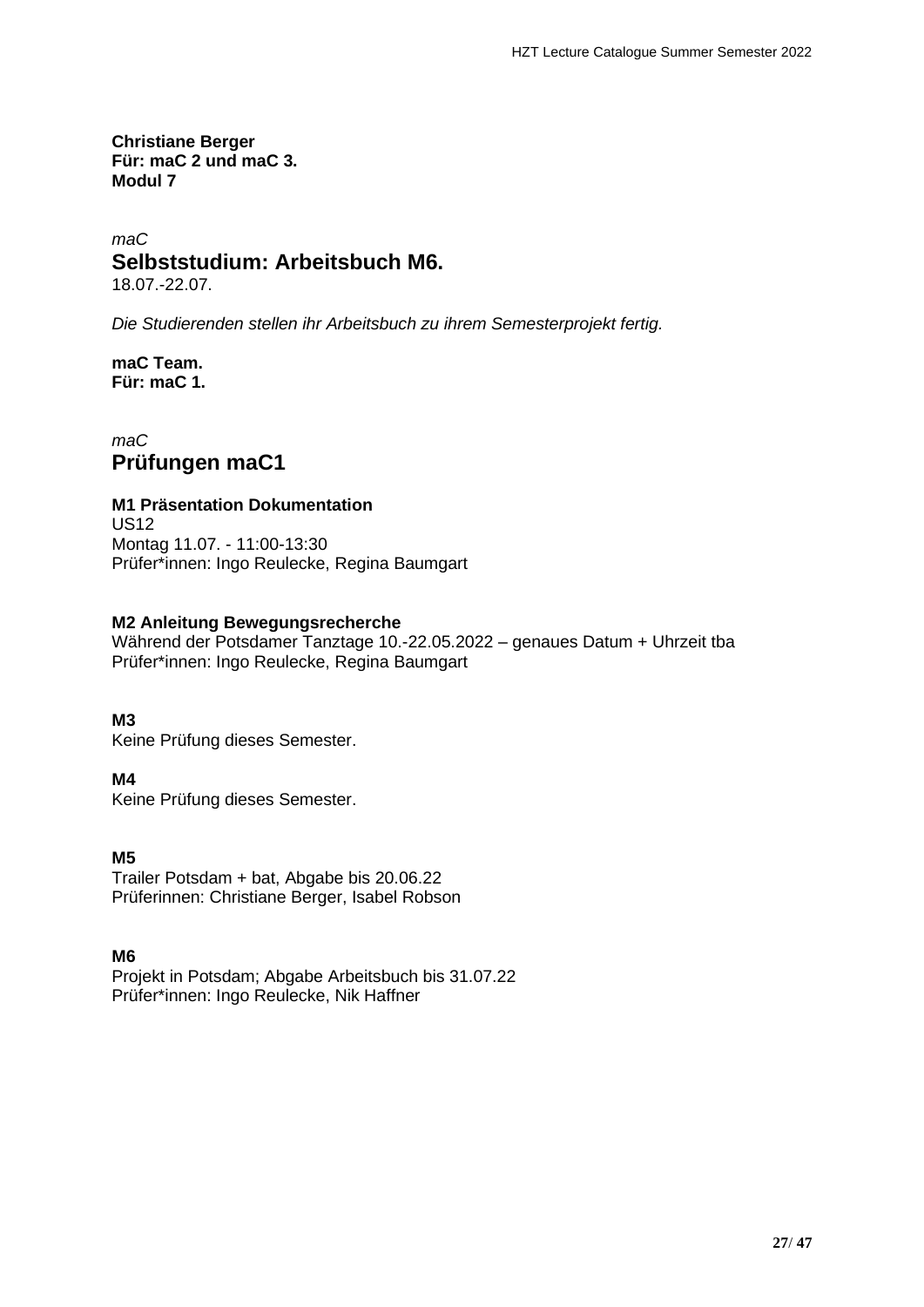## *maC* **Prüfungen maC2/maC3**

#### **Masterprojekte (Modul 7)**

**Evangelia Papadopoulou** bat **Premiere** 29.04., 20 Uhr weitere Vorstellung: 30.04., 20 Uhr

**Hannah Schillinger** Reinbeckhallen **Premiere** 04.06. - *tbc*

**Lily Pöhlmann** US14 **Premiere** 17.06. - 19 Uhr

**Melika Akbari Asl** HfS Bühne unten (BU) **Premiere** 24.06. - *Uhrzeit tbc*

**Jonathan Kolski** US14 **Premiere** 01.07. - *Uhrzeit tbc*

**Wilson Javier Blanco Nuñez** bat **Premiere** 08.07. - *Uhrzeit tbc*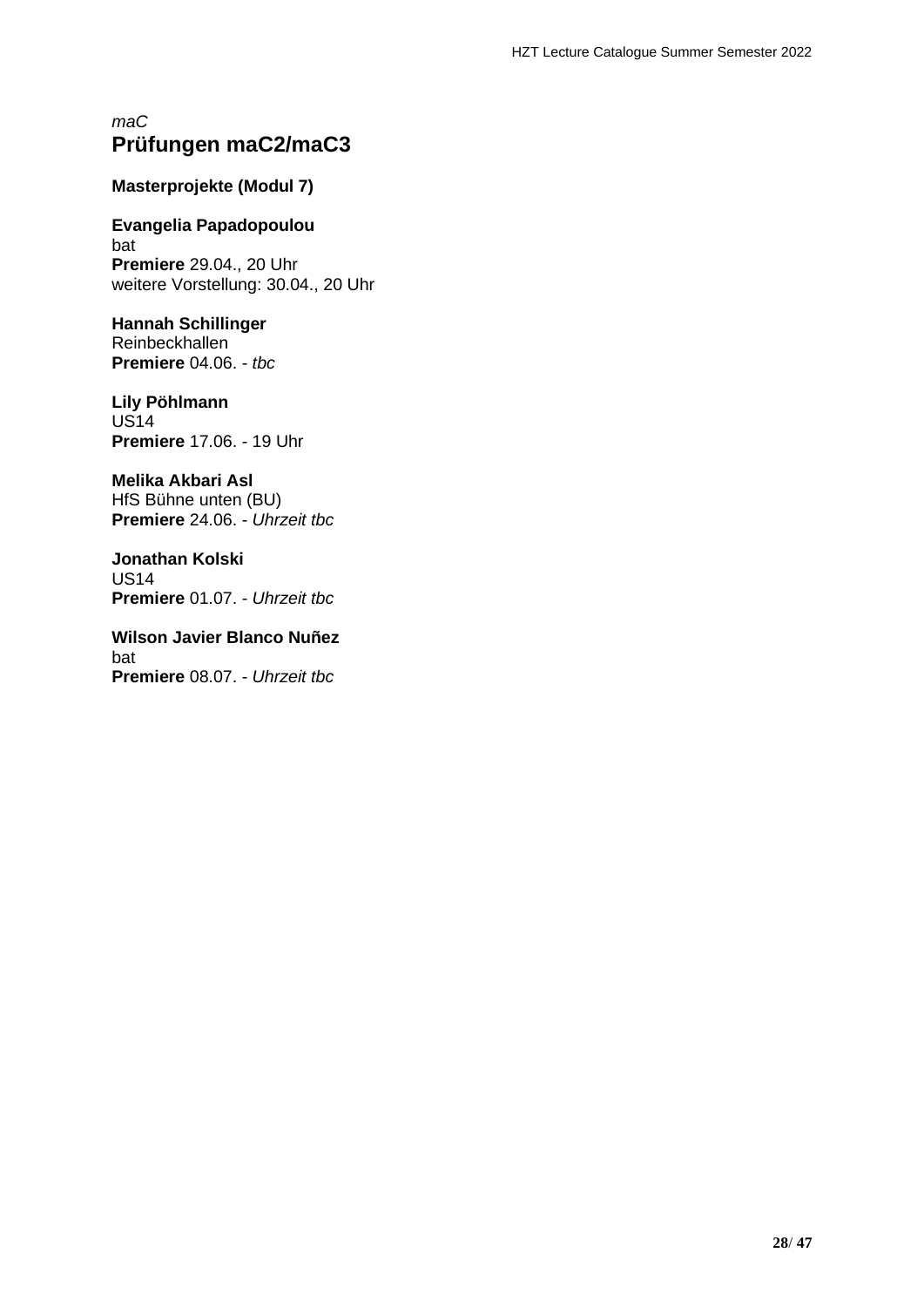# <span id="page-28-0"></span>**3.Master Solo / Dance / Authorship**

## **SUMMER TERM 2022**

**19 Apr – 23 July 2022**

## **Semester pause**

**30 May – 3 June**

## **Generation SODA 2020-22 (module 401)**

Luisa Alfonso, Anahita Ganjoo, Tsz Chung Shiu, Bradley Nathanson, Bernardo De Almeida, Michaela Bangemann, Yusuke Taninaka

## **Generation SODA 2022-24 (modules 101 and 102)**

One Choi, Youcef Hadjazi, Matteo Haitzmann, Crispin Lord, Naledi Majola, Dalia Velandia, Nicole Wysokikamien, Min-Suck Kim

# **Tutoring**

#### **101 (3 hrs per student)**

One Choi – Sandra Noeth Youcef Hadjazi - Sandra Noeth Matteo Haitzmann - Rima Najdi Crispin Lord - Rima Najdi Naledi Majola - Sandra Noeth Dalia Velandia – Janez Janša Nicole Wysokikamien – Rima Najdi Min-Suck Kim – Janez Janša

#### **401 (6 hrs per student)**

Michaela Bangemann – Janez Janša

## **Deadlines**

| May 15       | 401 Workbook      |
|--------------|-------------------|
| June 12      | 401 Written Part  |
| June 30      | 401 Publication   |
| July 5       | 101 Workbook      |
| September 25 | 102 Written Paper |
|              |                   |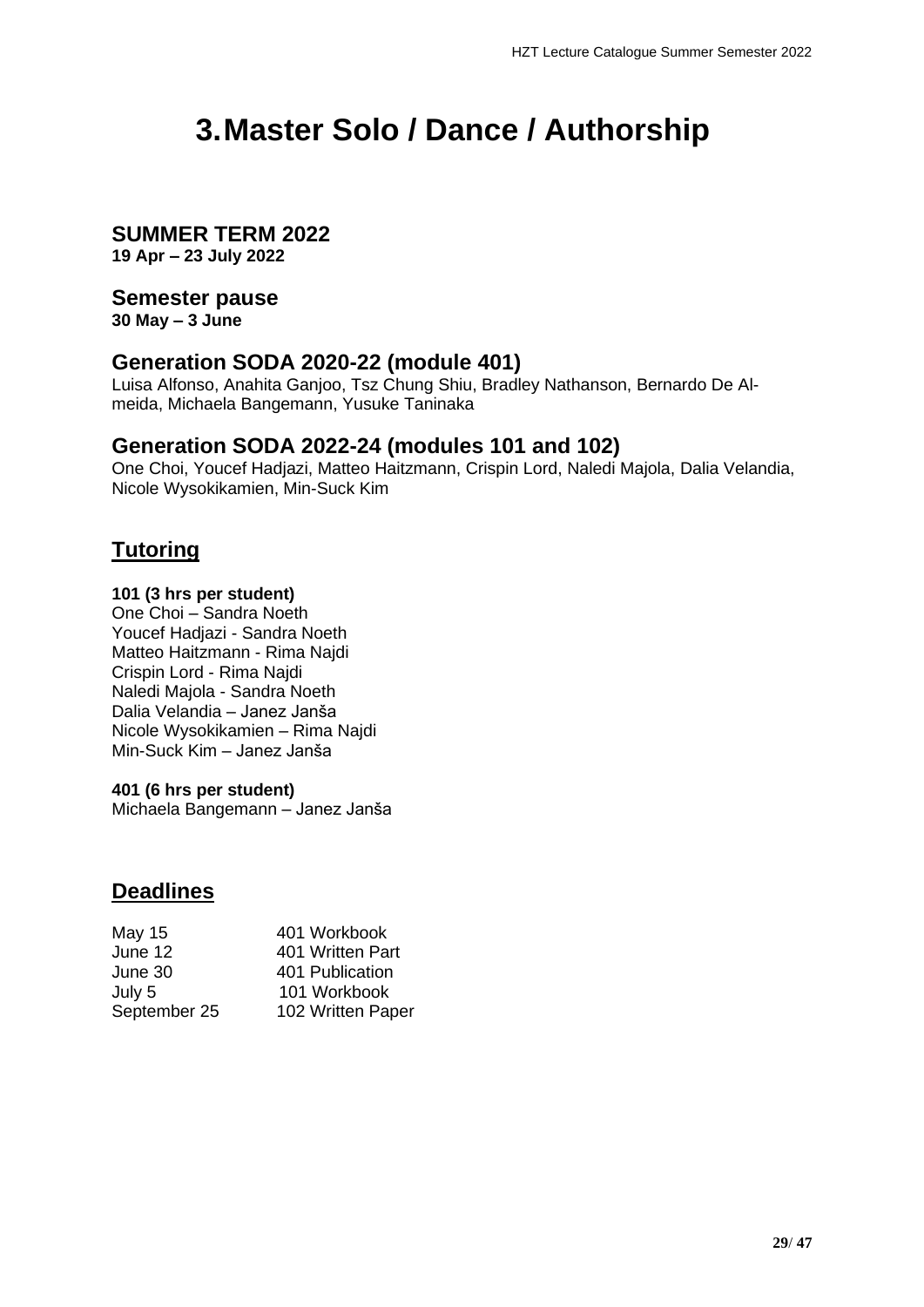## **Important dates**

*SODA 101, 401* **Jour fixe** Studio 9 Wednesday April 20, 14-15h Tuesday June 21, 14-15h

**Rima Najdi, Sandra Noeth, Janez Janša**

*SODA 401*  **Final presentations**

Studio 1, 14 April 11 – 12, 19-22h: Anahita Ganjoo, Tsz Chung Shiu April 21 – 22, 19-22h: Luisa Alfonso, Bernardo De Almeida April 29 – 30, 19-22h: Bradley Nathanson, Yusuke Taninaka July 12,14,15 19-20h: Michaela Bangemann *(Studio 8)*

#### **Rima Najdi, Sophia New, Sandra Noeth, Janez Janša + Kate McIntosh (tbc)**

**---------------------------------------------------------------------------------------------------------------------------**

## **Colloquium on Performance Education**

SODA Office April 11, 10-12.30 April 12, 10–14h May 9, 10-14h May 10, 10-14h May 25, 14-16h May 26, 10-14h June 23, 10-13h June 24, 10-13h

#### **Sandra Noeth, Janez Jansa**

Colloquium on Performance Education is an open format set in order to question recent approaches and open questions in education in performance. Colloquium serves as a base for restructuring of the MA SODA program. It brings together analysis, gatherings with alumni as well as a study excursion at the beginning of the winter semester 2022-23.

```
401
Feedback 401 final proposal Michaela Bangemann
SODA office
Tuesday April 12, 15h
```
**Sandra Noeth, Janez Janša**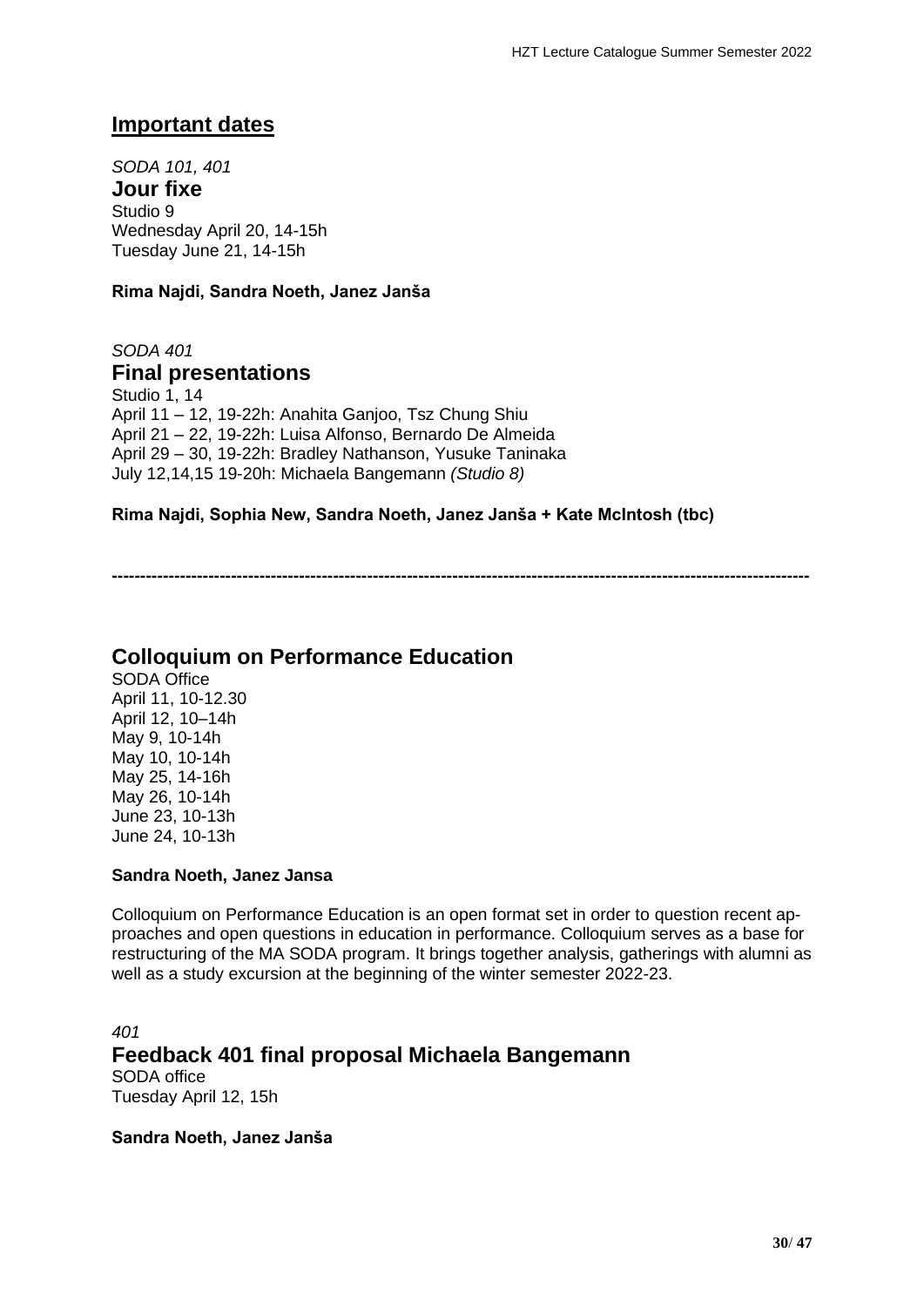## *101* **Critique & Feedback: Introduction of 401 presentations** Studio 9

Tuesday April 12, 16-18h

#### **Sandra Noeth, Janez Janša**

The new MA SODA generation will be introduced to the final presentations of the current MA SODA generation.

# *101* **Critique & Feedback: Visiting 401 presentations** Studio 1, 14

Tuesday April 12, 18.30-22.30h Saturday Apr 30, 18.30-22.30h

#### **Rima Najdi, Sandra Noeth, Janez Janša**

## *101*  **Welcoming week for the new MA SODA (2022-24) generation** Studio 8, 9, Mediathek

Apr 19, 21, 22, 2022 - 10-13h

#### **Rima Najdi, Sandra Noeth, Janez Janša**

Students will be introduced to the general institutional context of their study, starting from HZT, its position and relation towards the 2 universities (Udk and HfS), towards Uferstudios as a core place for contemporary dance and performance in Berlin as well as wide range of connections all study programs are involved in.

# **Preparatory meeting for the pre-selection and auditions (MA SODA generation 2023-25)**

Studio 9 Thursday Apr 21, 10-12h

## **Rima Najdi, Sandra Noeth, Janez Janša, Liz Rosenfeld, Tsz Chung Shiu, Bernardo De Almeida**

*101*  **Intensive 1: Research practice** Studio 8 Apr 25 – April 29, 2022 – 10-16h

### **Rima Najdi, Sandra Noeth, Janez Janša**

Research, particularly the artistic one, stands at the core of the MA SODA program. Complexity of realities we live in require different artistic approaches, body based research be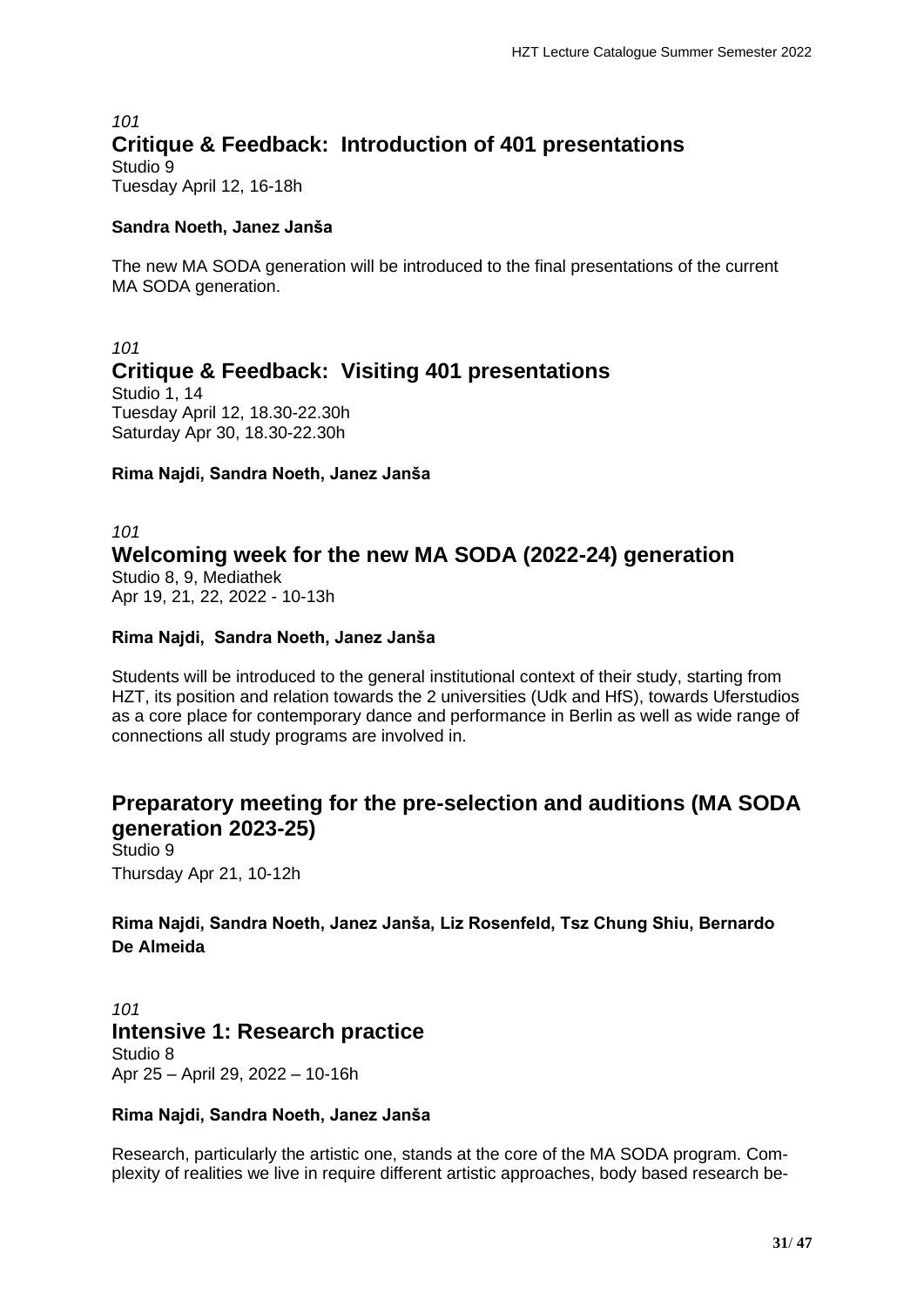ing one of the most substantial. Intensive introduces at the first place research practices of the SODA staff, ranging from artistic research, investigative and forensic approaches, scientific and academic research. Through the intensive students are introduced to the research culture developed at HZT in different formats.

#### *101*

## **Intensive 2: Bodies, un-protected - Students' Exchange**

Studio 8, 9, 10, Seminarraum 2 May 2 – 5, 2022, 09.30-20h

#### **Sandra Noeth, Janez Janša Guests: Fernanda Eugenio, Julieta Arenda and Claire Vivianne Sobottke**

The four-day encounter takes place in the context of the MA SODA's cooperation with Künstlerhaus Mousonturm (see: excursion *Bodies, un-protected*, 6-10 July 2022). It is dedicated to practices of settling the body and assumes that the possibility of settling down is unequally distributed, so that some bodies are forcefully dispossessed of their basic capacities to maintain themselves: to breathe, to be attentive, to settle in the space and time, etc. From this perspective, the practice of settling the body as an embodied and visceral process shows to be connected to the political and social field. It appears to be the battlefield of several current conflicts around the protection and security of the bodies, where some bodies become systematically unsettled through continuous violence, agitation and aggression (social, economic, environmental); while to the others, the capacity to settle is offered in excess. - In addition to workshops by artists Fernanda Eugenio and Julieta Arenda, a physical training offer by Claire Vivianne Sobottke and a material and reading room by Bojana Kunst and Francesca Raimondi, the week will focus on peer-to-peer exchange between students from different art schools and educational programs. Detailed program to follow.

The workshop week is part of a collaboration between the HZT Berlin with the Institute for Applied Theatre Studies at the University of Gießen, the Academy of Arts in Düsseldorf, the MA CoDE at the HfMDK Frankfurt am Main and the Mousonturm theatre, it is funded by the HTA-Hessische Theaterakademie.

### **Channel 4**

Wednesday May 4, 14 – 17h30 (401 optional) Wednesday May 18, 14-17h30 (101, 401 optional)

#### **Sound and Music Workshop for Dance Makers and Performers Michael Tuttle**

This hands-on workshop is for those interested in making music or sound art in conjunction with body based practices. All experience levels are welcome. We will collectively explore and experiment in the world of sound in order to offer insights for dancers, choreographers, and artists. This is also an introduction to techniques for sound/music production for performance, installation, or fixed media work.

The intention of the workshop is to explore interest in sound and music in order to become more confident in communicating with colleagues, creating original material and offer an opportunity to become more intimate with and dream in the medium of sound.

The focus will be chosen by each of the participants individually but could include: Editing and remixing pre-existing files/songs; building contact microphones, speakers, or amplifiers; field recording and processing; creating live sound or pre-composed work; an introduction to common software such as Max MSP, Pure Data, or a DAW such as Ableton Live or Reaper; web audio.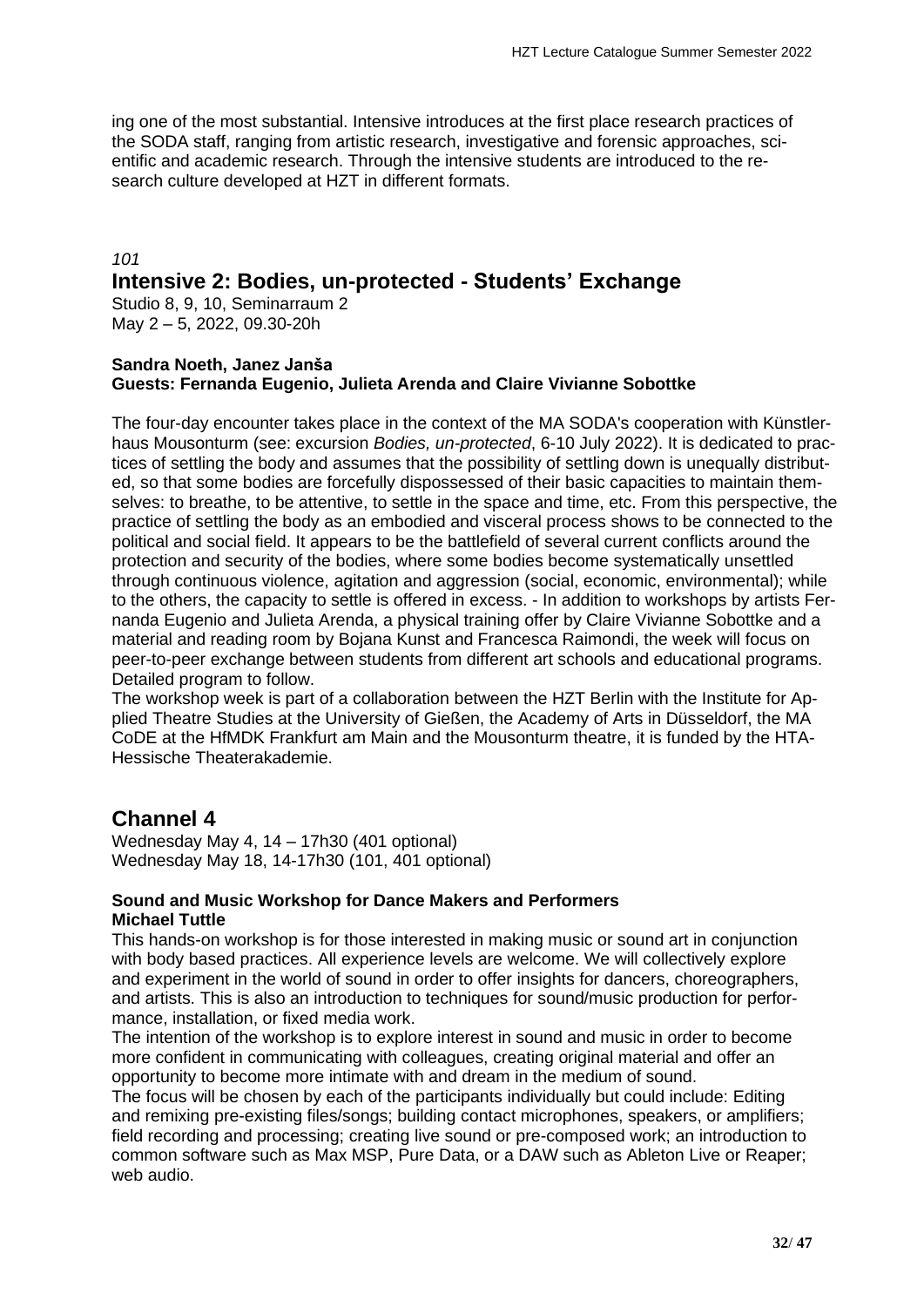#### **If walls could talk – video projection workshop Isabel Robson (MAC Staff member)**

Do rooms have memories? Taking Richard Mcguire's graphic novel .Here' as a starting point, the story of a corner of a room over hundreds of years, we will question uses of video projection to suggest place and time. We will map live video scenes onto found corners in Ufer Studios, cueing between real-time effects and transitions offered by the software Isadora. The two afternoons aim to open ideas for integrating live video in performance, discovering techniques that can also expand the video aesthetics of online showings. Please install Isadora onto your laptops. An educational software licence will be provided for the period.

# *401*  **Preparation for the written part of the thesis**

Studio 9 Friday May 6, 10-14h Monday May 23, 14-18h

## **Sandra Noeth**

The two sessions serve to prepare the written part of the 401 thesis. Based on peer-to-peer exchange, they offer a forum to exchange about the focus, structure and context of the students' individual research essays.

#### *101*  **Task based study** Studio 8

Tuesday May 10, 10-14h Thursday May 12, 10-14h

## **Rima Najdi**

Task based study brings students in a direct and hot relation with the work of SODA staff member Rima Najdi just few days before the premiere of her new work. Students will be involved in visiting rehearsals, articulating and disseminating feedbacks.

### *101*

# **Technical equipment and safety regulations**

Studio 8 & 9 Tuesday May 13, 10-13h

### **Nikola Pieper**

Students are introduced to the technical conditions of their primary studios they are going to work in, safety regulations they would need to follow as well as the technical equipment they will be able to use in their study.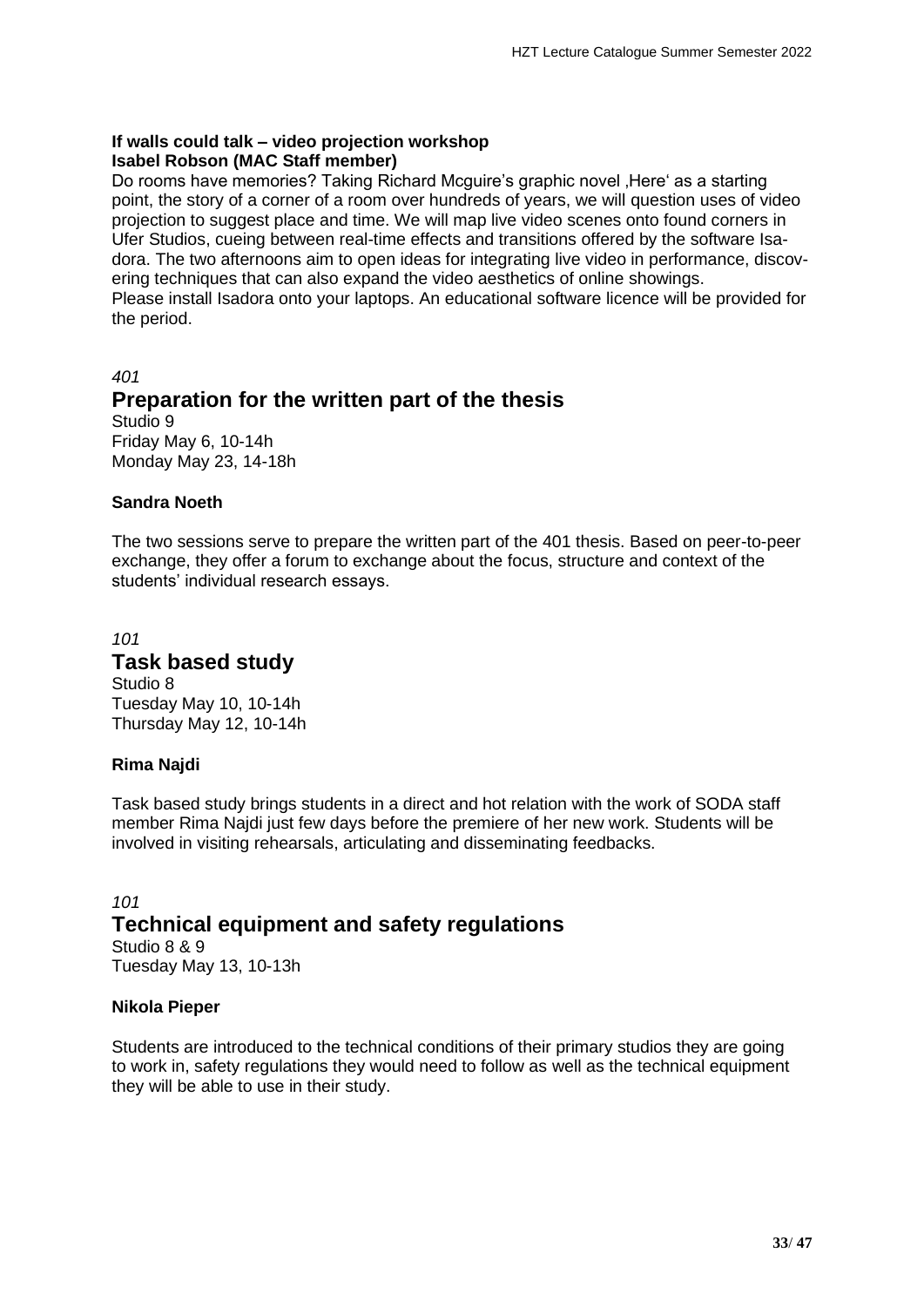# **Pre-Selection for the MA SODA generation 2023-25**

Studio 9 Monday May 16, 12-18h Tuesday May 17, 10-17h Wednesday May 18, 13-18h

#### **Rima Najdi, Sandra Noeth, Janez Janša, Liz Rosenfeld, Tsz Chung Shiu, Bernardo De Almeida**

*101* **Accumulation: Introduction of students' practices**  Studio 8, 9

Thursday May 19, 10-17h Friday May 20, 10-17h

#### **Sandra Noeth, Janez Janša**

An accumulation of something is a large number of things which have been collected together or acquired over a period of time. However, more than simply gathering and adding on things, it is also a principle that starts to mobilize and transform knowledge when shared. In two days, students will bring their individual and specific practices, experiences and contexts to the fore. They are invited to present their current works and inquiries in pairs and to engage in different modalities of peer-to-peer feedback.

#### *401* **Seminar for the 401 publication** Studio 8 Tuesday May 24, 10-13h

#### **Rima Najdi, Janez Janša**

The 401 publication has a long tradition in the MA SODA program. However, each generation finds their own way to communicate a content they consider being urgent. Seminar is dedicated to preparation of the publication, from editorial policy to practical production questions.

# **Preparatory meeting for the auditions (MA SODA generation 2023- 25)**

Studio 8 Tuesday May 24, 14-16h

#### **Rima Najdi, Sandra Noeth, Janez Janša, Liz Rosenfeld, Tsz Chung Shiu, Bernardo De Almeida**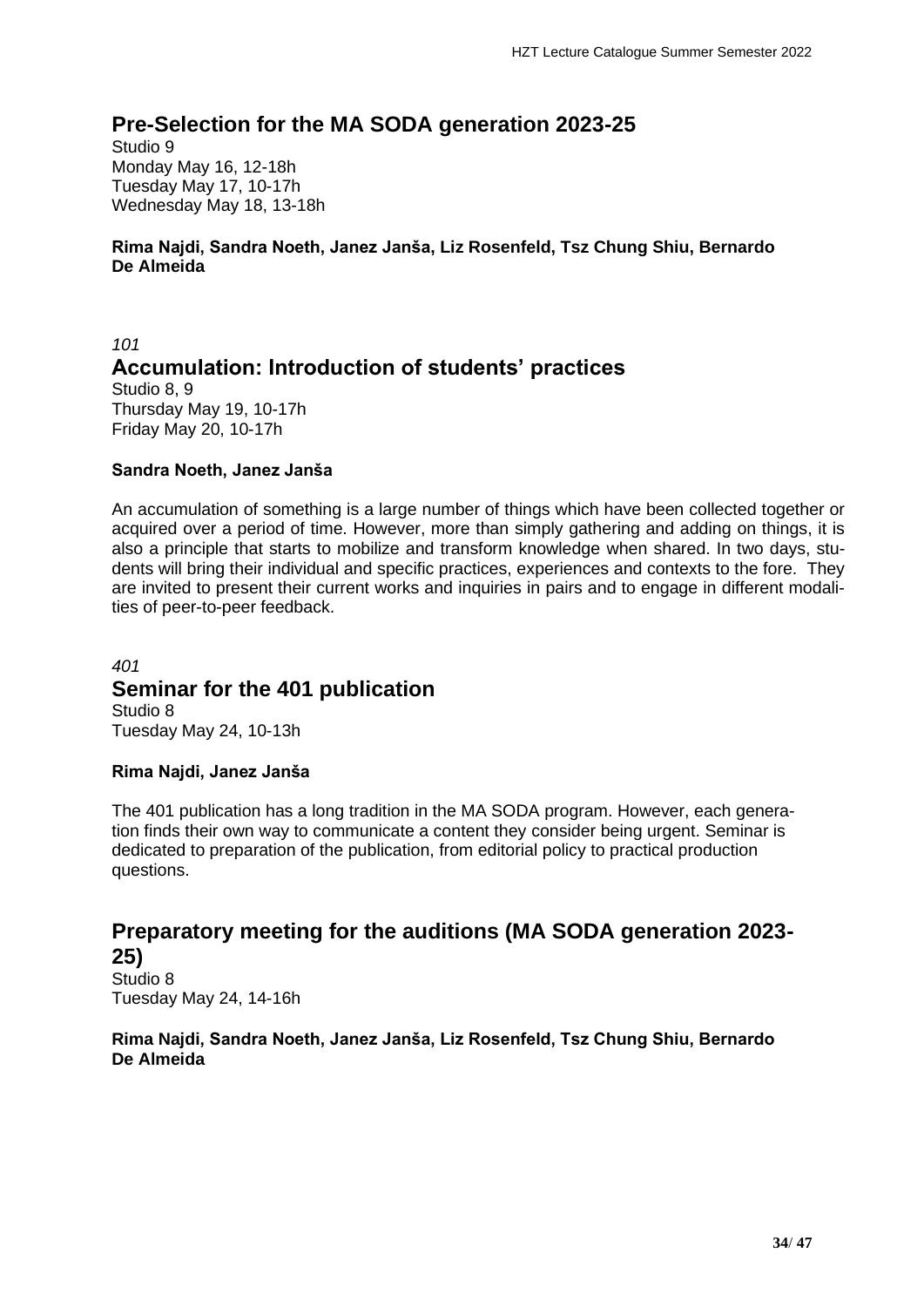## *101* **Workbook seminar**

Studio 8 Wednesday May 25, 10-14h Thursday May 26, 10-14h

## **Rima Najdi**

The Workbook is a key formal element of assessment throughout the MA-SODA course. Seminar is dedicated to unfolding of the objectives of the Workbook: self-reflexive written accounts of performance making; the production of performance documentation; and facility with writing appropriate to interpretation and explanation. In terms of assessment the Workbook will provide evidence of the making processes and the individual student's ability to articulate their own practice in critical and reflective modes.

*101*

## **Channel 4: Makers Open**

Wednesday June 1, 14-17h Wednesday June 15, 14-17h Wednesday June 29, 14-17h

### **Sophia New & Jason Corff**

The Makers Open is a recurring meeting, which is open to all students across the HZT to show the work that they are currently making. It is an opportunity to share working processes, research and performance outcomes. It is also a platform for practising framing one's own work and finding ways to give and receive critical feedback that allows one to continue with your creative process. Students who wish to present work are invited to make an appointment in advance and to sign up (document to be shared via the cloud). This signs you in as "presenter" as well as for the preparation coaching indicated. The preparation coaching is mandatory and will allow us to prepare together an adequate feedback format and generally do our best to support the session. **Fighter** please note your participation as an engaged spectator, engaging in generous and constructive feedback is just as important as the participation of those who present their work! Ideally we encourage you to come and practice both positions throughout the different sessions.

*101*  **Intensive 3: What's in a name?** Studio 8

Tuesday June 7, 10-17h Thursday June 9, 10-17h Friday June 10, 10-17h

### **Janez Janša**

"What's Montague? It is nor hand, nor foot, Nor arm, nor face, nor any other part Belonging to a man. O, be some other name! What's in a name? That which we call a rose By any other name would smell as sweet; So Romeo would, were he not Romeo call'd,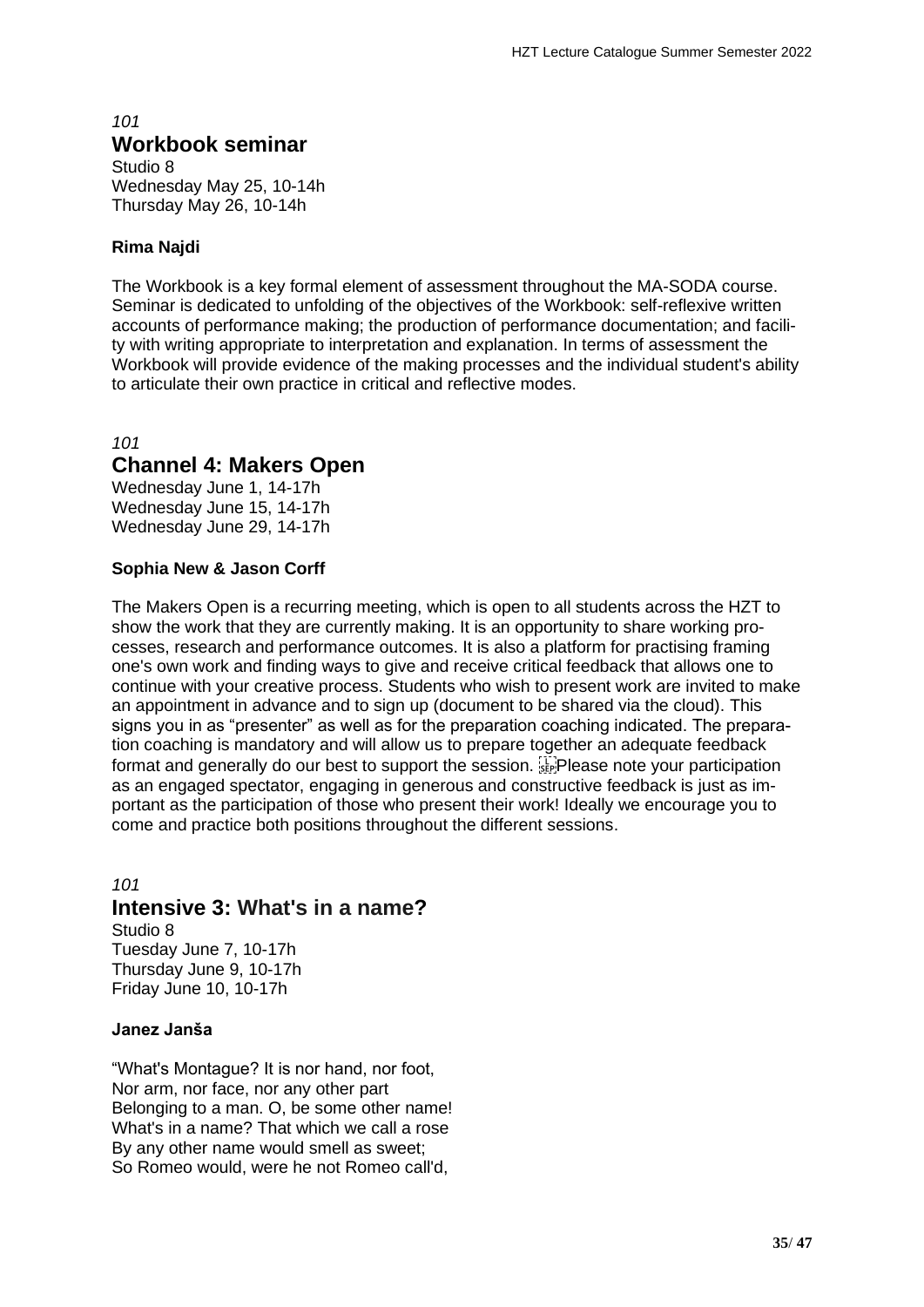Retain that dear perfection which he owes Without that title."

What is so bothering in a name, not only for Shakespeare's Juliet, but basically for every person that has to accommodate to a name given to us? Where do our names come from? What are the regimes of naming in different contexts? What is relation between a proper name and identity? What do we perform with our names? How do our names perform us? To whom our names belong to? How are our names imprinted on us and how can we get rid of those imprints? How can we work with our names? How does your name operate when it becomes a Name?

These and related questions that bring forward the performative potential of name and naming will be approached in a set of different formats that range from writing, sharing, performing and publishing.

*101, 102*

# **Preparatory session for the Study excursion at Tanzkongress, Mainz**

Studio 9 Wednesday June 8, 14-17.30h

**Janez Janša, Sandra Noeth** 

#### *101, 102* **Sharing Potentials. Excursion to the Dance Congress 2022** June 16-19, 10-22h

#### **Janez Janša**

*Sharing Potentials* is the guiding concept of the Dance Congress 2022. For four days, artists, producers, researchers and audiences will gather to exchange in practice and discourse-based formats about what it takes for dance and performance artists and makers to live and work in independent and institutional contexts today: how can they reflect on social transformation, and share their diverse skills, working and living structures and self-conceptions to set tangible impulses in the arts and beyond?

See:<https://tanzkongress2022.de/en/>

*401*  **Viva voce**

*101*  **Visiting Viva voce** Studio 9 Tuesday June 21, 10-13h Wednesday June 22, 10-15h

**Rima Najdi, Sophia New, Sandra Noeth, Janez Janša + Kate McIntosh (tbc)**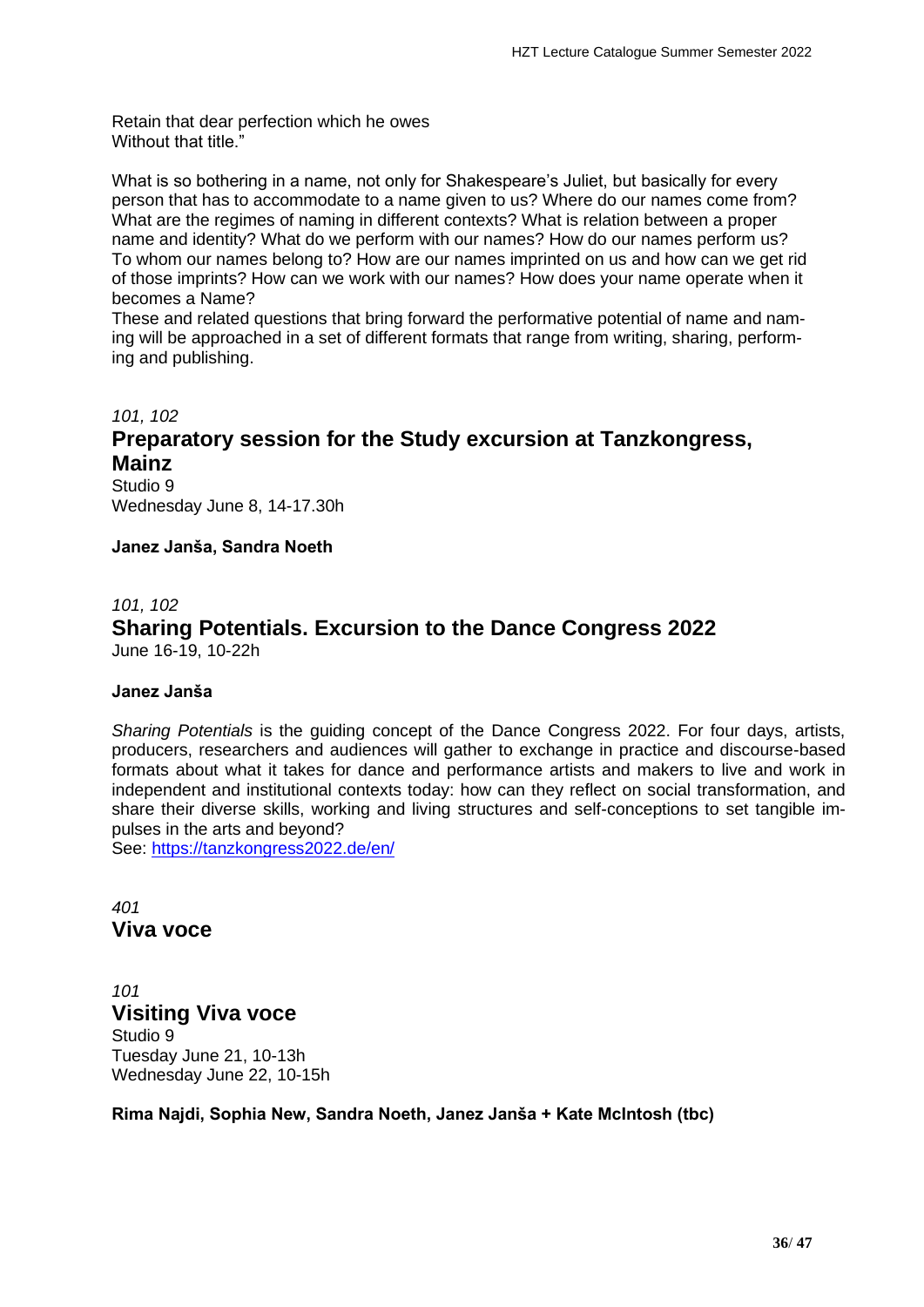# **Auditions (MA SODA generation 2023-25)**

Studio 8, 9 June 27-29, 9-17h

**Rima Najdi, Sandra Noeth, Janez Janša, Liz Rosenfeld, Tsz Chung Shiu, Bernardo De Almeida**

*101* 

#### **Presentations**

Studio 8, 9 Thursday June 30, 10-16h Friday July 1, 10-18h

**Rima Najdi, Sandra Noeth, Janez Janša**

#### *101, 102*

**Bodies, un-protected. Study excursion to Mousonturm / Frankfurt**  July 6-10, 10-22h

#### **Janez Janša, Sandra Noeth**

Which bodies are worth protecting (to us) and on what basis? Which bodies will we campaign for and which ones elude our notice and action? *Bodies, un-protected* is dedicated to these questions which highlight a long history of structural inequalities and the associated conflicts and debates around sexism, colonialism, ableism and racism. The program at Künstlerhaus Mousonturm from July 6-10 includes performances, lectures and workshops. It is the last part of a long-term project that gathers international artists and experts come together from a variety of fields of research and practice to engage with how we can use aesthetic, performative and discursive means to create visibility for diverse bodies and their specific protective needs.

With, amongst others: Basel Abbas and Ruanne Abou-Rahme, Omar Dewachi, Núria Güell, Bharati Kapadia, Shahram Khosravi, James Martel, Sophie Mendelsohn, Hakan Topal, Zoé Le Voyer, Venuri Perera and Nicola van Straaten.

See:<https://www.mousonturm.de/en/projects/bodies-un-protected/>

*101, 401*

### **HZT end of semester party**

Ufer Yard Wednesday July 13, 18h30

*101* 

### **Feedback on 101 presentations**

Studio 9 Thursday July 14, 10-15h Friday July 15, 10-15h

**Rima Najdi, Sandra Noeth, Janez Janša**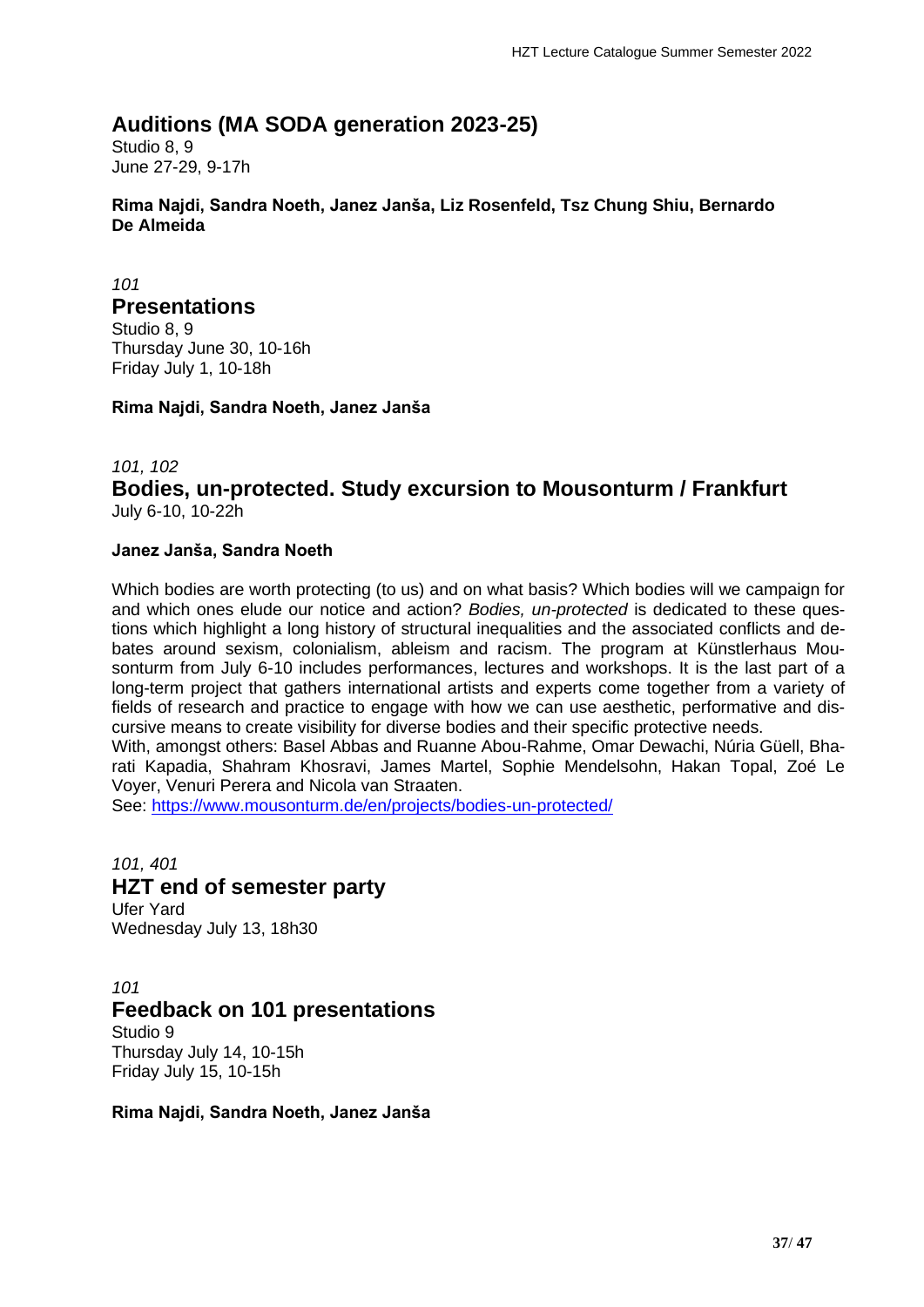*101, 401* **401 Publication launch** Studio 9 Friday July 15, 18h

**Rima Najdi, Sandra Noeth, Janez Janša**

*101, 401* **Final 401 Party** Ufer yard Friday July 15, 20h

**23 July 2022 The end of summer term**

*201* **Conference on Performance Education** Study excursion – PAF, France September 28 – October 2

## **Rima Najdi, Sandra Noeth, Janez Janša**

Our paths reflect the transformation of the field of dance and performing arts, from dramaturgy to art-education, where teaching becomes a significant activity, schools a possible refuge for relatively unhindered experimental and critical study (as well as escape from crises), diplomas the entry into the professional field and teaching young and older artists' bread and butter. At the same time, the crises of the world are reflected back into our internationally oriented programs, and they emerge through strong feelings of social inequalities and injustices, mistrust of institutions, stifled imagination of a future in which young people could project their life and work, problems that are far greater than the exclusively artistic/aesthetic concerns but which acquire a specific tenor in the situation of studying dance/performance/theater today - something we have experienced and discussed. What I recognize as a distinctive common point of departure is the political and critical orientation in your teaching, which harks back to the political experience of former East, or YU in particular. (Bojana Cvejić, initiator of the conference).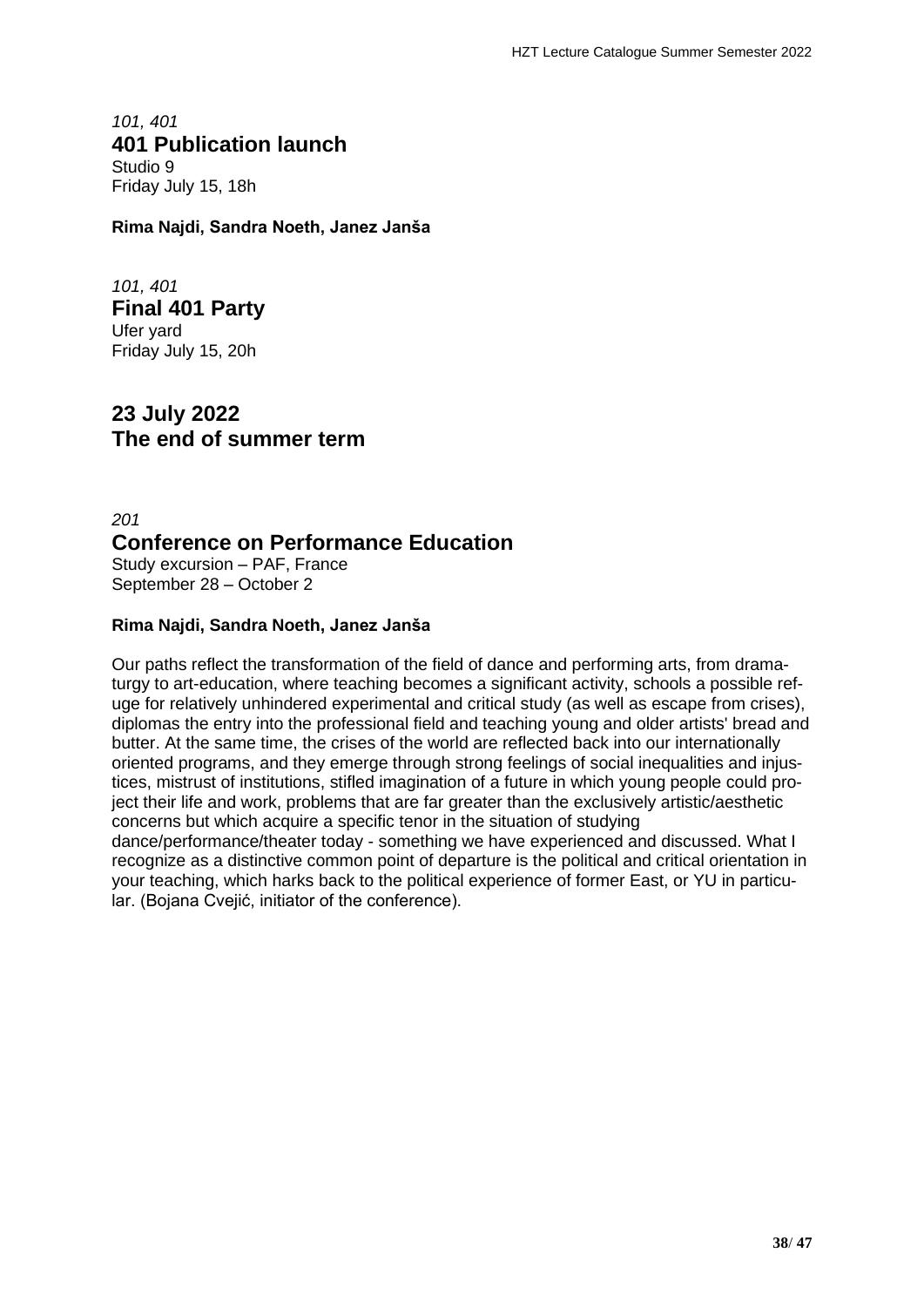# <span id="page-38-0"></span>**4. CHANNEL 4**

#### *maC* **Ensemblezeit. HfS** Mittwochs: 15:00-18:00

**Für: maC 1, maC2, BA, SODA, all HZT**

Ensemblezeit ist initiiert von den Studierenden der HfS Ernst Busch. Es ist ein ZeitRaum, in dem sich die Studierenden aller Studiengänge treffen können für Kollaboration und Austausch. Das Ganze ist frei gestaltbar und selbstorganisiert.

*maC*

## **Meditation.**

ZIN 3.40 oder online Montags: 08:30-09:00 Donnerstags: 08:30-09:00

#### **Ingo Reulecke. Für: maC 1, maC2, BA, SODA, all HZT**

In einer angeleiteten 30-minütigen Sitzmeditation werden wir uns als Einstimmung für die nachfolgende Yoga-Praxis primär auf die Atmung, die Sitzhaltung und aufkommende und gehende Gedanken besinnen. Dabei einen Weg finden uns nicht von dem immerzu aktiven Geist und seinen Gedanken bestimmen zu lassen. Diese Meditationssitzung ist vollkommen losgelöst von der Yoga-Praxis und auf der anderen Seite natürlich auf das engste mit ihr verbunden. Beides kann unabhängig voneinander praktiziert werden.

### *maC*

**Yoga.** ZIN 3.40 oder online Montags: 09:00- 10:00 Donnerstags: 09:00- 10:00

#### **Ingo Reulecke. Für: maC 1, maC2, BA, SODA, all HZT**

Die Vinyasa Yoga-Klasse versucht einen Fluß im organischen Ablauf der Asanas (Körperhaltungen) unter starker Einbeziehung der Pranayma Praxis (Atemschulung) zu berücksichtigen. Dabei werden verschiedene Surya Namaskar (Sonnengruß) Abfolgen erlernt und variiert, die dann spielerisch zu schwierigen Asanas weiterleiten.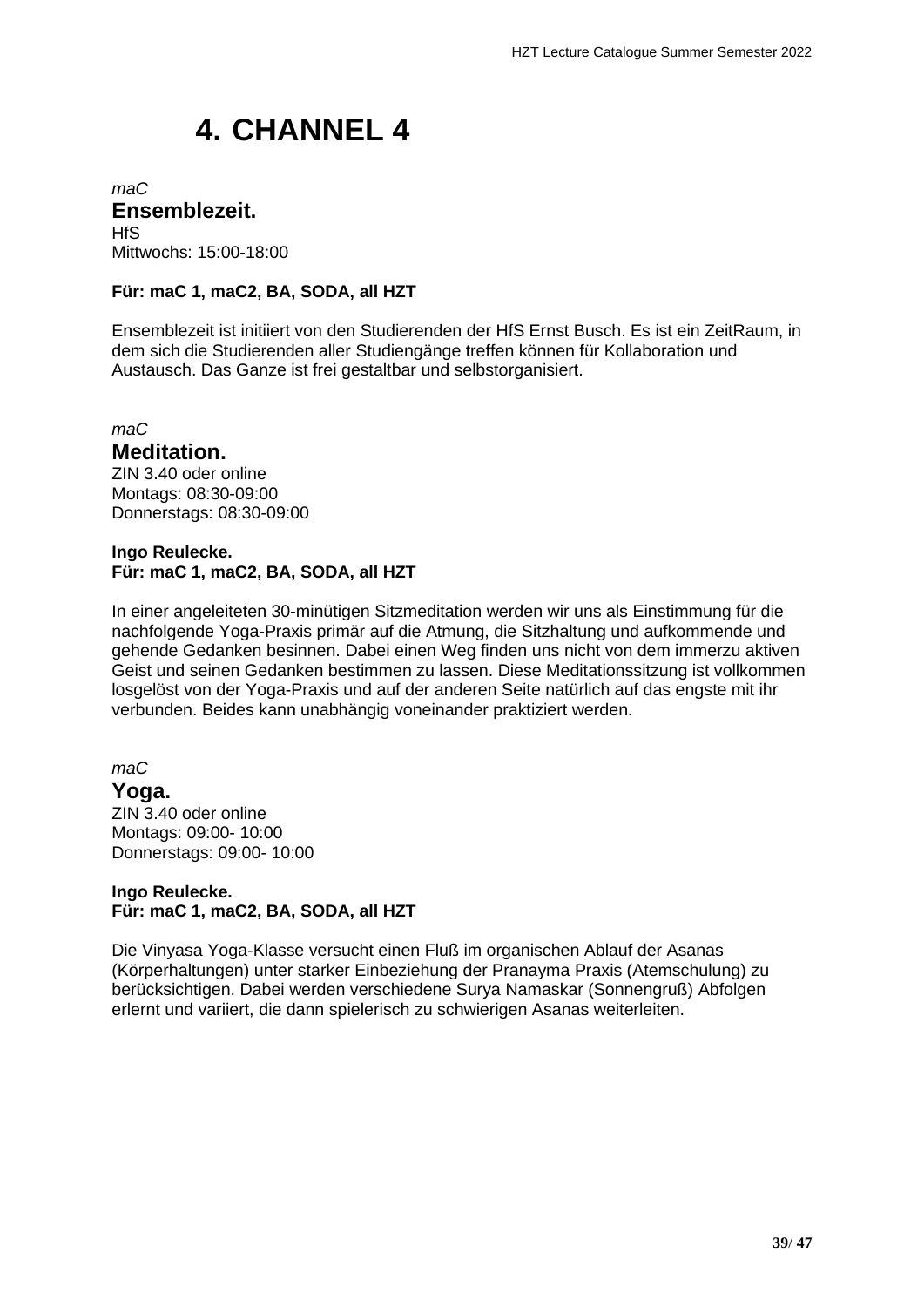# **Wudong Taiji Quan**

Studio 11 Mondays: 11.04.-22.07. **(18.04. + 23.05. + 06.06.)** - 09:00-10:00 Fridays: 11.04.-22.07. **(15.04. + 27.05.)** - 09:00-10:00

### **Lingji Hon**

*MOD 1, 2, 3, 4; ECTS 2*

This semester we will experience Wudong Taiji Quan as a comprehensive whole. Flowing through the entire form as a meditation in movement, we will continue to develop the principles and techniques of moving from center, while examining Taiji's foundation in healing arts and I Ching philosophy.

# **Yggtn pa la Jatseté / Yggtn morning Class**

Studio 12 Tuesdays: 11.04.-22.07. **(24.05.)** - 09:00-10:00 Thursdays: 11.04.-22.07. **(26.05.)** - 09:00-10:00

#### **Maque Pereyra**

*MOD 1, 2, 3, 4; ECTS 2*

Yoggaton is the intersection of yoga&reggaeton. It is Spiritual and Pleasure Activism and intense *perreo* coming together to decolonize bodies and challenge binaries. This movement practice works at/with/from physical, emotional, mental, spiritual, and decolonial levels. During the practice we make our pelvic floors vibrate a lot. The reggaeton bass immediately moves, 'calls' the hips, the culo and the pelvic floor, where the first and second energy points or Chakras are alocated. The energy of the first Chakra connects us to the roots, to the sense of belonging and the ancestral inheritance and the second to the emotional body, sensuality, and creativity. The work with the pelvic floor also awakens the sexual energy. I understand this energy as a powerful creative one that deserves to be distributed throughout the body. We will be connecting the awakening of this energy with the breath work and observation in order to integrate it in a way that is as beneficial as possible and does not end up blocking us instead of opening us.

When I was doing SoDA, I had space for self-reflecting on my artistic work and the practices that informed it. I realized I was working a lot with the connection of so-called opposites like civilized-savage, good-bad, whore-saint, as starting points for considering binary thinking as colonial heritage. Yoggaton was a manifestation of those reflections and experiences and today it is a real pleasure to share this practice here, where it started.

**Maque Pereyra** is a Berlin based multidisciplinary artist, dj, psychologist and pleasure/spiritual activist. In 2018 she finished the MA SoDA at UdK-HZT. A DAAD scholarship in the field of performing arts was granted to her from 2016 until 2018. In her home country, Bolivia, she obtained a BA degree in Psychology in 2014. Her artistic work (performances, videos, workshops, etc) has been awarded and presented internationally in platforms such as Tanztage Berlin, Tanzquartier Wien and HKW. In 2019 she received the Studio Grant at District Berlin with the research 'Yoggaton as empowerment and decolonial body practice'. The focus of her work is on healing, empowerment through pleasure and spiritual activism, decolonial/queer aesthetics-practices and knowledge production/reflection with and from the body.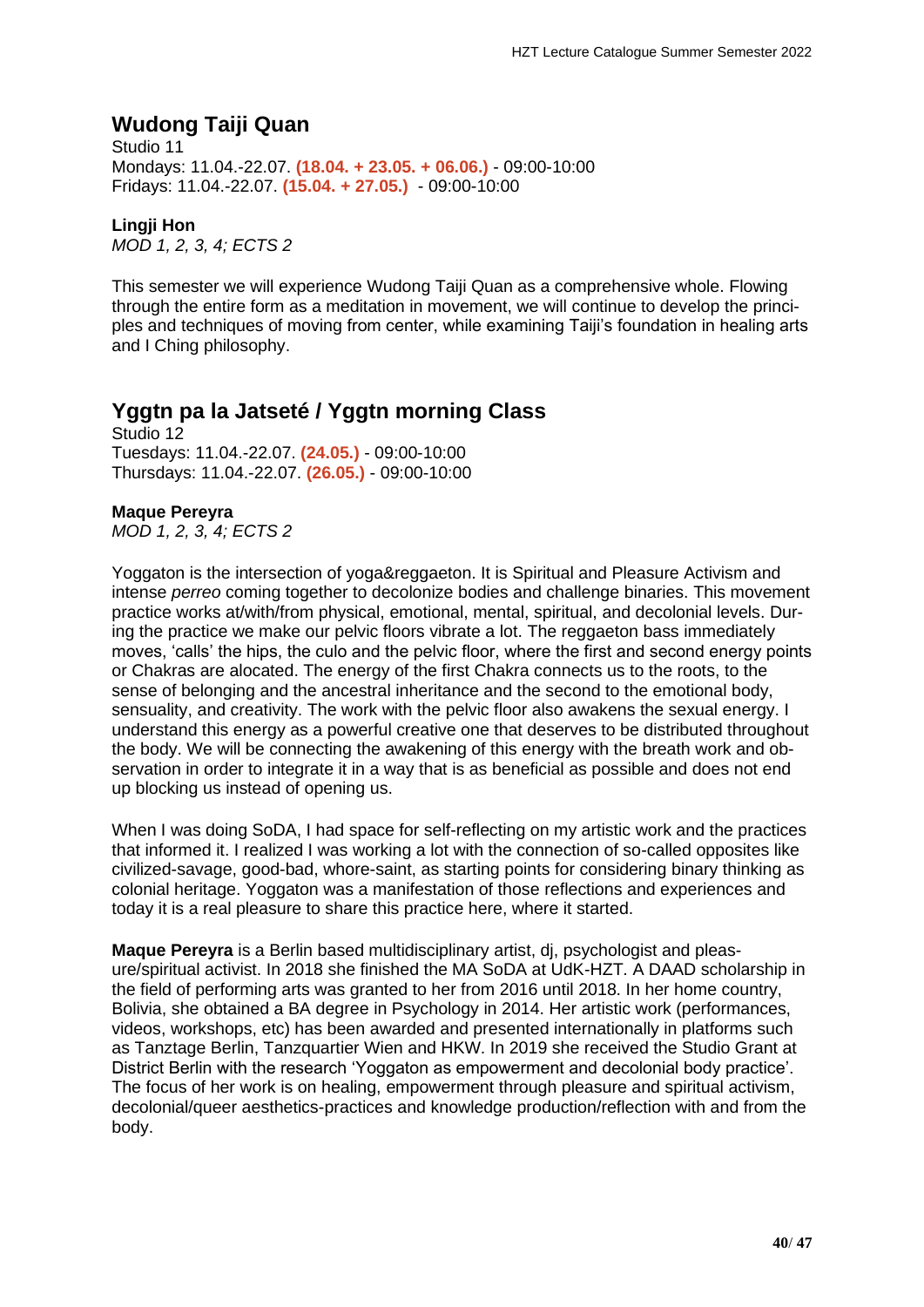## **With somatic presence into the day: Body-Mind Centering®**

Studio 12 Mondays: 11.04.-22.07. **(18.04. + 23.05. + 06.06.)** - 09:00-10:00 Fridays: 11.04.-22.07. **(15.04. + 27.05.)** - 09:00-10:00

#### **Odile Seitz-Walser**

*MOD 1, 2, 3, 4; ECTS 2*

Body-Mind Centering is a way to embody the anatomy and physiology through explorations in movement, with touch and based on developmental patterns. These morning explorations are a possibility to awaken the body in its deepest levels and to become even more intimate with the body you are daily working with. They are also a possibility to widen your consciousness and experience to a large range of movements qualities. The warm-up class of this SoSe proposes to explore the vitality, strength and softness of the muscles. We will explore how they support elasticity, fullness of movement and presence, quality of efficiency and lightness. Associated with different aspects of the nervous system and energy of the glands, they are a great support in your ability to respond in differentiated ways to outer and inner imputes, to refine movement's initiation and to engage fully.

## **If walls could talk – video projection workshop**

Studio 11 Wednesday: 04.05. - 14:00-17:30 Wednesday: 18.05. - 14:00-17:30

#### **Isabel Robson**

*MOD 5, 6; ECTS 1*

Do rooms have memories? Taking Richard Mcguire's graphic novel , Here' as a starting point, the story of a corner of a room over hundreds of years, we will question uses of video projection to suggest place and time. We will map live video scenes onto found corners in Ufer Studios, cueing between real-time effects and transitions offered by the software Isadora. The two afternoons aim to open ideas for integrating live video in performance, discovering techniques that can also expand the video aesthetics of online showings. Please install Isadora onto your laptops. An educational software licence will be provided for the period.

## **Sound and Music Workshop for Dance Makers and Performers**

Studio TBA Wednesday: 04.05. - 14:00-17:30 Wednesday: 18.05. - 14:00-17:30

#### **Michael Tuttle**

*MOD 5, 6; ECTS 1*

This hands-on workshop is for those interested in making music or sound art in conjunction with body based practices. All experience levels are welcome. We will collectively explore and experiment in the world of sound in order to offer insights for dancers, choreographers, and artists. This is also an introduction to techniques for sound/music production for performance, installation, or fixed media work.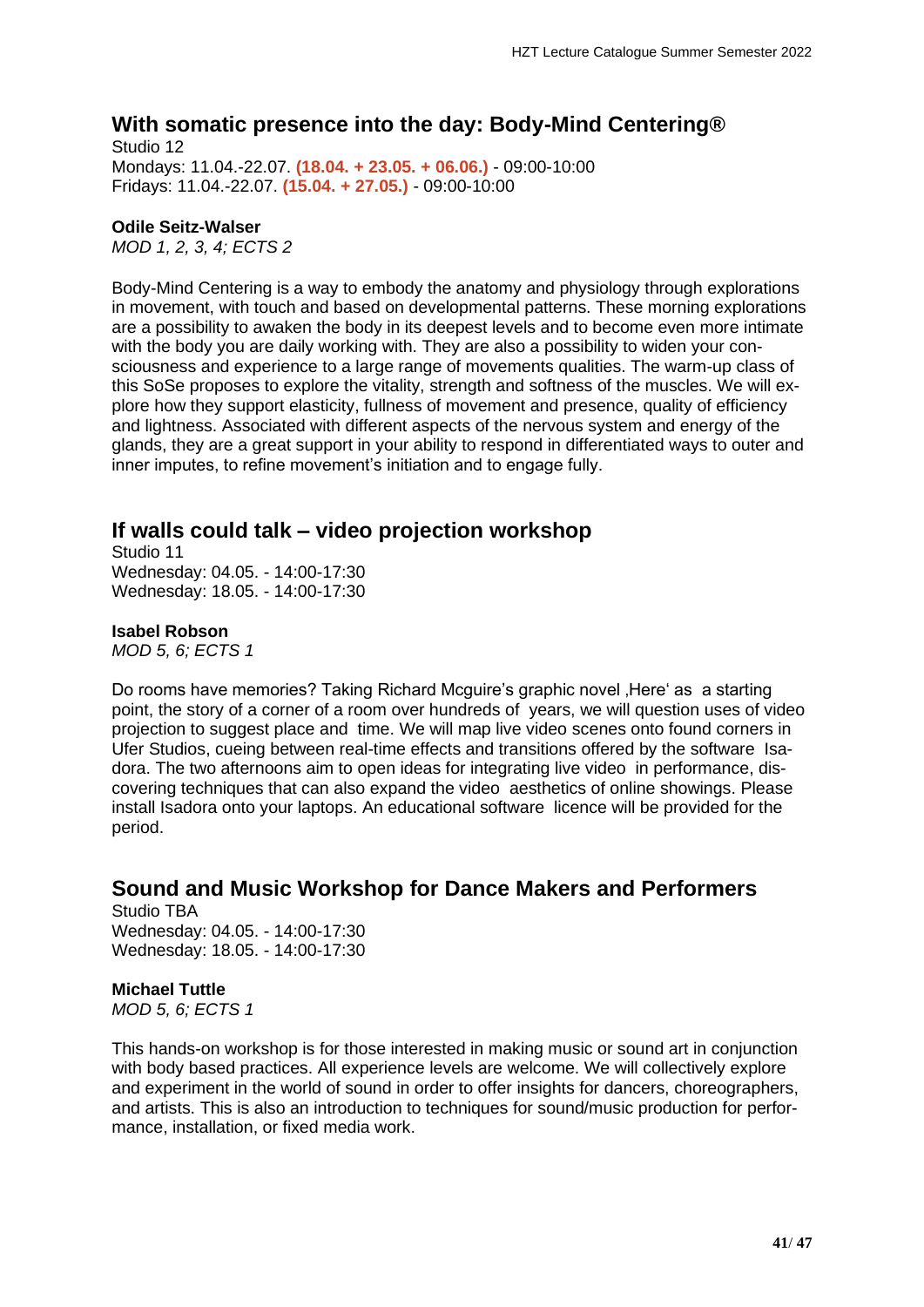The intention of the workshop is to explore interest in sound and music in order to become more confident in communicating with colleagues, creating original material and offer an opportunity to become more intimate with and dream in the medium of sound. The focus will be chosen by each of the participants individually but could include: Editing and remixing pre-existing files/songs; building contact microphones, speakers, or amplifiers; field recording and processing; creating live sound or pre-composed work; an introduction to common software such as Max MSP, Pure Data, or a DAW such as Ableton Live or Reaper; web audio.

**Michael Tuttle:** I am a composer and sound artist (with an MA degree in sound from the Universität der Künste Berlin).I have worked as a professional musician and sound artist for the last 16 years. As a contrabassist my musical experience ranges from classical, jazz, and pop, while my composition is largely electro-acoustic. In the last few years I have performed as a coder, sound artist, and visual artist in various collaborative projects and as a solo artist. I write software and build hardware to develop and explore emotional and technical ephemera.

## **Editing Workshop**

Studio TBA Wednesday: 04.05. - 14:00-17:30 Wednesday: 18.05. - 14:00-17:30

#### **Froilán Urzagasti**

*MOD 5, 6; ECTS 1*

Get into the world of editing can be sometimes overwhelming, but it doesn't have to. This workshop is both a small guide towards the fundamental technical concepts of video editing to avoid the common mistakes that ralentizes our work and a playground to edit your actual projects and apply the new knowledge in class. We'll work with freeware software, but the skills learned in the workshop are meant to be useful regardless of the software.

The workshop is divided in two days:

**DAY 1:** We'll see some of the technical principles of video editing. We'll talk about frame sizes, aspect ratios, frame rate and will finish with a definition of codecs, compression and formats. This will allow the participants to evaluate the characteristics of a video or audio beyond "good and bad quality". After a small pause, we'll dive into some good practices on file organisation, folder structure, back ups, and a diagram of the traditional editing workflow. A well organised editor will always be able to open and work with its projects even years later after their last edit. Always with the safety of understanding how they are structured: where are the files, titles, resources, etc.

**DAY 2:** We'll work inside of the freeware editing software Da Vinci Resolve. Here the participants will have the chance of working with their own projects, or with the example images prepared by the workshop. We'll learn how to import files, set up a sequence, work with the timeline, edit sequences, add titles, effects, transitions, re-timers and some basic audio mixing. At the end of the day we'll see how to export high quality master files and efficiently compressed files for the cloud.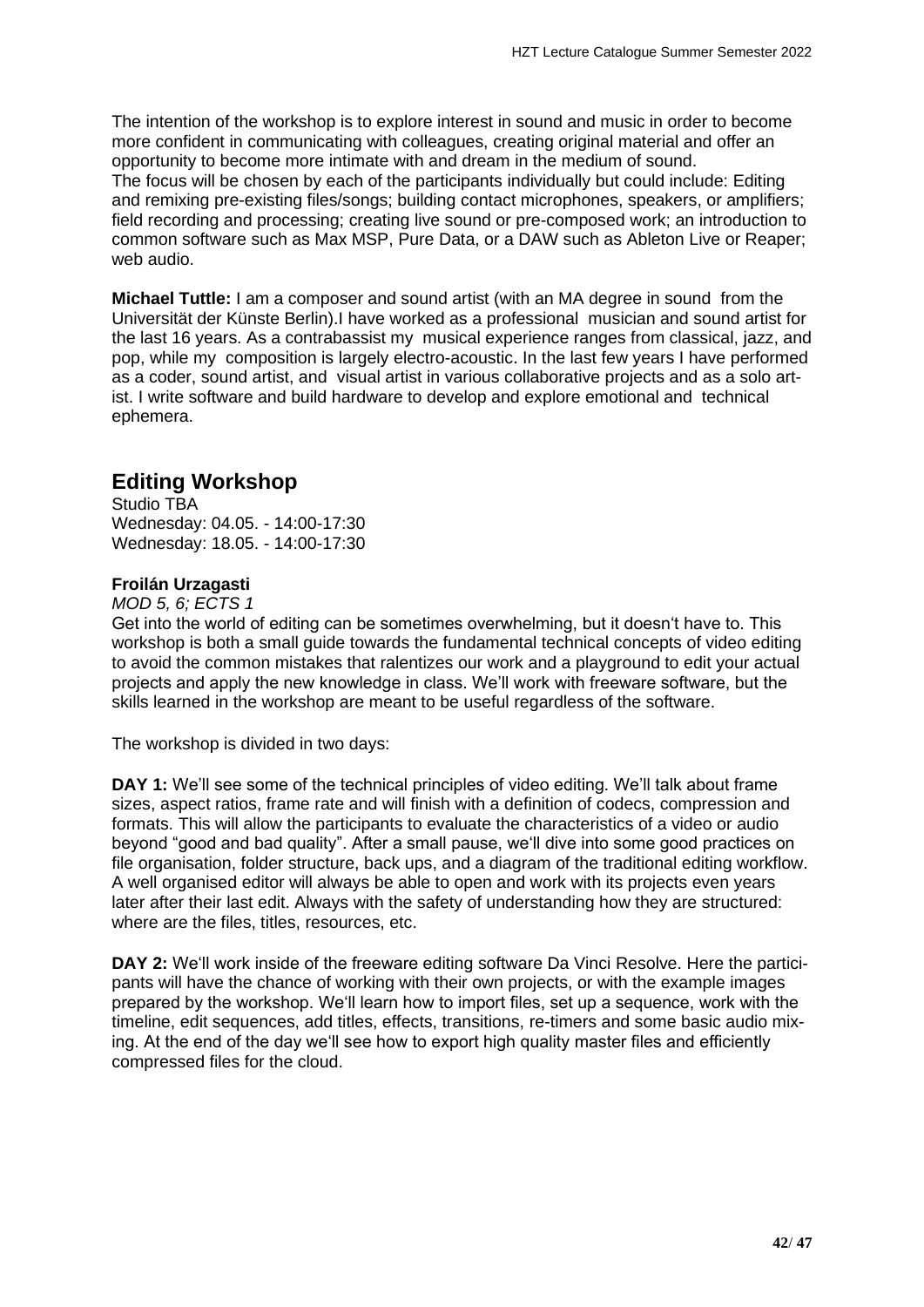# **Workshop (TBC)**

Studio TBA Wednesday: 04.05. - 14:00-17:30 Wednesday: 18.05. - 14:00-17:30

**Nik Haffner, Susanne Vincenz** *MOD 5, 6; ECTS 1*

# **Performative Transgressions – Continuous performance art laboratory, oriented by Maikon K**

Studio 11 Saturdays: 21.05., 28.05., 04.06., 11.06., 18.06., 25.06. - 10:00-14:00

**Maikon K**

*MOD 8, 9; ECTS 2*

Over the course of 6 meetings, we will investigate practical ways to alter our sensory perception and to defy social norms. The focus will be on creating experiments for reconfiguration of the senses, individual and collective. The concept of "transgression" will serve as a guiding thread, provoking us to think of ways in which art can strange the world, disturbing categories and behaviors. A body, by not identifying itself only as human, challenges social statutes through a derangement of senses and language. A body that can become other things and beings and thus puts the world in a state of delirium and risk, creating its own rules.

Some issues to be explored:

- The body as crossing

We will discover how time, space and identity can be shifted through actions and body practices.

What limits can still be crossed when we already live an unbearable daily life. How to understand the limits of society and of the body and use them as work material. What limits are really real?

- Eschatological poetics

The abject violates aesthetic standards at the same time that it fascinates because is potency in its raw state. Classifying deviance as pathology takes away its contesting force. What strategies of confrontation, communication and rupture can the artist build when dealing with this issue?

What provokes the shock of the senses and why? What actions and situations put at risk the standards of civilization and the idea of humanity?

- The transit between languages

Performance art has contaminated all fields of art, communication and entertainment. Does this demonstrate its strength or announce its failure? To what does performance art still challenge us?

How to open up to the promiscuity of forms and senses. What crosses and drives an artist at the moment of configuring the interfaces of their work.

- Experiments with materials

How to establish relations with different materials and let yourself be transformed by them?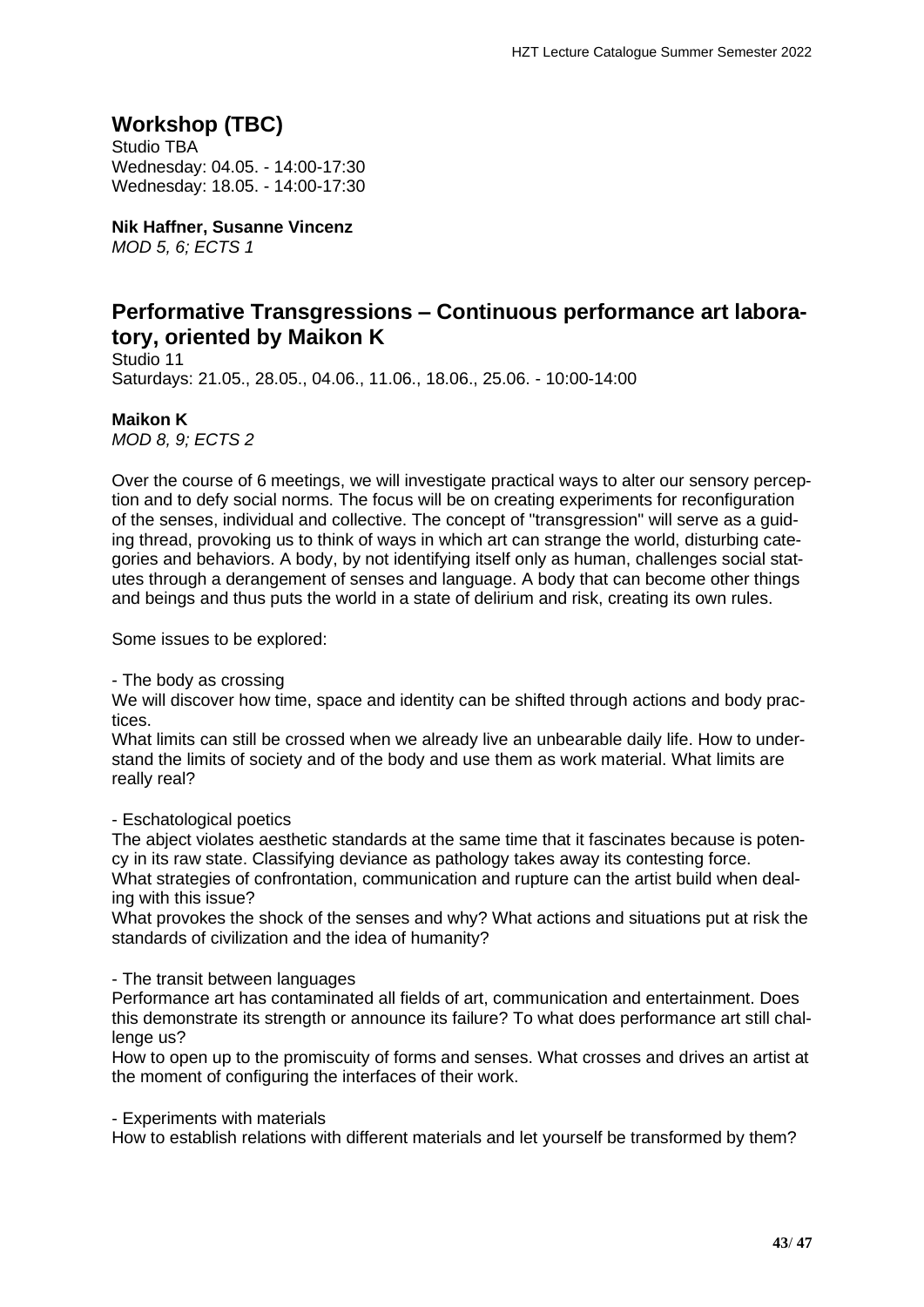**Maikon K** works on the borders between performance, dance and theater. The focus of his work is the body and its capacity to alter perceptions, by means of sounds, words, movement, images and ritualized activities. He is interested in hybrid dramaturgies, states of presence and the relationship between sacred and profane, grotesque and sublime. His training started in the Performing Arts and aggregates several areas of knowledge: he graduated in Social Sciences (emphasis on Theatre Anthropology) and has been researching ways of expanding consciousness through body practices and rites for 15 years. Born in Brazil, he currently lives in Germany. Know more in: [www.maikonk.com](https://maikonk.com/)

## **Makers Open**

Wednesday: 01.06. - 14:00-17:00, US studio TBA Wednesday: 15.06. - 14:00-17:00, ZiN studio TBA Wednesday: 29.06. - 14:00-17:00, US studio TBA

#### **Sophia New, Jason Corff**

*MOD 7; ECTS 1*

The Makers Open is a recurring meeting, which is open to all students across the HZT to show the work that they are currently making. It is an opportunity to share working processes, research and performance outcomes. It is also a platform for practising framing one's own work and finding ways to give and receive critical feedback that allows one to continue with your creative process. Students who wish to present work are invited to make an appointment in advance and to sign up (document to be shared via the cloud). This signs you in as "presenter" as well as for the preparation coaching indicated. The preparation coaching is mandatory and will allow us to prepare together an adequate feedback format and generally do our best to support the session.

Please note your participation as an engaged spectator, engaging in generous and constructive feedback is just as important as the participation of those who present their work! Ideally we encourage you to come and practice both positions throughout the different sessions.

### **Evening Lecture**

Wednesday: 15.06. - 18:00-20:00 **Ana Lessing Menjibar**

## **Evening Lecture: Betraying Ambition**

Wednesday: 29.06. - 18:00-20:00 **Diego Agulló**

The premise of this lecture is that we are made to believe in ambition because ambition is something good. There is a benevolent mantra that tells us "be ambitious", but, what if ambition would have been politicized and ideologized? My attempt is to unfold some ethical implications of being an artist in the times of creative capitalism. I will make use of the concept of "anartism" to introduce an ongoing process of spectral oscillation as a life practice.

Nowadays, the term ambition is used indistinctly to name many different things at the same time. As a consequence, ambition has lost its specific meaning; it means everything and nothing: on one hand, it vaguely refers to any driving force that attempts to accomplish any kind of goal. "Ambition" is synonymous to challenging oneself in undertaking a difficult enterprise. On the other hand, there is a benevolent understanding of ambition coming from the context of innovation, creative industries and business. These optimistic rhetorics, supported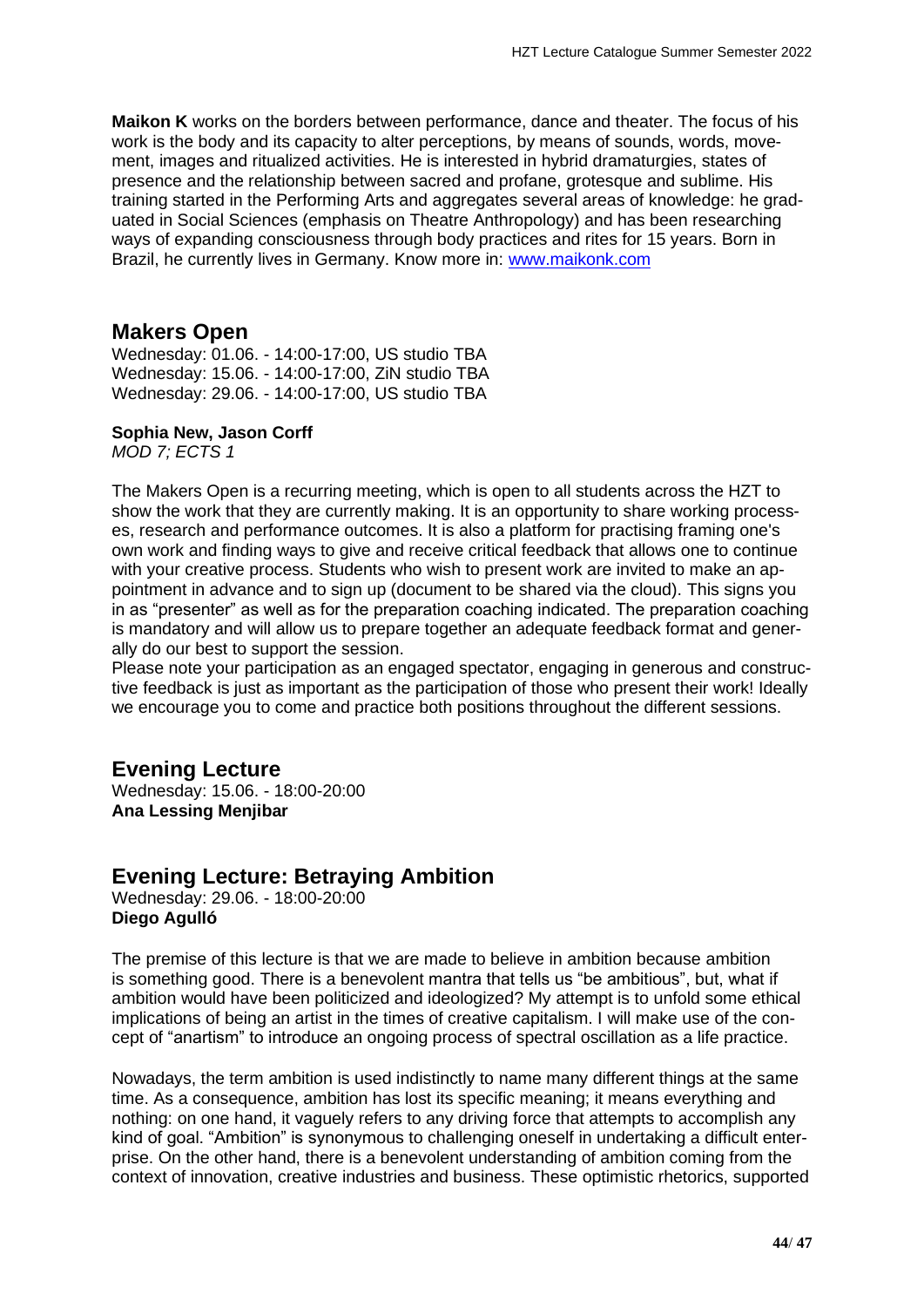by the dominant ideology of professional success, present a heroic version of a subjectivity that is in a constant process of self-improvement. On the contrary, the etymology of ambition reminds us of the pejorative connotations that ambition was characterized by from the beginning: vainglory, competitiveness, social comparison, eagerness for fame, excessive determination to achieve a position of power, just to name a few. A suspicious mind will immediately try to find the reasons behind such a benevolent understanding of how the word's meaning was once negative. Why is the belief in the social construction that ambition implies convenient for dominant ideologies? What are the illusions, hopes and dreams behind ambition and why are they necessary to make people move on with their lives?

## **Evening Lecture**

Wednesday: 13.07. - 18:00-20:00 **Hrishikesh Pawar**

# **Production and Funding in Berlin - start-up assistance after graduation / Produktion und Förderungen in Berlin - Starthilfe nach dem Abschluss**

Studio TBA Monday: 26.09. (tbc) - 14:00-17:00 Tuesday: 27.09. (tbc) - 14:00-17:00 Wednesday: 28.09. (tbc) - 14:00-17:00 Thursday: 29.09. (tbc) - 14:00-17:00 Friday: 30.09. (tbc) - 14:00-17:00

#### **Zebu Kluth, Eva-Maria Hoerster**

*MOD 5, 6, 7; ECTS 1*

This two-part course provides insight and guidance on the production and promotion of independent dance productions in Berlin.

In the first part, we will work through the entire production process based on a fictitious production in order to familiarize ourselves with the various requirements that go hand in hand with a production and with the roles of producer, artist, employer, creator, etc. We will also learn about the different aspects of the production process. From the founding of a production collective, to the design of our first production, an initial calculation, the search for a venue and contracts for the participants, copyright issues, tax issues, the marketing of our production, we try together to work out and understand the many aspects of free production.

The second part will give an overview on the funding landscape in Germany, how the funding system in Berlin is structured, and what funding options are available. We will also get in insight into cultural-political contexts and discuss what it means to work as a freelance choreographer and dancer and what strategies there are for this.

We will find out what it means to write a grant application, to organize our own ideas, to create an artistic concept and to communicate it in an appropriate way.

**Eva-Maria Hoerster** has been engaged in Berlin's cultural politics for many years in order to improve the structural conditions for dance as an art form. She was a founding member of ztb e.V., the umbrella organization for contemporary dance in Berlin, and co-initiator of the TanzRaumBerlin network, from 2014-2022 she was a member of the Berlin , Rat für die Künste' (Council for the Arts). She has experience with funding applications both from the perspective of her own applications and from a jury perspective.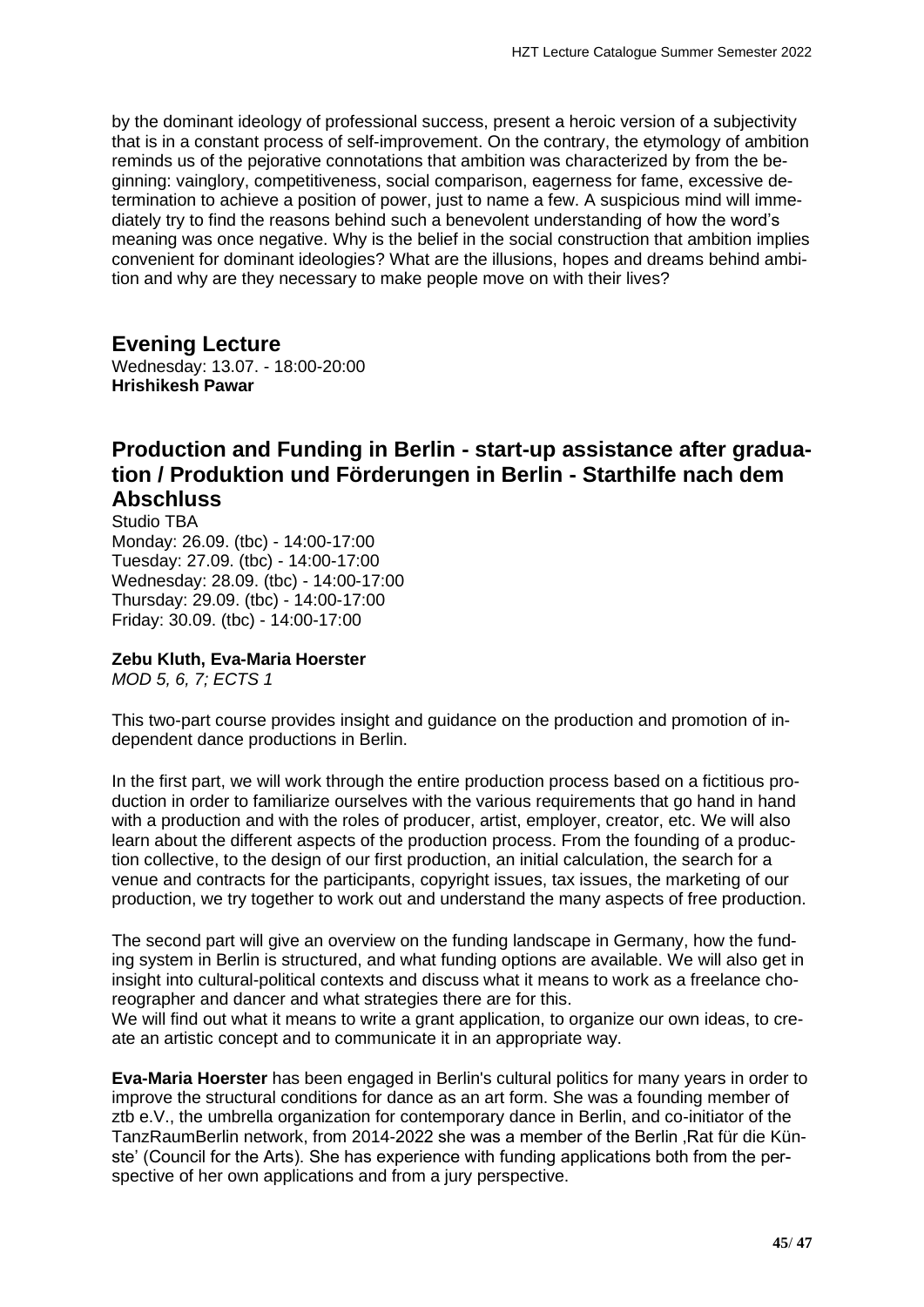**Zebu Kluth** studied German language and literature and Theater Studies at the FU Berlin. In the 1990s he worked at the Hebbel Theater, was a co-founder of the sophiensaele and Tanznacht Berlin; from 1996 to 2001 he was the Artistic Director of the Theater am Halleschen Ufer (now HAU2), which developed into one of the leading venues for performative theater forms and contemporary dance during this time. Zebu represented the independent performing arts scene in the 'Rat für die Künste' of the Academy of the Arts Berlin. From 2004 to 2017 he was the Managing Director of the Hamburger Kammerspiele, in 2021 he was co-founder of the nationwide Private Theater Days, until 2017 he was on the board of Hamburger Theater e.V. and member of the Private Theater Group of the German Stage Association. From 2017 to 2021 he was the rector of the HfS Ernst Busch. Since October 2021 is a Professor for artistic self-management and cultural mediation at the UdK Berlin.

Diese zweiteilige Lehrveranstaltung gibt Einblicke und Anleitung zum Thema Produktion und Förderung freier Tanzproduktionen in Berlin.

Im ersten Teil arbeiten wir uns anhand einer fiktiven Produktion einmal durch den ganzen Produktionsprozess, um uns mit den vielfältigen Anforderungen vertraut zu machen, die mit einer Produktion einhergehen und mit den Rollen als Produzent\*in, Künstler\*in, Arbeitgeber\*in, Urheber\*in usw. Von der Gründung eines Produktionskollektivs, über den Entwurf unserer ersten Produktion, eine erste Kalkulation, die Suche nach einer Spielstätte und Verträgen für die Mitwirkenden, Urheberrechtsfragen, Steuerfragen, die Vermarktung unserer Produktion versuchen wir gemeinsam, die vielen Aspekte freier Produktion herauszuarbeiten und zu verstehen.

Der zweite Teil wird einen Überblick über die Förderlandschaft in Deutschland geben, wie das Fördersystem in Berlin aufgebaut ist, welche Möglichkeiten von Förderungen es gibt. Dabei werden wir auch kulturpolitische Zusammenhänge kennenlernen und diskutieren, was es bedeutet, als freischaffende:r Choreograf:in und Tänzer:in zu arbeiten und welche Strategien es dafür gibt.

Wir finden heraus, was es heißt, einen Förderantrag zu schreiben und dabei eigene Ideen zu ordnen, ein künstlerisches Konzept zu erstellen und es in einer angemessenen Weise zu kommunizieren.

**Eva-Maria Hoerster** engagiert sich seit vielen Jahren in der Berliner Kulturpolitik für die Verbesserung der strukturellen Bedingungen für den Tanz als Kunstform. Sie war Gründungsmitglied des ztb e.V., dem Dachverband für zeitgenössischen Tanz Berlin und Mitinitiatorin des Netzwerks TanzRaumBerlin; 2014-2022 war sie Mitglied im Berliner Rat für die Künste. Sie hat Erfahrung mit Förderanträgen sowohl aus der Perspektive eigener Antragstellung als auch aus Jury-Perspektive.

**Zebu Kluth** studierte Germanistik und Theaterwissenschaft an der FU Berlin. Er war in den 1990er Jahren am Hebbel-Theater tätig, war u.a. Mitbegründer der sophiensaele und der Tanznacht Berlin, war 1996 bis 2001 Künstlerischer Leiter des Theaters am Halleschen Ufer (heute HAU2), das sich in dieser Zeit zu einem der führenden Orte für performative Theaterformen und zeitgenössischen Tanz entwickelte, vertrat die Freie Szene Darstellende Kunst im Rat für die Künste der Akademie der Künste Berlin. Von 2004 bis 2017 Geschäftsführer der u.a. der Hamburger Kammerspiele, 2021 Mitbegründer der bundesweiten Privattheatertage, bis 2017 im Vorstand des Hamburger Theater e.V. und Mitglied in der Privattheatergruppe des Deutschen Bühnenvereins. Von 2017 bis 2021 Rektor der Hochschule für Schauspielkunst Ernst Busch. Seit Oktober 2021 Professor für künstlerisches Selbstmanagement und Kulturvermittlung der Universität der Künste.